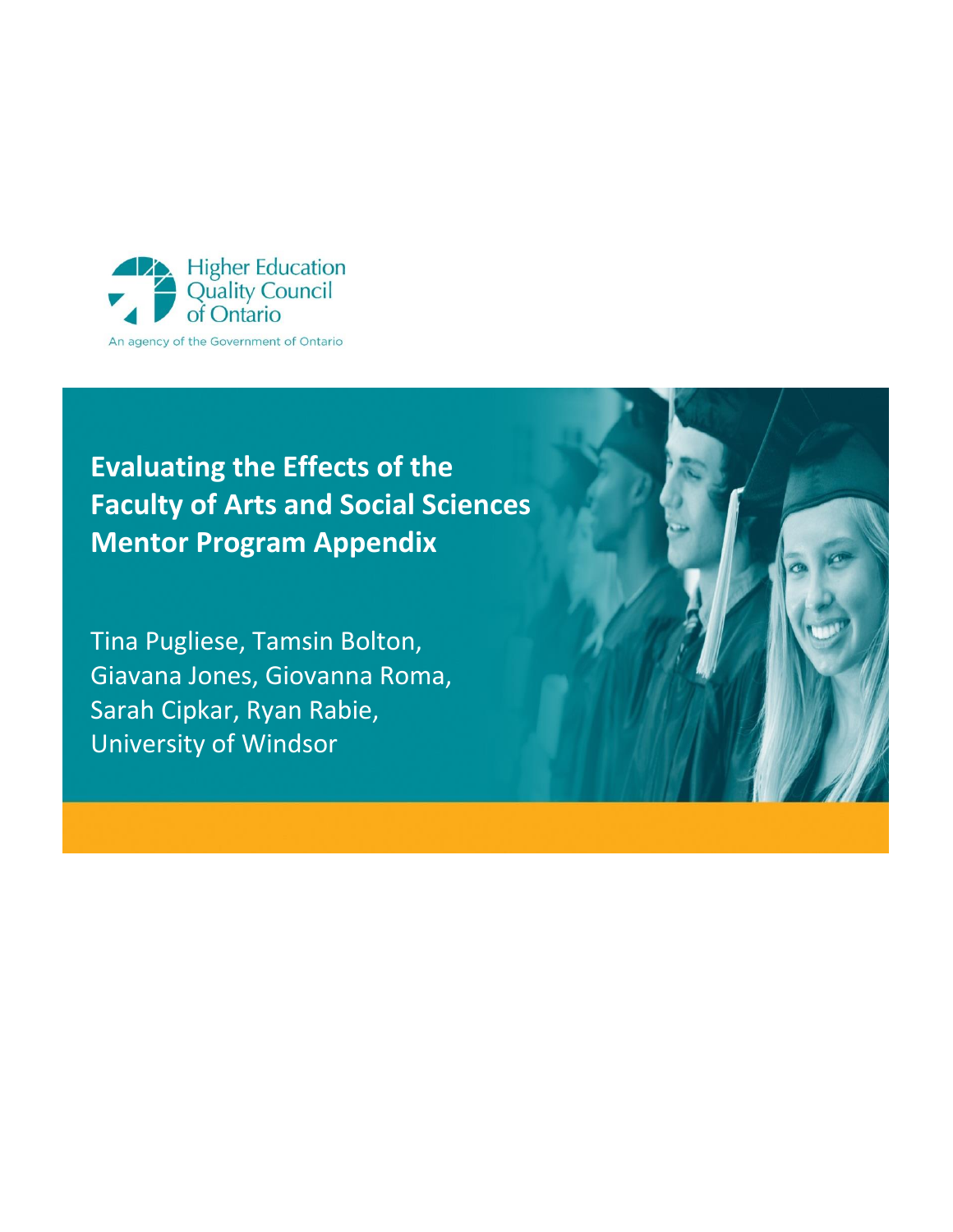### Published by

# **The Higher Education Quality Council of Ontario**

1 Yonge Street, Suite 2402 Toronto, ON Canada, M5E 1E5

| Phone:  | (416) 212-3893 |
|---------|----------------|
| Fax:    | (416) 212-3899 |
| Web:    | www.hegco.ca   |
| E-mail: | info@heqco.ca  |

**Cite this publication in the following format:**

Pugliese, T., Bolton, T., Jones, G., Roma, G., Cipkar, S., Rabie, R. (2015). *Evaluating the Effects of the Faculty of Arts and Social Sciences Mentor Program Appendix.* Toronto: Higher Education Quality Council of Ontario.



The opinions expressed in this research document are those of the authors and do not necessarily represent the views or official policies of the Higher Education Quality Council of Ontario or other agencies or organizations that may have provided support, financial or otherwise, for this project. © Queens Printer for Ontario, 2015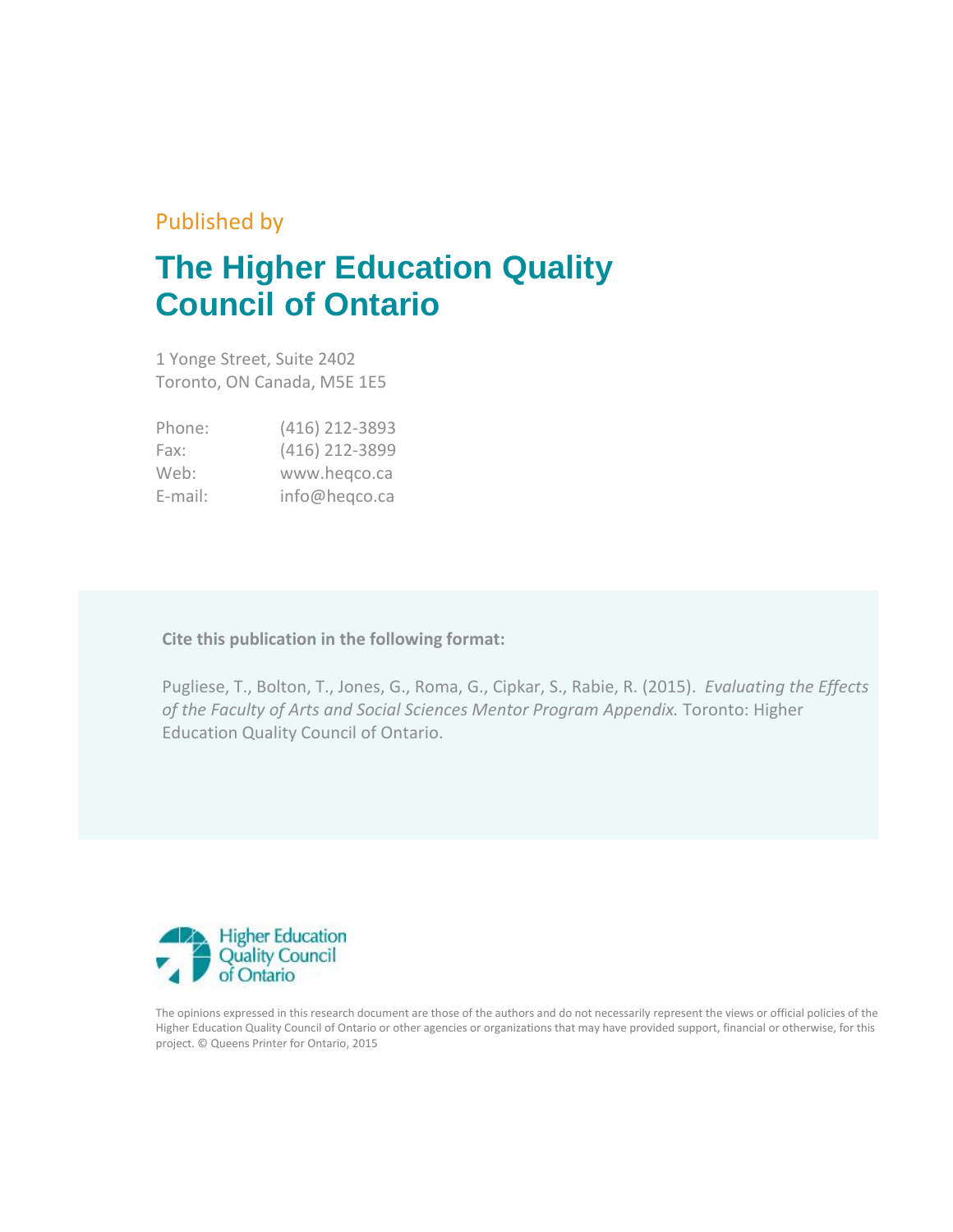### **Table of Contents**

### **List of Figures**

### **List of Tables**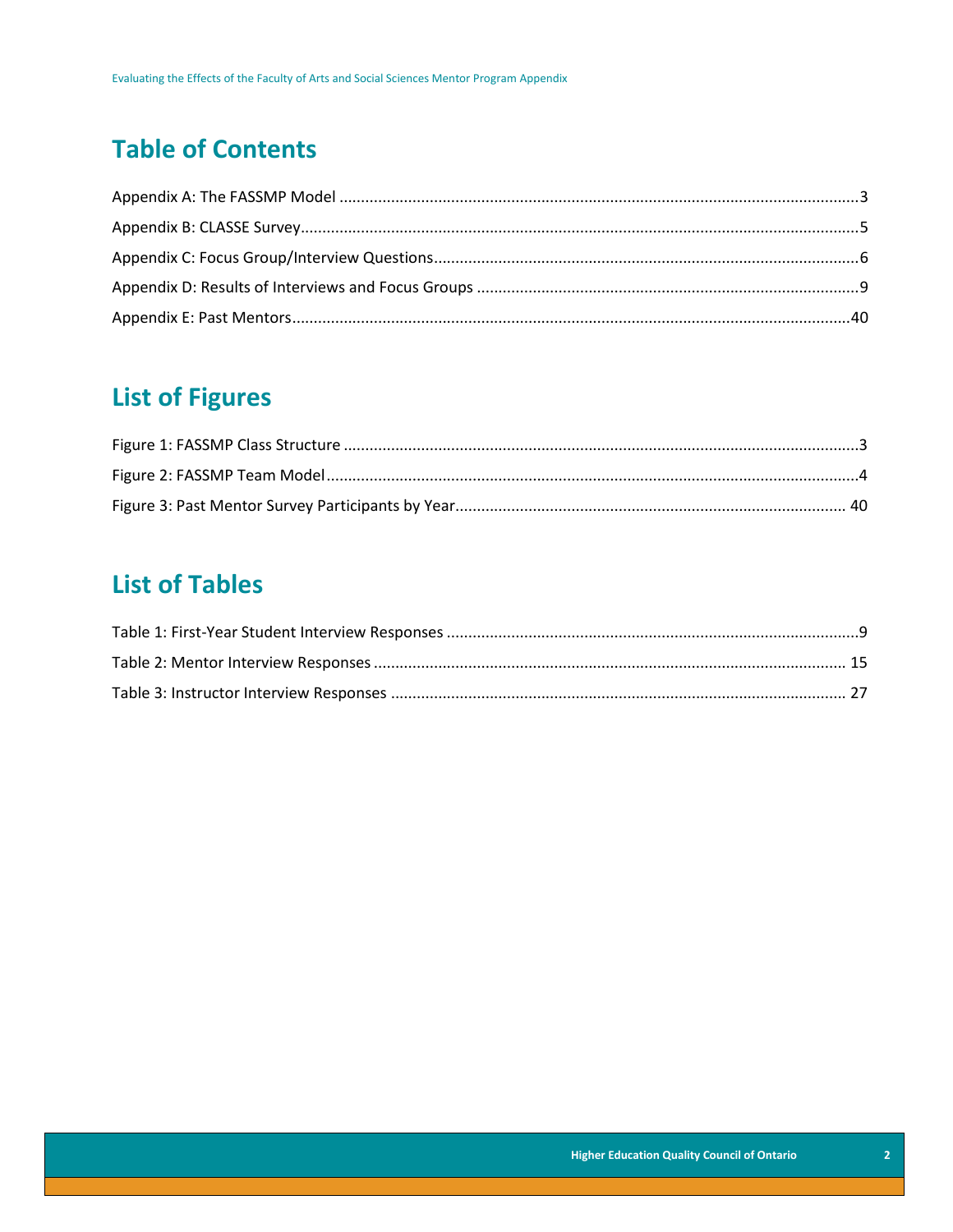### <span id="page-3-0"></span>**Appendix A: The FASSMP Model**

#### <span id="page-3-1"></span>**Figure 1: FASSMP Class Structure**

<span id="page-3-2"></span>

| <b>First-Year</b>                                                 | <b>Entry</b> | <b>Description of FASSMP Integration</b>                                                                                                                                                                                                                                                                                                                                                                                                                                                                                                                                                                                                                                                                                                                                                                                                                                                                                                                                                                                                                                                      |
|-------------------------------------------------------------------|--------------|-----------------------------------------------------------------------------------------------------------------------------------------------------------------------------------------------------------------------------------------------------------------------------------------------------------------------------------------------------------------------------------------------------------------------------------------------------------------------------------------------------------------------------------------------------------------------------------------------------------------------------------------------------------------------------------------------------------------------------------------------------------------------------------------------------------------------------------------------------------------------------------------------------------------------------------------------------------------------------------------------------------------------------------------------------------------------------------------------|
| <b>Course</b>                                                     | Year         |                                                                                                                                                                                                                                                                                                                                                                                                                                                                                                                                                                                                                                                                                                                                                                                                                                                                                                                                                                                                                                                                                               |
| <b>Past to Present:</b><br><b>Understanding</b><br><b>History</b> | 2008         | This first-year, required history course was developed specifically with mentors in mind. A<br>45-minute portion of each three-hour class was dedicated to breakout groups with the<br>mentors. Mentors met with their groups following the lecture portion of the class and<br>discussed both the lecture and the week's readings. Mentors also helped facilitate a<br>semester-long group project that students had to present as a group at the end of the<br>semester. Mentors have been embedded successfully in this course since 2008. The<br>mentor-to-mentee ratio was approximately 1:9.                                                                                                                                                                                                                                                                                                                                                                                                                                                                                            |
| <b>Nature of</b><br><b>Theatre</b>                                | 2008         | This first-year, required drama course ran for 90 minutes, twice per week. The course was<br>not specifically developed with mentors in mind but has, through collaboration between<br>the course instructor and FASSMP coordinators, been modified to include 15-minute<br>mentor group breakout sessions during each 90-minute lecture. The mentor-to-mentee<br>ratio was approximately 1:15.                                                                                                                                                                                                                                                                                                                                                                                                                                                                                                                                                                                                                                                                                               |
| Introduction to<br>Canadian<br><b>Politics and</b><br>Government  | 2010         | This first-year, required course for political science students was also not specifically<br>developed to use mentors in the classroom, but over time it has developed a model that<br>fits well. The course was reserved only for political science majors and had two 90-minute<br>lectures per week. The course instructor integrated 20-minute mentor group breakout<br>sessions at either the beginning or end of each lecture. Mentors also played a large<br>leadership role within the political science department, helping with recruitment and<br>establishing a department-wide student society. The mentor-to-mentee ratio was<br>approximately 1:10.                                                                                                                                                                                                                                                                                                                                                                                                                            |
| <b>Introduction to</b><br>Psychology                              | 2011         | This first-year, required course for psychology students joined the program in the same<br>semester that this research study began. The course reached 900 first-year students from<br>a variety of disciplines. Unlike the three courses mentioned above, the psychology course<br>added mentors to its one-hour lab component rather than to the lecture. These labs were<br>taught by graduate students, so mentors worked directly with them instead of the course<br>instructor. As this was the first year that mentors were used in the course, there were<br>challenges in navigating the logistics of how mentors would facilitate in a lab setting<br>compared to a lecture class. Issues of space, the numbers of students in labs and<br>difficulties working with graduate assistants (GAs) for the first time all created challenges.<br>This was a new model for the FASSMP and required a great deal of regular trouble-<br>shooting. Mentors often only had about 10 to 15 minutes of lab time to facilitate<br>breakout. The mentor-to-mentee ratio was approximately 1:30. |
| <b>Principles and</b><br><b>Methods of</b><br>Sociology           | 2011         | Like the psychology course, this first-year required course for sociology students joined<br>the program in the same semester that we embarked on this research study. The course<br>reached 800 first-year students from a variety of disciplines. Like the Introduction to<br>Psychology class, mentors worked with graduate student TAs during one-hour labs each<br>week and had about 10 to 15 minutes for their breakout session. The mentor-to-mentee<br>ratio was approximately 1:40.                                                                                                                                                                                                                                                                                                                                                                                                                                                                                                                                                                                                 |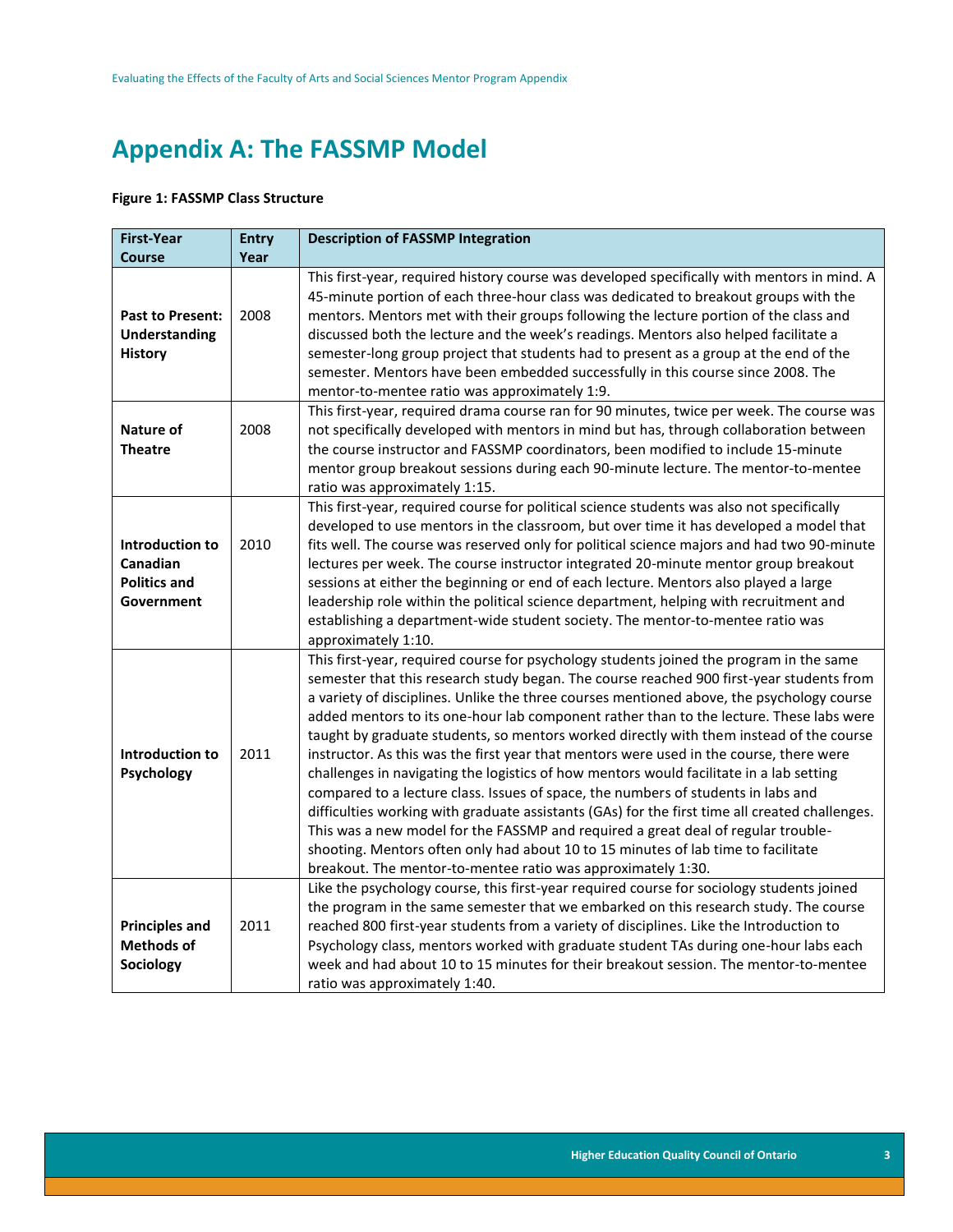#### **Figure 2: FASSMP Team Model**

| <b>FASSMP Team Model</b>                           |                                                                                                                                                                                                                                                                                                                                                                  |  |  |
|----------------------------------------------------|------------------------------------------------------------------------------------------------------------------------------------------------------------------------------------------------------------------------------------------------------------------------------------------------------------------------------------------------------------------|--|--|
| <b>Participants</b>                                | <b>Roles</b>                                                                                                                                                                                                                                                                                                                                                     |  |  |
| <b>FASSMP instructors</b>                          | Managers of the FASSMP<br>Creators and instructors of the "Mentorship and Learning" course<br>Facilitate leadership techniques and best practice models<br>Supervise senior mentors and mentors                                                                                                                                                                  |  |  |
| <b>Senior mentors</b>                              | Co-instructors and teaching assistants for the FASSMP class<br>Mentor group of assigned mentors<br>Model breakout techniques and best practices during class hours<br>Point of reference and help for mentors<br>Observe mentors in their disciplinary practicum breakout sessions<br>Act as liaisons between mentors, course instructors and FASSMP instructors |  |  |
| <b>Mentors</b>                                     | Facilitate learning techniques in their respective disciplines<br>Reinforce material and study methods conducive to success<br>Answer course-related content with discretion and in consultation with<br>course instructors and teaching assistants<br>Point of reference and help for first-year students<br>$\overline{\phantom{a}}$                           |  |  |
| <b>Course instructors</b>                          | Professors from each FASS discipline<br>Representatives of the FASSMP in their respective departments<br>Time manage class and breakouts<br>Inform mentors of weekly breakout topics ahead of time<br>Liaise with mentors from their discipline<br>$\overline{\phantom{a}}$                                                                                      |  |  |
| Graduate assistants/<br><b>Teaching assistants</b> | Perform the role of normal GA/TAs: teach new material, correct assignments,<br>$\overline{\phantom{0}}$<br>answer course-content related questions                                                                                                                                                                                                               |  |  |
| <b>First-year students</b><br>(mentees)            | Attend first-year class and engage in breakouts with mentors<br>Approach mentors for learning techniques and questions related to university<br>transition<br>Ask GA/TAs questions regarding specific course content                                                                                                                                             |  |  |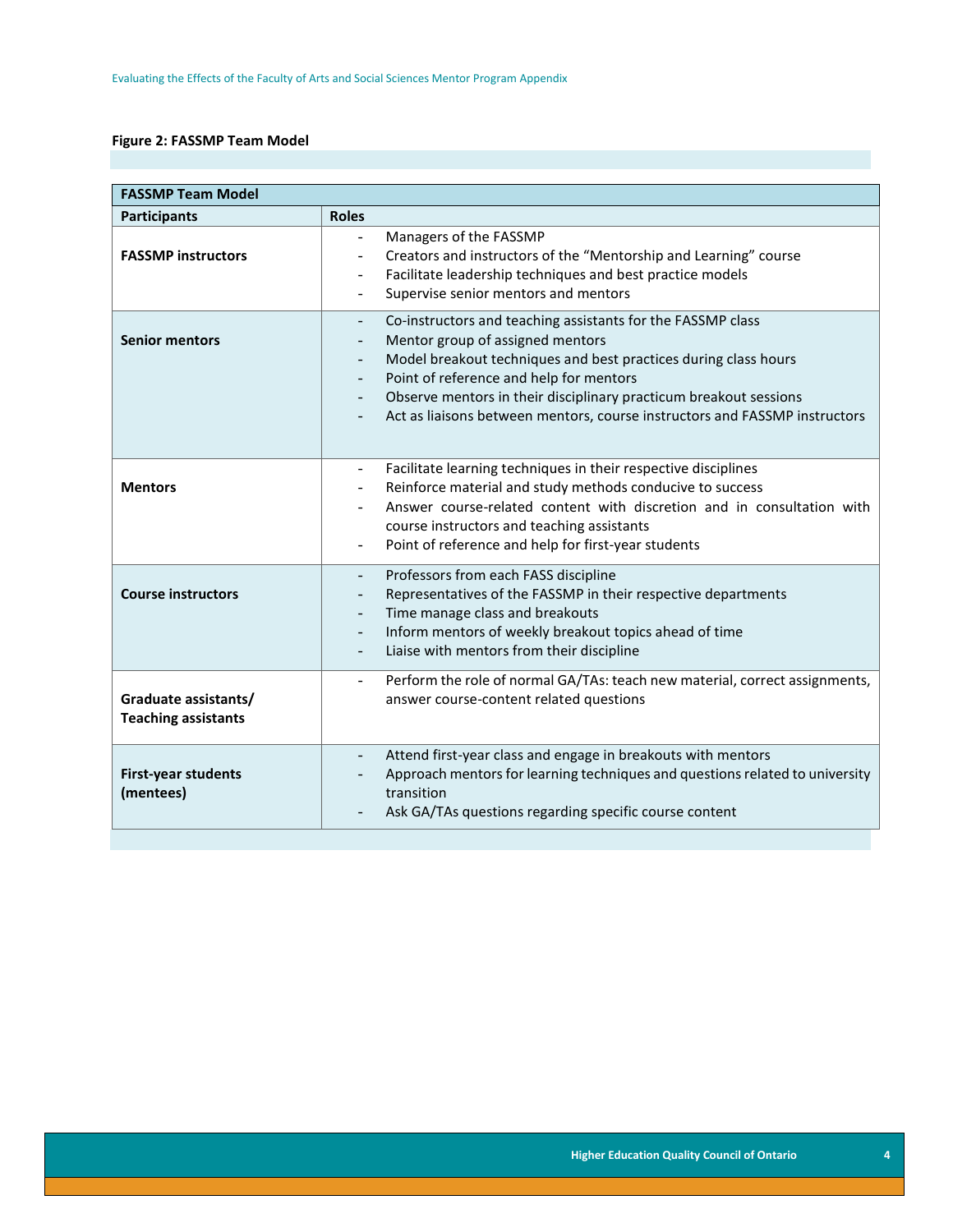### <span id="page-5-0"></span>**Appendix B: CLASSE Survey**

**Mentor-Specific Questions** 

So far this semester, what is your general impression of the Mentor experience in your (…) class ?

| 39. |                                                                                                                                 | How often have you actively engaged in the breakout sessions or activities lead by your Mentor? |             |             |                  |
|-----|---------------------------------------------------------------------------------------------------------------------------------|-------------------------------------------------------------------------------------------------|-------------|-------------|------------------|
|     | Never/Rarely                                                                                                                    | Sometimes                                                                                       | Often       | Very often  |                  |
| 40. | How comfortable are you interacting with your Mentor?                                                                           |                                                                                                 |             |             |                  |
|     | Uncomfortable                                                                                                                   | Somewhat comfortable                                                                            |             | Comfortable | Very comfortable |
| 41. | To what extent has your Mentor been useful in helping you transition to university?                                             |                                                                                                 |             |             |                  |
|     | Very little                                                                                                                     | Some                                                                                            | Quite a bit | Very much   |                  |
| 42. | To what extent do the varieties of activities/strategies lead by your Mentor help you better<br>understand the course material? |                                                                                                 |             |             |                  |
|     | Very little                                                                                                                     | Some                                                                                            | Quite a bit |             | Very much        |
| 43. | How often have you consulted your Mentor on academic issues?                                                                    |                                                                                                 |             |             |                  |
|     | Never                                                                                                                           | Once                                                                                            | 2 times     |             | 3 or more times  |
| 44. | How often have you consulted your Mentor on non academic but university related issues?                                         |                                                                                                 |             |             |                  |
|     | Never                                                                                                                           | Once                                                                                            | 2 times     |             | 3 or more times  |
| 45. | To what extent is the experience with your Mentor helping you to be a good student?                                             |                                                                                                 |             |             |                  |
|     | Very little                                                                                                                     | Some                                                                                            | Quite a bit |             | Very much        |
| 46. | To what extent is the Mentor experience motivating you as a student?                                                            |                                                                                                 |             |             |                  |
|     | Very little                                                                                                                     | Some                                                                                            | Quite a bit |             | Very much        |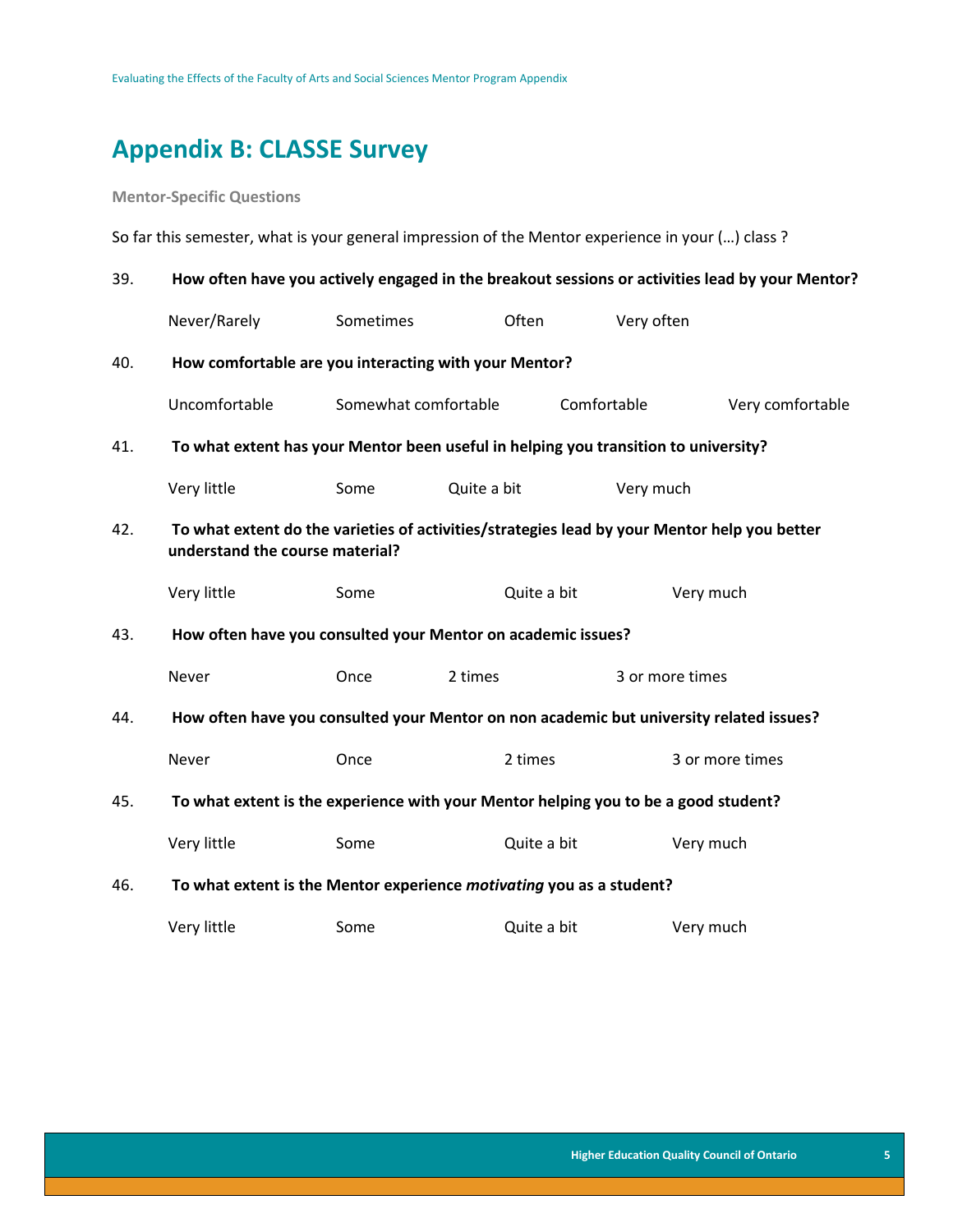### <span id="page-6-0"></span>**Appendix C: Focus Group/Interview Questions**

#### **1) Focus Group Questions: First-Year Students Protocol**

#### **Theme 1: First-year student transition**

- 1. How useful was your mentor in helping you transition to university?  $\rightarrow$  Can you give examples?
- 2. How useful were the mentor led breakouts?
	- $\rightarrow$  What was your favorite activity and why?
	- $\rightarrow$  What was your least favorite activity and why?
	- $\rightarrow$  Can you tell us about a particularly helpful or memorable activity?
	- $\rightarrow$  Can you tell us about a particularly unhelpful activity?

#### **Theme 2: Value of Mentor**

- 1. Do you think having a mentor is valuable for a first-year student?  $\rightarrow$  Why? Why not?
- 2. Would you consider being a mentor?  $\rightarrow$  Why? Why not?
- 3. Would you recommend a course that has mentors to friends who are coming to university?

#### **Theme 3: Additional Feedback or Comments**

1. What additional feedback do you have for the FASS Mentor Program?

#### **Ending (Is there anything you would like to add?)**

**Thank you for your participation!**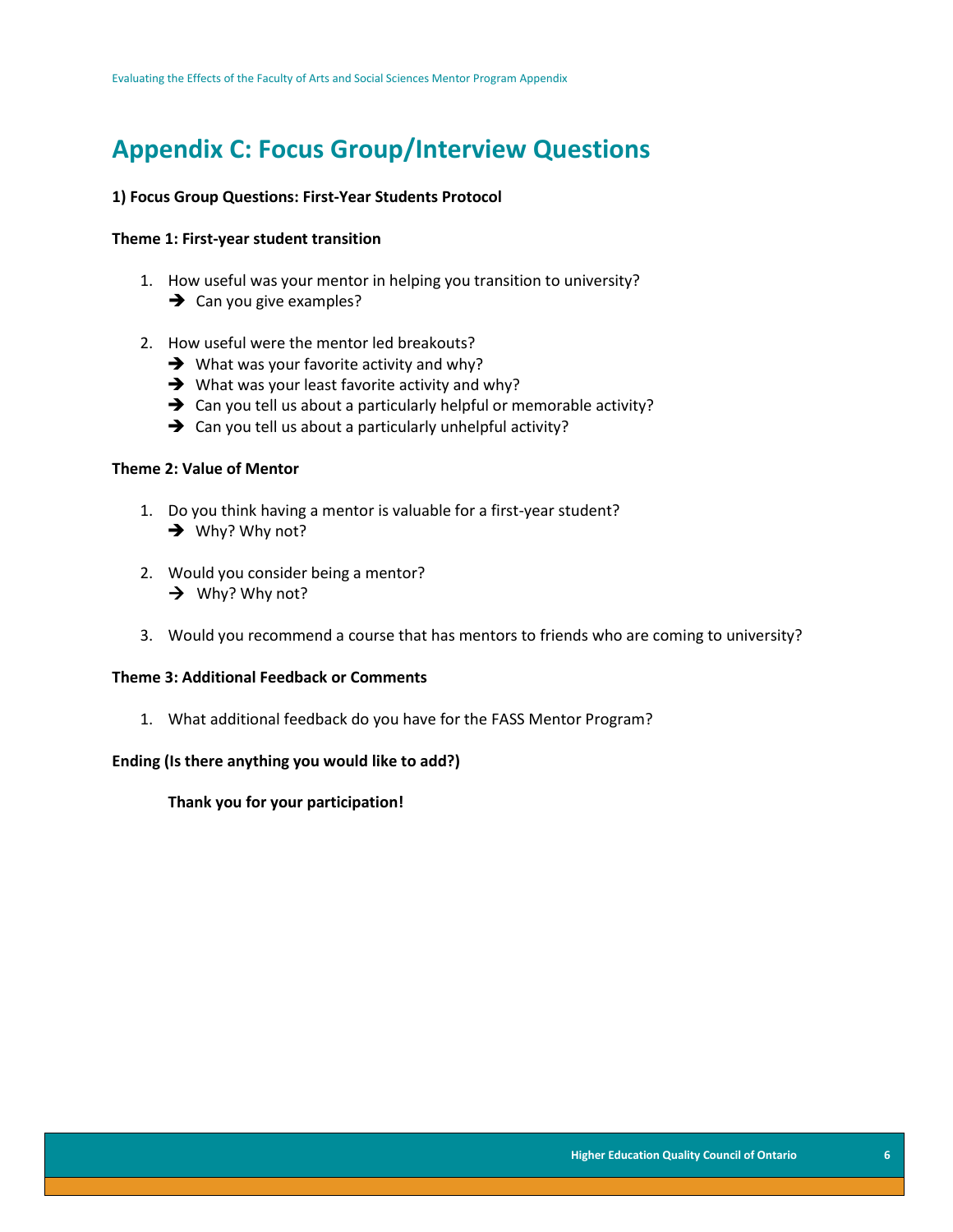#### **2) Focus Group Questions: Mentor Protocol**

#### **Theme 1: First-year student transition**

- 1. In what ways do you feel you helped first year students' transition to university?
	- → Can you give an example or tell a story of a positive way in which you helped a first-year student?

#### **Theme 2: Impact on Mentor**

- 1. How did the Mentorship & Learning course prepare you for your practicum work?
- 2. What impact did the FASS Mentor Program have on your university experience?
- 3. What skills, gained through the Mentorship experience, do you believe will be the most useful in your future endeavors?

#### **Theme 3: Additional Feedback or Comments**

- 1. Would you recommend the mentorship experience to other students?  $\rightarrow$  Why or why not?
- 2. What additional feedback do you have for the FASS Mentor Program?  $\rightarrow$  What might you change about the program to make it more effective?  $\rightarrow$  What would you keep the same?

#### **Ending (Is there anything you would like to add?)**

**Thank you for your participation!**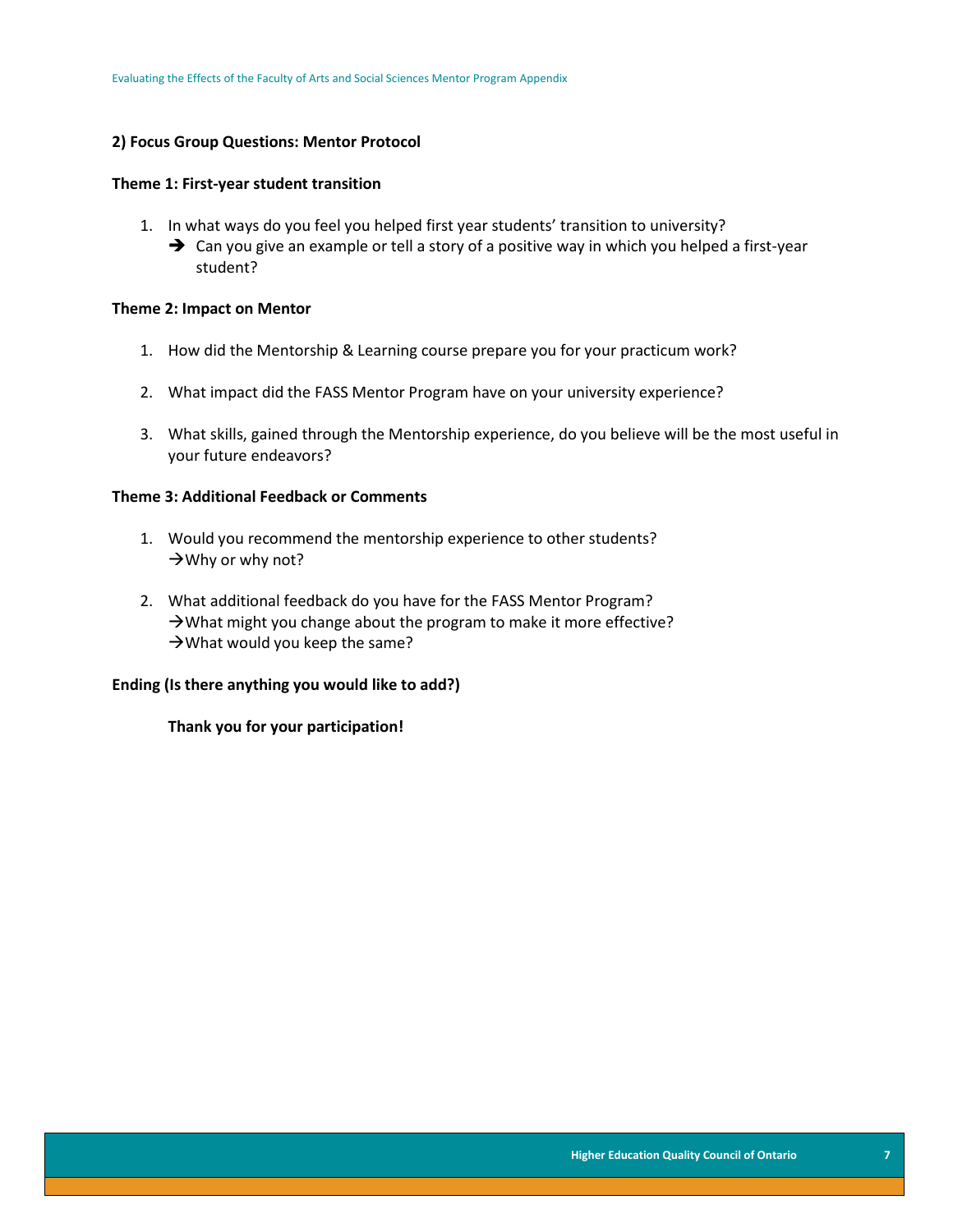#### **3) Interview Questions for Instructors**

- 1. What led you to integrate mentors into your first-year course?
- 2. How does the mentor experience benefit:
	- 1. students in your course?
	- 2. mentors who work in your class?
	- 3. you?
	- 4. your department?
- 3. Does the mentor experience create challenges for:
	- 1. students in your course?
	- 2. mentors who work in your class?
	- 3. you?
	- 4. your department?
- 4. Have you noticed any changes in your approach to teaching since integrating student mentors into your classroom?
- 5. How connected did you feel to the mentors in your classroom? How important is that connection?
- <span id="page-8-0"></span>6. Would you recommend the use of mentors in other University of Windsor classes? Why or why not?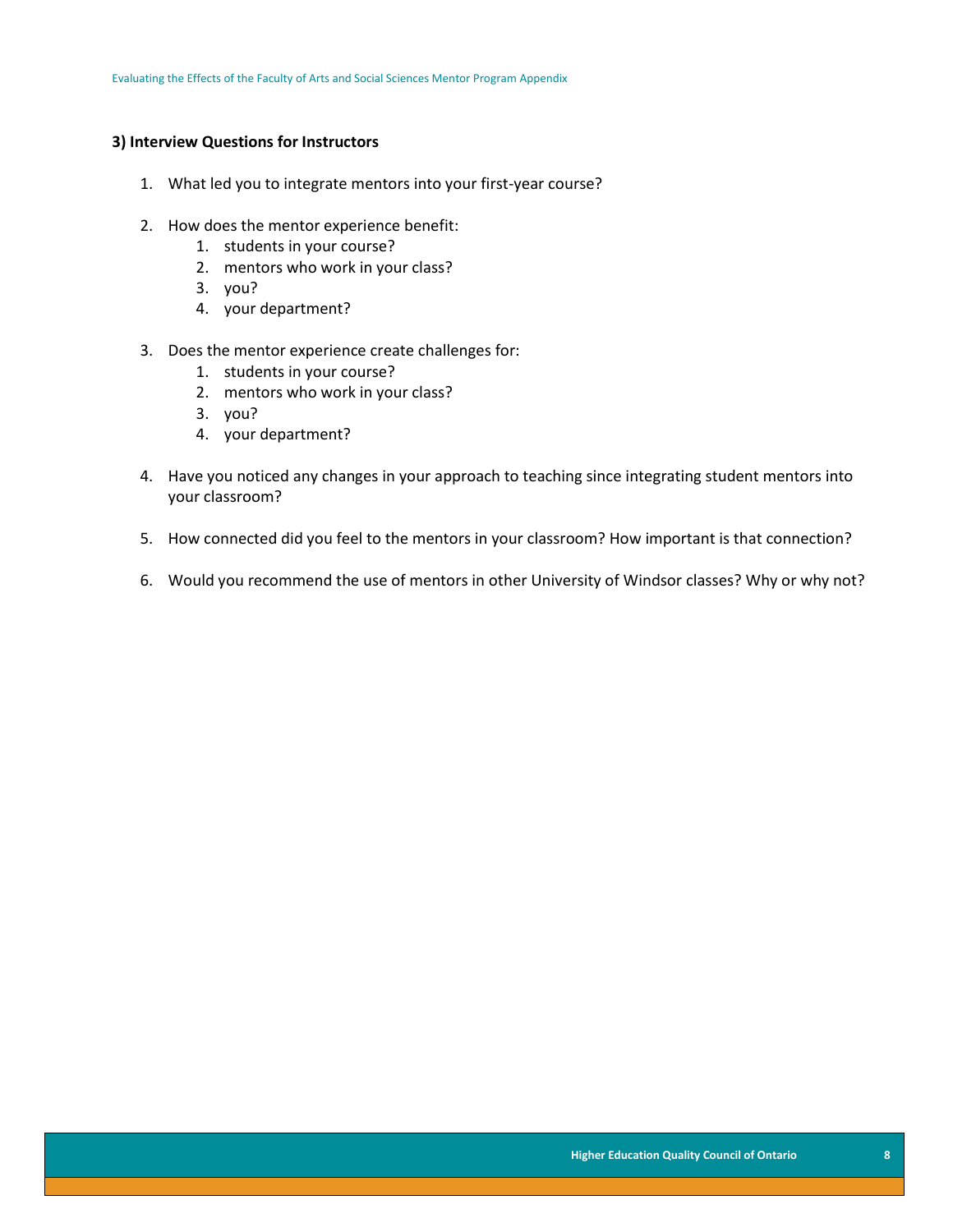## **Appendix D: Results of Interviews and Focus Groups**

| <b>Table Legend</b> |                      |  |
|---------------------|----------------------|--|
|                     | Positive impacts     |  |
|                     | Challenges to impact |  |

#### <span id="page-9-0"></span>**Table 1: First-Year Student Interview Responses**

| <b>Theme</b>    | <b>Topic</b>                                                                                                    | Quote                                                                                                                                                                                                                                                                                                                                                                                                                                                                                                                                                                                                                                                                                                      |
|-----------------|-----------------------------------------------------------------------------------------------------------------|------------------------------------------------------------------------------------------------------------------------------------------------------------------------------------------------------------------------------------------------------------------------------------------------------------------------------------------------------------------------------------------------------------------------------------------------------------------------------------------------------------------------------------------------------------------------------------------------------------------------------------------------------------------------------------------------------------|
| Academic Impact | <b>Practical Advice: Mentors</b><br>provided students with<br>assistance with specific<br>tests and assignments | "When it came to the midterm and the exam, obviously I've never<br>done a university exam before  Our mentor gave us a lot of tips<br>on the format and everything like that."<br>"She would literally guide us, into how to answer the questions<br>and how basically, what exactly the professor might be looking for<br>and how best to tackle certain questions."<br>"[N]ormally I would have just scanned through and done<br>whatever but they actually advised us to make sure that read all<br>the little things that are on the side that I normally wouldn't have<br>done, told us to like key [] areas that were probably more<br>important to study which I probably wouldn't have looked at." |
|                 | <b>Constructive Feedback:</b><br>Mentors provided<br>constructive feedback to<br>help students                  | "[L]earning to write a paper, I don't know about you but in high<br>school we never really had to write a paper except in English. It<br>wasn't the same, and so he did give pretty good tips in terms of<br>you should be starting your research now, do this before you try<br>and do that. And just feedback, he read over my paper even<br>before I handed it in, so that was nice, just having someone who's<br>experienced do that."                                                                                                                                                                                                                                                                 |
|                 | Content-specific<br>Learning: Mentors<br>helped explain content<br>to students                                  | "I would say that the mentor is much more effective in terms of<br>actually teaching the material and you applying it to your own life<br>and just understanding the material."<br>"[W]e actually did an activity where we all got into groups and we<br>had to do like pantomimes of what these parts would do and so<br>that was kind of interesting 'cause then when I was studying in my<br>head I was like "oh yeah that's when they did this kind of thing."<br>So I was able to relate what we had acted out to what I was<br>supposed to be learning. So that kind of helped. I mean even they<br>had like fill I the blanks and that helped."                                                     |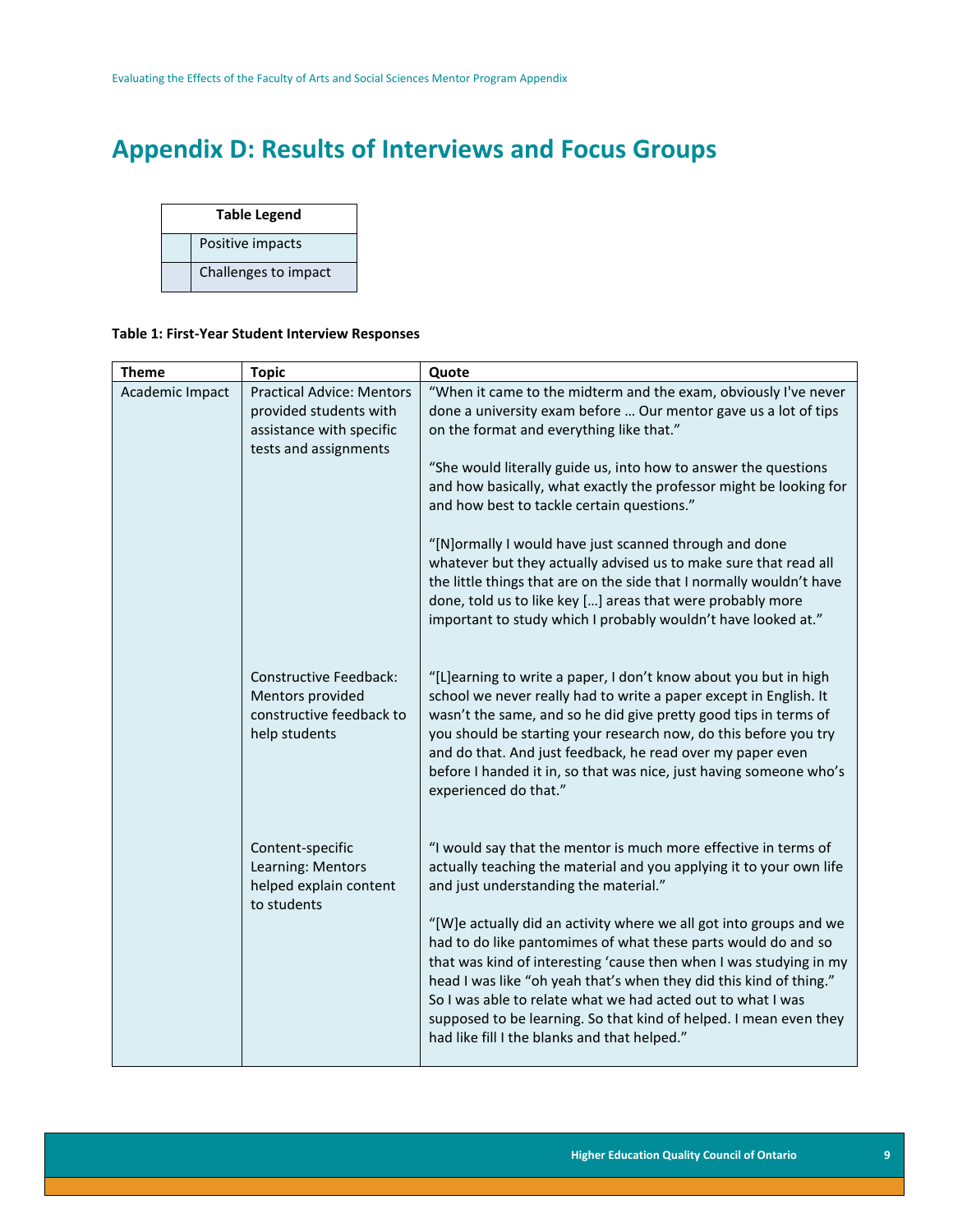| <b>Theme</b> | <b>Topic</b>                                                                                                                                    | Quote                                                                                                                                                                                                                                                                                                                                                                            |
|--------------|-------------------------------------------------------------------------------------------------------------------------------------------------|----------------------------------------------------------------------------------------------------------------------------------------------------------------------------------------------------------------------------------------------------------------------------------------------------------------------------------------------------------------------------------|
|              |                                                                                                                                                 | "I guess just going over like, we had the lecture beforehand and<br>so we take notes and then whatever and then in the breakout<br>group, we would discuss as a group what everyone thought of the<br>lecture and people, if you missed something you discussed it then.<br>So just like recap the lecture and make it easier to understand."                                    |
|              | <b>Critical Thinking Skills:</b><br>Mentors helped students<br>to reflect and think<br>differently about<br>information                         | "I saw significant differences with how I learned the information<br>and was able to recognise the information come the test time. So<br>with the mentors, it was kind of more clear because I had the<br>extra time to go through things with the mentors whereas in<br>other class I didn't have that."                                                                        |
|              |                                                                                                                                                 | "Not really thinking-thinking, but in the sense that, it's different<br>because here they don't really feed you information just like that.<br>Sometimes your opinions actually matter, so and then next times<br>like that, actually meant that, would think in a way or create<br>parallels in my thoughts, and the parallels could actually be linked<br>to a certain topic." |
|              |                                                                                                                                                 | "And then at the same time she was like okay we should think like<br>our opponents, who were against the voting age being reduced to<br>16. Which come up with idea, which help us know what to go and<br>research, what to research know exactly what to talk about during<br>the debates."                                                                                     |
|              | Increased Engagement<br>and Participation:<br>Mentors increased<br>interaction and<br>participation through<br>activities to engage<br>students | "Yeah. I like the activity part, namely because like I am an active<br>learner. I had a brain tumor so I can't really memorise very much<br>anymore. So my learning style, I have to do things to memorise<br>them or to get them to click in my head. So, more application-<br>based than theory-based."<br>"I like hands-on. It's a nice break from reading a textbook all day |
|              |                                                                                                                                                 | long and then getting up and going to class lecture style."<br>"So that way whether it was a game or like a fill in the blank<br>worksheet or something like that so that way we could kind of<br>apply it more than just having facts spit out at us all the time."                                                                                                             |
|              |                                                                                                                                                 | "I really liked that he would come with activities and he would<br>come with markers and stuff  We were doing something on<br>Quebec sovereignty, so he's like draw how you see this. So just for<br>people who are visual learners, I'm a visual learner so drawing it<br>out and having to demonstrate  I liked that activity."                                                |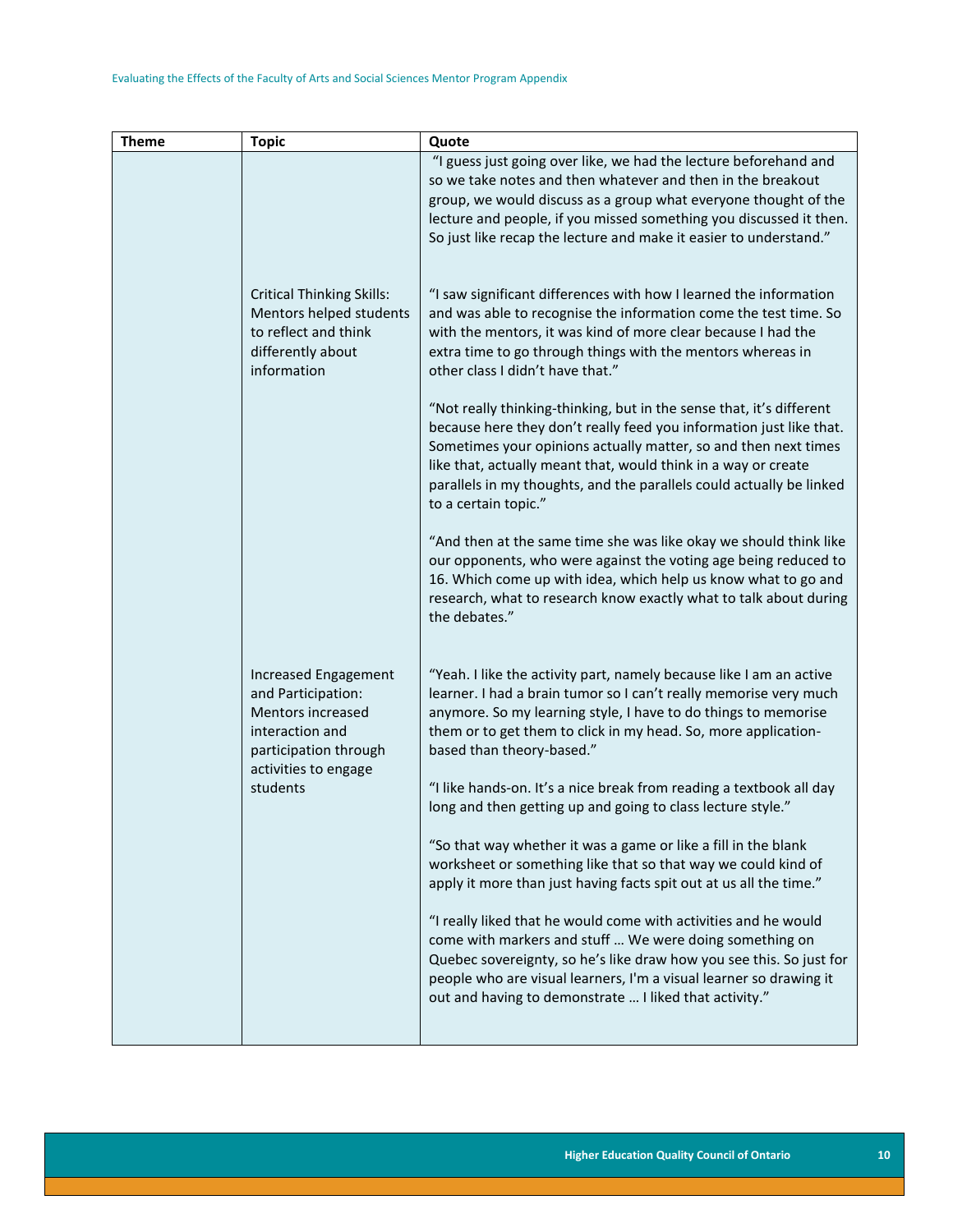| <b>Theme</b>      | <b>Topic</b>                | Quote                                                                                                                                 |
|-------------------|-----------------------------|---------------------------------------------------------------------------------------------------------------------------------------|
|                   | Approachability and         | "I think it got us all engaged to learning and instead of just sitting                                                                |
|                   | Accessibility: mentors      | there being like, "Okay. when we are done?"                                                                                           |
|                   | were easy to approach,      | "What my mentor did was instead of just going all out and doing                                                                       |
|                   | fewer barriers to asking    | all the talking, she wanted everybody to participate, so she has to                                                                   |
|                   | questions, getting          | come up with all these games like pictorials or answering                                                                             |
|                   | feedback etc.               | questions."                                                                                                                           |
|                   |                             |                                                                                                                                       |
|                   |                             | "[The mentor's] very easy to approach, I could ask him a question                                                                     |
|                   |                             | and everything. But I feel like sometimes professors don't usually                                                                    |
|                   |                             | understand, I think sometimes they forget what it is to be young                                                                      |
|                   |                             | and everything. So if there was someone in between like a TA or                                                                       |
|                   |                             | GA, yeah, the person would understand and say okay fine, do it                                                                        |
|                   |                             | this way or do it that way."                                                                                                          |
|                   |                             | "Mainly I would go to the mentor because it was easier and                                                                            |
|                   |                             | quicker response."                                                                                                                    |
|                   |                             |                                                                                                                                       |
|                   |                             | "Sometimes it is really scary to walk into an advisor's office or to                                                                  |
|                   |                             | walk into like a professor's office and ask them the questions you                                                                    |
|                   |                             | want to ask, whereas someone who may be only a couple of years<br>older than you and still be in school and all that they are kind of |
|                   |                             | your peer. It's a lot easier to ask them, "Hey, what is this all                                                                      |
|                   |                             | about?"                                                                                                                               |
|                   |                             |                                                                                                                                       |
|                   |                             | "You could ask them what program they were in, how they were                                                                          |
|                   |                             | enjoying it and they were just comfortable in speaking to you. So                                                                     |
|                   |                             | it kind of  if you are a first year student, and it is very                                                                           |
|                   |                             | overwhelming, it was good to have another student who was only<br>two or three years ahead of you, right? It is sort of easy to put   |
|                   |                             | yourself in their shoes and see okay and  they were good."                                                                            |
|                   |                             |                                                                                                                                       |
|                   |                             | "I thought they were pretty approachable. They were very nice                                                                         |
|                   |                             | from the start - even the first day they wrote their emails down                                                                      |
|                   |                             | on the chalkboard and like you know, 'Any time, we're available if                                                                    |
|                   |                             | you want to meet up we can go and talk.""                                                                                             |
| Interpersonal     | Positive Work               | "Instead of just being sitting by yourself and being like all 'Okay                                                                   |
| Skills and Social | <b>Environment: Mentors</b> | well I want to go now.' Instead we went there to cooperate with                                                                       |
| Connections       | helped create and           | each other. We learned different skills, like social skills, together."                                                               |
|                   | facilitate safe learning    |                                                                                                                                       |
|                   | environment                 | "It was easier for us to learn new information by interacting with                                                                    |
|                   |                             | each other and kind of balancing feedback because maybe one                                                                           |
|                   |                             | person didn't understand [course content] and another person<br>did. You could kind of ask questions to each other and understand     |
|                   |                             | it that way."                                                                                                                         |
|                   |                             |                                                                                                                                       |
|                   |                             |                                                                                                                                       |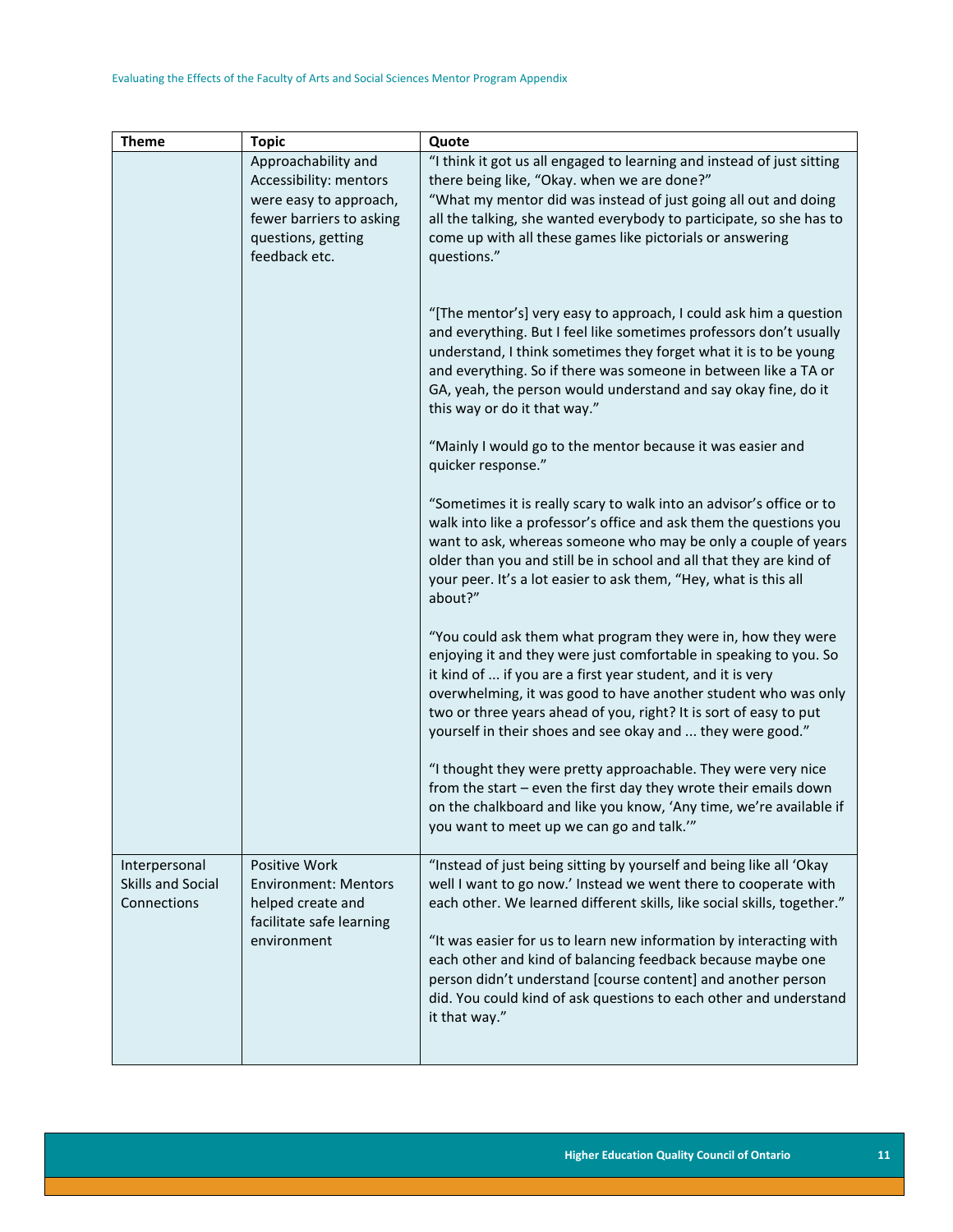| <b>Theme</b> | <b>Topic</b>                                                                                                                                                                 | Quote                                                                                                                                                                                                                                                                                                                                                                                                                                                                                                                                                                                                                                                                                                                                                                                                                                      |
|--------------|------------------------------------------------------------------------------------------------------------------------------------------------------------------------------|--------------------------------------------------------------------------------------------------------------------------------------------------------------------------------------------------------------------------------------------------------------------------------------------------------------------------------------------------------------------------------------------------------------------------------------------------------------------------------------------------------------------------------------------------------------------------------------------------------------------------------------------------------------------------------------------------------------------------------------------------------------------------------------------------------------------------------------------|
|              |                                                                                                                                                                              | "All the activities [the mentor] did were so like getting everybody<br>to talk and getting everybody to cooperate with each other. And it<br>was sort of like opening up ideas."                                                                                                                                                                                                                                                                                                                                                                                                                                                                                                                                                                                                                                                           |
|              | Increase in Social<br><b>Connections: Small group</b><br>structure offered the<br>ability to create<br>friendships with other<br>students, reducing<br>feelings of isolation | "I thought it was helpful, to be able to meet people like that, that<br>way. Often in big classes like that it's hard to make friends with<br>everyone around you."<br>"The only people I made relationships with in that class were the<br>people in my breakout groups  because it was easier to have<br>conversations cause you can't talk when you are listening to a<br>lecture  so it definitely made it easier in that way."<br>"I know a lot of students like me don't live on Res [residence] and<br>it's gonna be harder to meet people. But with the mentorship we<br>were divided into groups, and we had focus groups, so it was<br>easier to talk to people. I find it was very useful and it helped me a<br>lot seeing that I wasn't on Res at all."<br>"I made friends with a lot of people in my lab that I didn't expect |
|              |                                                                                                                                                                              | to."                                                                                                                                                                                                                                                                                                                                                                                                                                                                                                                                                                                                                                                                                                                                                                                                                                       |
| Structure    | <b>Time Constraints: Some</b><br>students felt there was<br>not enough time in<br>breakout sessions to<br>cover material                                                     | "I felt like they were very fast-paced and they didn't cover a lot<br>within them. It was just too short, you know, like twenty<br>minutes."<br>"Even just extending the lab period time because it was kind of a<br>short amount of time. So even if you like extended it a little bit<br>just to make sure that everybody did get through everything."<br>"But be more aware of the time constraints, because even though<br>our lab was only an hour, 50 minutes, there was times when they<br>went over, and then when the GA needed to go over and do the<br>actual class work, she didn't have enough time to allocate to the<br>class itself."                                                                                                                                                                                      |
|              | <b>Mentor-Student Ratio:</b><br><b>Students from classes</b><br>with larger groups<br>expressed desire for<br>them to be reduced in<br>size                                  | "I guess you would have to double the amount of mentors to do<br>this but going from like 10 people to 5 people per group  I think<br>it would be more beneficial for the 5 people instead of the 10<br>people."<br>"I think, as I said before, just start it earlier I think making them<br>focus more and more individually, more dialogue, one on one<br>with students, rather than on a group."                                                                                                                                                                                                                                                                                                                                                                                                                                        |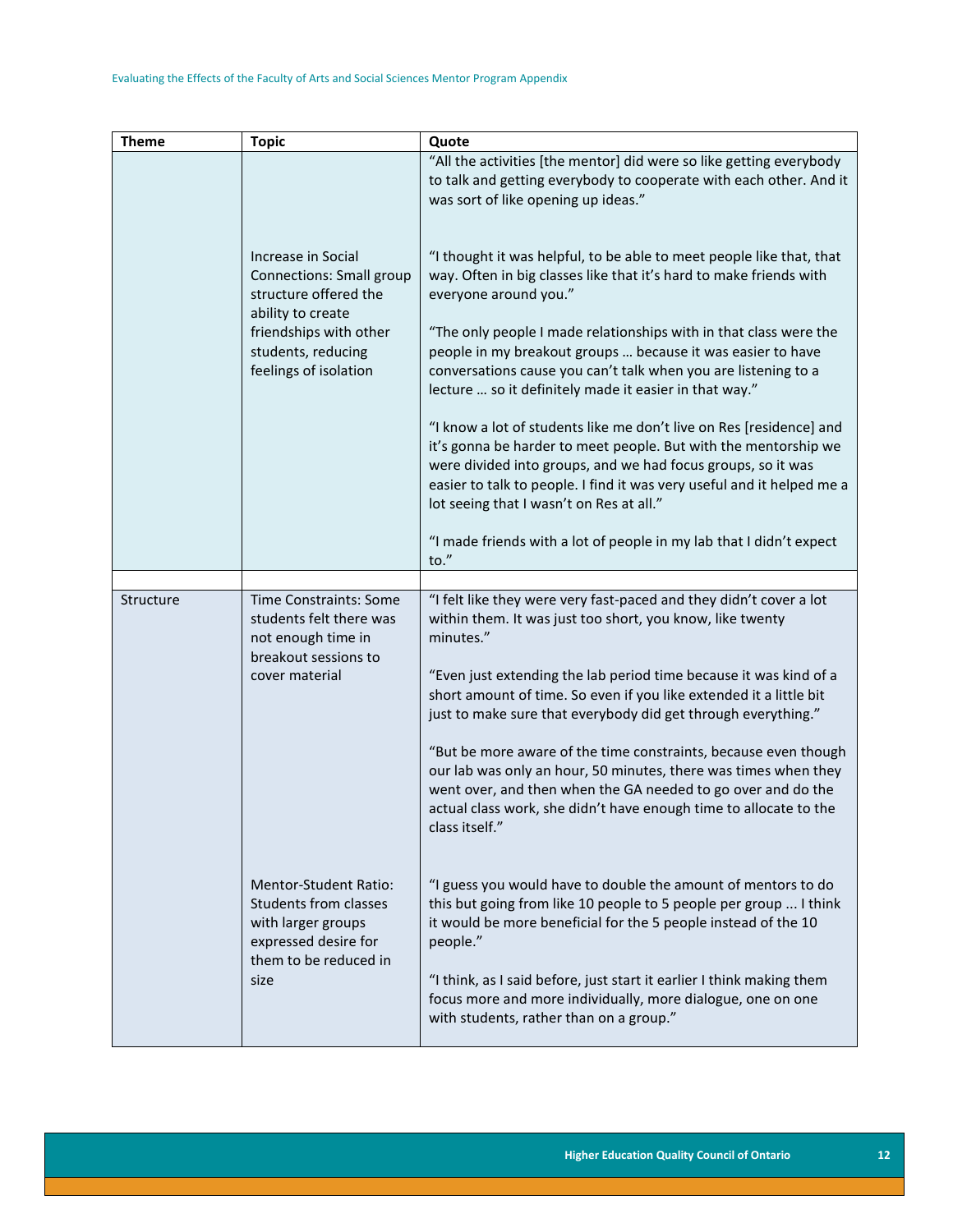| <b>Theme</b>    | <b>Topic</b>                           | Quote                                                                                                                                   |
|-----------------|----------------------------------------|-----------------------------------------------------------------------------------------------------------------------------------------|
| Academic        | Curriculum                             | "I guess it's not useful because I am not sure how it related to the                                                                    |
| Connections     | Misalignment: Some                     | course at all. But we were doing an activity  and I can't                                                                               |
|                 | students did not see the               | remember - it just seemed useless to me because I don't even                                                                            |
|                 | connections between                    | remember why it connected to our course."                                                                                               |
|                 | course content and                     |                                                                                                                                         |
|                 | activities                             | "I think that every lab needs to go through the same thing, 'cause                                                                      |
|                 |                                        | I know my only one downfall was that come the exam time there                                                                           |
|                 |                                        | were some things we did not necessarily cover where other labs                                                                          |
|                 |                                        | did and then vice versa."                                                                                                               |
|                 |                                        |                                                                                                                                         |
|                 |                                        |                                                                                                                                         |
|                 | Appropriateness of                     | "I found it kind of high school-ish too. I just came out of high                                                                        |
|                 | <b>Activities: Some students</b>       | school, and back into high school."                                                                                                     |
|                 | felt that activities were              |                                                                                                                                         |
|                 | childish and not                       | " it just seemed to be below university level a little. Again I don't<br>know what university level is. Maybe that's where you start at |
|                 | appropriate for<br>university students | 18/19. I don't know."                                                                                                                   |
|                 |                                        |                                                                                                                                         |
|                 |                                        | "We would draw pictures to match words at one point, which                                                                              |
|                 |                                        | made me feel like I was in grade 1. So, I think it was political                                                                        |
|                 |                                        | science words or something like that, I don't remember what                                                                             |
|                 |                                        | kinds of words they were, but we had to draw the pictures and                                                                           |
|                 |                                        | match the words and guess what they were, guess what the                                                                                |
|                 |                                        | pictures were."                                                                                                                         |
|                 |                                        |                                                                                                                                         |
|                 |                                        |                                                                                                                                         |
|                 | Lack of Engagement:                    | "There would be about, not necessarily as high as ten, but there                                                                        |
|                 | <b>Students became</b>                 | would be about ten students who would consistently participate.                                                                         |
|                 | disinterested when there               | They would get the mark, where out a class of 40, that's only 25%                                                                       |
|                 | were structural obstacles              | are participating where the rest of them are were either chatting                                                                       |
|                 | to participating                       | with themselves or be in the computer facebooking or whatever."                                                                         |
|                 |                                        | "I found that it wasn't very stimulating academically."                                                                                 |
|                 |                                        |                                                                                                                                         |
|                 |                                        | "Yes [smaller groups help with engagement] but not by much.                                                                             |
|                 |                                        | There were probably only another three or four people who                                                                               |
|                 |                                        | spoke up amongst the twenty of you if they split you right in half.                                                                     |
|                 |                                        | There was lots of silence from a lot of parties."                                                                                       |
| Role of Mentors | <b>Role Confusion: Students</b>        | "I didn't see the point of having them in there. It could have easily                                                                   |
|                 | expressed confusion over               | had been the GA saying "Okay we're going to take this up, we're                                                                         |
|                 | distinction between                    | going to do this."                                                                                                                      |
|                 | mentors and                            |                                                                                                                                         |
|                 | teaching/graduate                      | "She [GA] was the go to person. They [mentors] would look to her                                                                        |
|                 | assistants                             | for answers. They each had their set roles. They certainly did. She                                                                     |
|                 |                                        | was the one - she would be the, again, authoritarian. She would                                                                         |
|                 |                                        | be the person in charge. She would direct them to do certain                                                                            |
|                 |                                        | things. But I think it was something she could have done. Whether                                                                       |
|                 |                                        | they didn't want her to do that or her time was better spent doing                                                                      |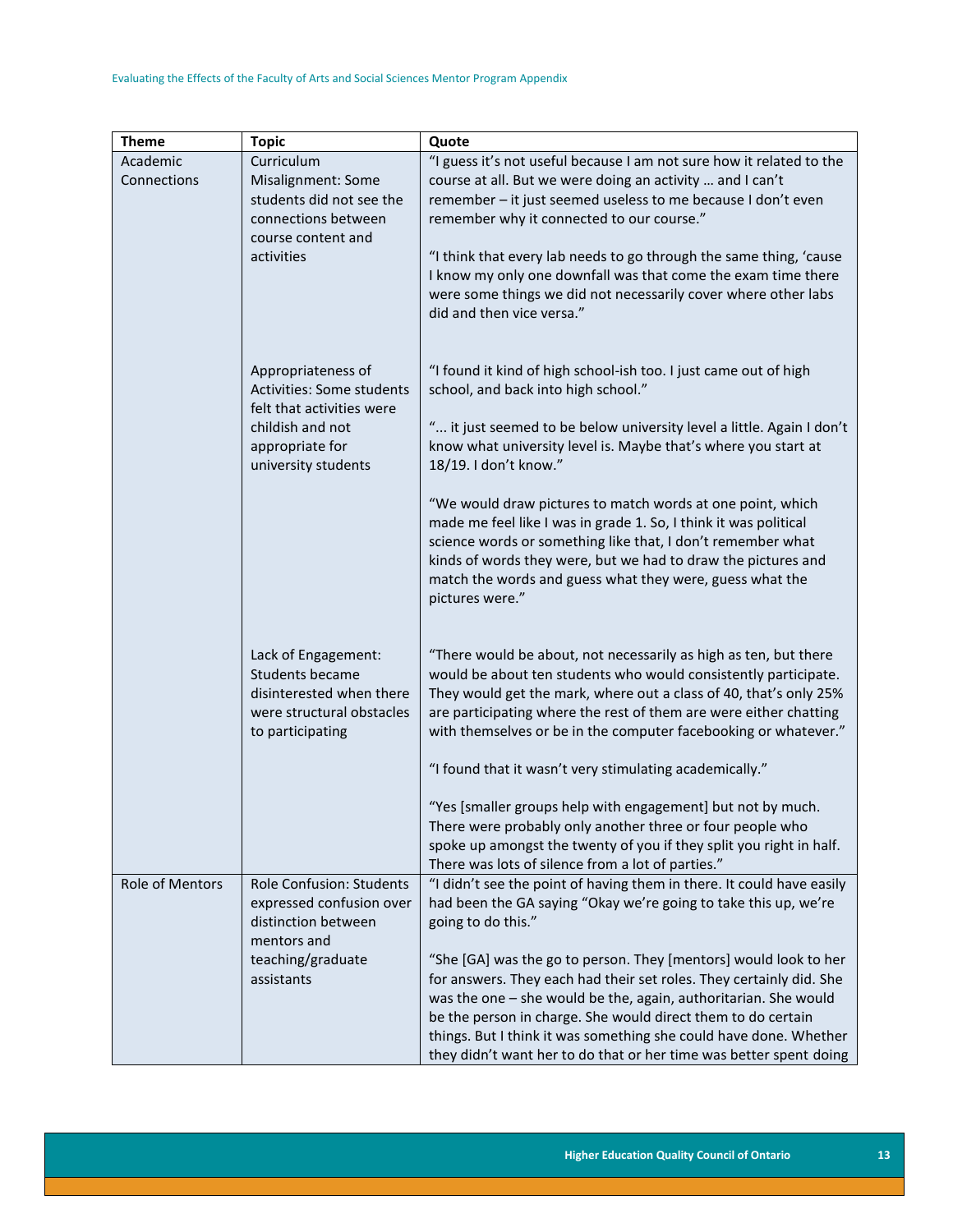<span id="page-14-0"></span>

| <b>Theme</b> | <b>Topic</b>                                                                                                                                           | Quote                                                                                                                                                                                                                                                                                                                                                                                                                                                                                                                                 |
|--------------|--------------------------------------------------------------------------------------------------------------------------------------------------------|---------------------------------------------------------------------------------------------------------------------------------------------------------------------------------------------------------------------------------------------------------------------------------------------------------------------------------------------------------------------------------------------------------------------------------------------------------------------------------------------------------------------------------------|
|              | Lack of Leadership and<br>Organization: Students<br>felt that when mentors'<br>disorganization and lack<br>of preparation negatively<br>impacted their | something else, but I didn't - I was excited to have mentors. I<br>thought it would be pretty cool but I didn't see the point."<br>"They don't have any experience in front of a classroom, and half<br>way through when we had a little questionnaire, "how are we<br>doing", one of the comments that I put down was you need to<br>take a little bit more control of the class. Because they didn't<br>know how to say "Okay were going on. We're moving on." They'd<br>say "Are you done yet?" And nobody would answer and they'd |
|              | experience                                                                                                                                             | say "Okay. We will give you five more minutes" and we didn't<br>need five more minutes. I mean they just needed to get - they<br>picked it up afterwards, they found out that they needed to be a<br>little more authoritative."                                                                                                                                                                                                                                                                                                      |
|              |                                                                                                                                                        | "I found the mentor didn't do a very good at bringing us together<br>in terms of that debate project and the thing is that she barely<br>mentioned it during [the breakout], whereas I found that yes it is<br>automatically our fault for not getting together as a group. But<br>yet she or this mentor was the leader."                                                                                                                                                                                                            |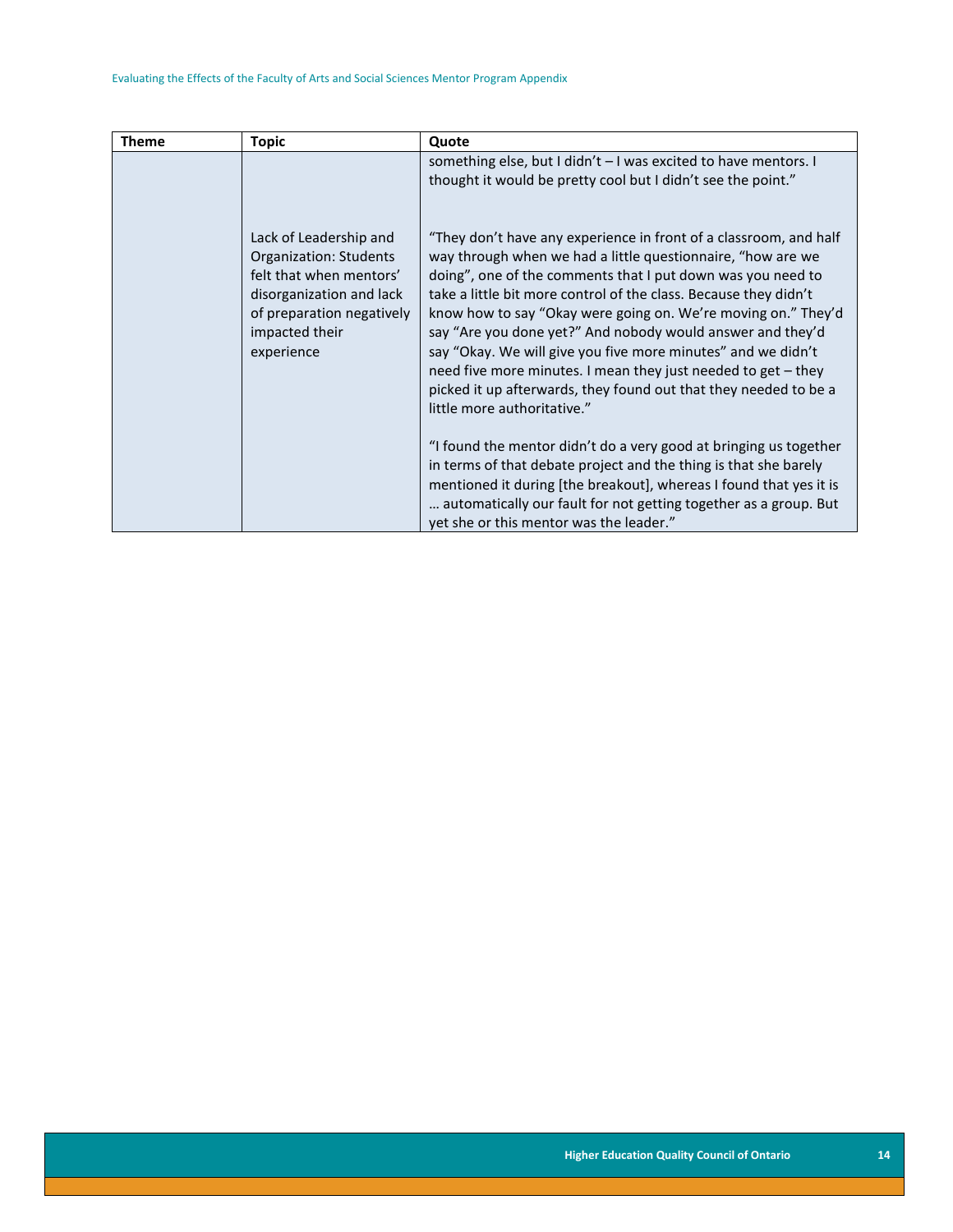#### **Table 2: Mentor Interview Responses**

| <b>Theme</b>    | <b>Topic</b>                                                                                    | Quote                                                                                                                                                                                                                                                                                                                                                                                                                                                                                                                                                                           |
|-----------------|-------------------------------------------------------------------------------------------------|---------------------------------------------------------------------------------------------------------------------------------------------------------------------------------------------------------------------------------------------------------------------------------------------------------------------------------------------------------------------------------------------------------------------------------------------------------------------------------------------------------------------------------------------------------------------------------|
| Academic Impact | <b>Teaching Research and</b><br><b>Study Skills</b>                                             | "I found that I helped them academically too. Because you hear<br>from the professor all the time 'oh keep up with the readings'<br>but you don't really take it to heart when you hear it from a<br>professor. But when you hear it from a fellow student about<br>how much it actually helps you to keep up with the work, I guess<br>that puts it in perspective. So I feel like they really took that to<br>heart when I gave them academic advice. Because I was there,<br>and I know what you needed to do to do well. I feel that I helped<br>them a lot with that too." |
|                 |                                                                                                 | "I think awareness was a pretty big deal. I did an activity on<br>plagiarism, and you be surprised what they didn't understand<br>about plagiarism. But it was serious things that they weren't<br>understanding and I found that even with a class it wasn't really<br>helping so I found that just teaching them about plagiarism and<br>how to use turn-it-in was a pretty big deal."                                                                                                                                                                                        |
|                 | Pedagogical<br><b>Connections: Mentors</b><br>connected course<br>content in innovative<br>ways | "I loved how it was very hands on and I think that provides a<br>more rich learning experience than just having a lecture or<br>something. So being able to learn something and actually, you<br>know, put those ideas and things into practice, and to add some<br>creativity and things."                                                                                                                                                                                                                                                                                     |
|                 |                                                                                                 | "I'm so pumped to go in classroom and teach people stuff. And<br>you know, like not lecture in a traditional way; like for me it was<br>really great. Like learning that there are alternative ways to learn<br>and to teach um, and that is something I really want to like try<br>and carry on."                                                                                                                                                                                                                                                                              |
|                 |                                                                                                 | "Just being really aware that there are all kinds of different<br>learning styles and different ways that people can, you know,<br>learn to be interactive with the material that they are working<br>with."                                                                                                                                                                                                                                                                                                                                                                    |
|                 |                                                                                                 | "When I was doing my breakouts I would always try and find a<br>way to relate things back to my experiences as a first year;<br>because I wasn't working with them kind of one on one for them<br>to be like "oh well I find that this is a problem and this is a<br>problem". Um so I just felt like I kinda had to do it in a different<br>way."                                                                                                                                                                                                                              |
|                 | <b>Course Content</b><br>Knowledge Increased                                                    | "When I was planning my activities I wanted to make sure I<br>understood the content, because I didn't want them asking me                                                                                                                                                                                                                                                                                                                                                                                                                                                      |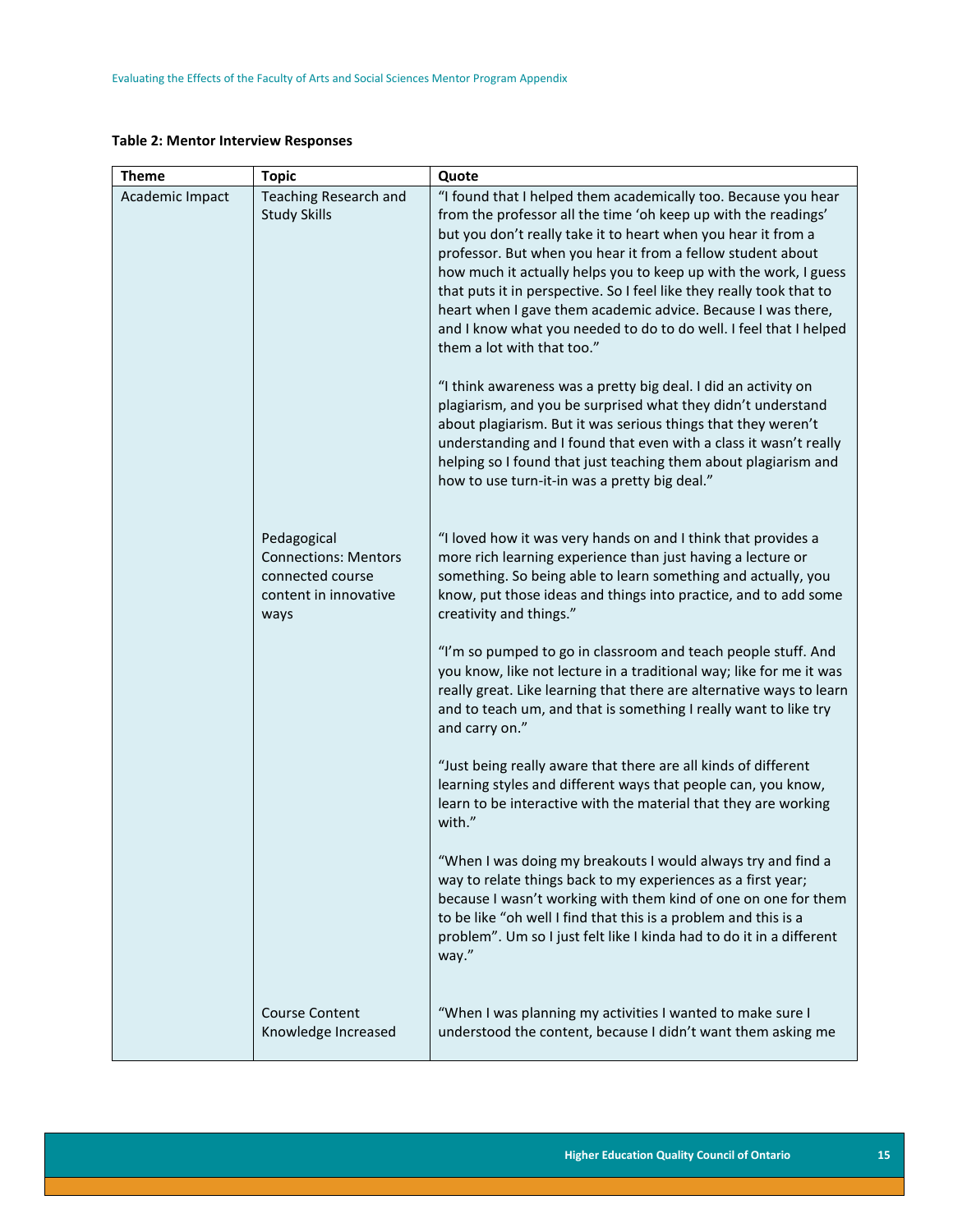| <b>Theme</b>                 | <b>Topic</b>                                                                                                                                              | Quote                                                                                                                                                                                                                                                                                                                                                                                                                                                                                                                                                                            |
|------------------------------|-----------------------------------------------------------------------------------------------------------------------------------------------------------|----------------------------------------------------------------------------------------------------------------------------------------------------------------------------------------------------------------------------------------------------------------------------------------------------------------------------------------------------------------------------------------------------------------------------------------------------------------------------------------------------------------------------------------------------------------------------------|
|                              |                                                                                                                                                           | something and me not knowing a simple answer. I don't like<br>disappointing people in that way."                                                                                                                                                                                                                                                                                                                                                                                                                                                                                 |
|                              |                                                                                                                                                           | "I did mentor with someone who wasn't a psychology major and<br>I kind of felt as though I was able to help out more when it came<br>to course content and because, in an intro to psychology course<br>what you're learning you're going to link to every other<br>psychology course that you have. It's important to know what<br>you're going to take from this that's going to help you out over<br>the next three years. Because I had that knowledge I was able to<br>help out a lot more."                                                                                |
|                              | <b>Student Engagement:</b><br>Students in classroom<br>were engaged in<br>activities and discussions                                                      | "And all we did was play a game but it was still really cool<br>because I found that we were really able to engage the<br>classroom, which is something that definitely we'll-I'll have to be<br>doing in the future."                                                                                                                                                                                                                                                                                                                                                           |
|                              |                                                                                                                                                           | "[Mentor 1]: I noticed that there were a lot more kids coming to<br>labs than when I was in first year. And that's a really good thing,<br>habit to get into is to actually go to labs.<br>[Mentor 2]: Why do you think more were coming?<br>$[1]$ : It was fun!<br>[2]: What made it fun?<br>[1]: I think our activities."                                                                                                                                                                                                                                                      |
| Institutional<br>Improvement | Mentors as a Resource:<br>Mentors made<br>themselves available to<br>students in different<br>capacities                                                  | "Like people would ask us questions about campus and they<br>would ask us question about res[idence], and stuff like that, but<br>as well as what was going to be on the test and stuff like that. So<br>we were a good friend to them."<br>"I mentored psychology and I'm in psychology, so some of the<br>students would come up and say what do you think is a good<br>course I should take for next semester, if they were majoring in<br>psychology. So I think I was in a better position to tell them<br>which ones were good and stuff like that, and that was helpful." |
|                              | <b>Expansion of FASSMP:</b><br>Mentors expressed the<br>importance of expanding<br>the program due to its<br>contribution to the<br>university experience | "Just expand to another course, which I know is what you guys<br>are trying to figure out how to do. Expand, and not just FASS. If<br>we could get this into business, I have a bunch of my high school<br>friends, my boyfriends, that's where they are. And they can<br>benefit huge from this program."<br>"It should be in every department."                                                                                                                                                                                                                                |
|                              |                                                                                                                                                           | "Maybe that's how they can expand the course into the two-<br>credit thing, so we're mentoring through, having four labs<br>instead of two, and the mentorship class goes all year again                                                                                                                                                                                                                                                                                                                                                                                         |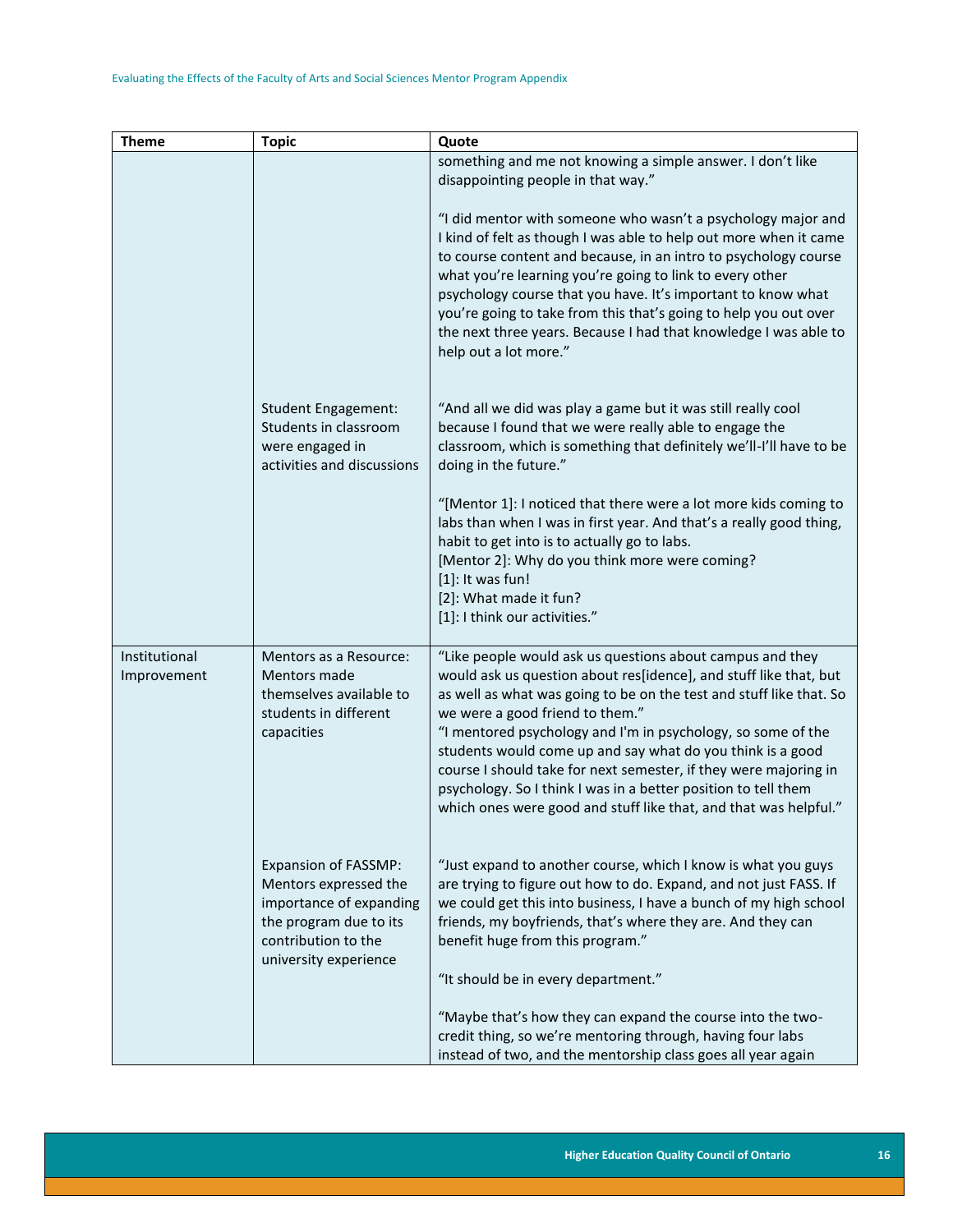| <b>Theme</b>    | <b>Topic</b>                                            | Quote                                                                                                                                         |
|-----------------|---------------------------------------------------------|-----------------------------------------------------------------------------------------------------------------------------------------------|
|                 |                                                         | instead of just half. There is a huge section that's not getting this                                                                         |
|                 |                                                         | at all, a huge section."                                                                                                                      |
| Personal Growth | Leadership Skills:                                      | "Just having the opportunity to lead as well; which sometimes                                                                                 |
|                 | Mentors felt that they<br>learned how to lead           | you know, I have been a bit shy so it was nice to just kind of step<br>out of my comfort zone in that way as well."                           |
|                 | effectively                                             |                                                                                                                                               |
|                 |                                                         | "So I became a lot more willing to do that, to be the decisive                                                                                |
|                 |                                                         | person, the confident person, the person who's leading the                                                                                    |
|                 |                                                         | group."                                                                                                                                       |
|                 |                                                         | "I learned to be a leader. I didn't realize that I was, I was not                                                                             |
|                 |                                                         | necessarily a follower, but I kind of shrunk away from that                                                                                   |
|                 |                                                         | responsibility that being a leader had. This year I had a seminar,                                                                            |
|                 |                                                         | and we had to get into groups, and as soon as I got into my                                                                                   |
|                 |                                                         | group, I was like okay what are we doing, what does everyone<br>think about this, and they were like we pick you to be the                    |
|                 |                                                         | leader."                                                                                                                                      |
|                 |                                                         |                                                                                                                                               |
|                 | <b>Presentation Skills:</b>                             | "So it's helped me in terms of presentations in other classes                                                                                 |
|                 | Mentors felt that they                                  | where you go to facilitate a discussion and everyone's staring at                                                                             |
|                 | learned how to be more                                  | you and they're not answering your questions, and you feel like                                                                               |
|                 | effective presenters                                    | this presentation is going terribly. You learn to manipulate                                                                                  |
|                 |                                                         | situations so you can facilitate a discussion when people aren't<br>normally responding to you. I guess that was a great skill that I         |
|                 |                                                         | took from that at least."                                                                                                                     |
|                 |                                                         |                                                                                                                                               |
|                 |                                                         | "I've never been able to get up in front of other people and talk,<br>ever, until this class. I couldn't do that. If I had to get up in front |
|                 |                                                         | of a group and talk, I would stare at the floor, I wouldn't make                                                                              |
|                 |                                                         | eye contact. Now, I'm able to make presentations in a class and I                                                                             |
|                 |                                                         | can keep people engaged because I know how to look at people,                                                                                 |
|                 |                                                         | and talk to them, and just have a conversation. Before                                                                                        |
|                 |                                                         | mentorship I was not able to do that at all."                                                                                                 |
|                 |                                                         | "It taught you how to figure out which people are paying                                                                                      |
|                 |                                                         | attention and being engaged. And how to be engaging, that's for                                                                               |
|                 |                                                         | sure."                                                                                                                                        |
|                 |                                                         |                                                                                                                                               |
|                 | <b>Organizational Skills:</b><br>Mentors learned how to | "I think, um, you know, just, kind of solidifying organization and<br>preparation [in response to question about which skills she             |
|                 | manage their time and                                   | learned]."                                                                                                                                    |
|                 | resources more                                          |                                                                                                                                               |
|                 | efficiently                                             |                                                                                                                                               |
|                 |                                                         | "I remember for the midterm, they were really concerned about                                                                                 |
|                 | Study and Learning                                      | studying so I did an activity based on different methods, or                                                                                  |
|                 | Skills: Mentors enhanced                                | different ways to study, and that activity actually helped me                                                                                 |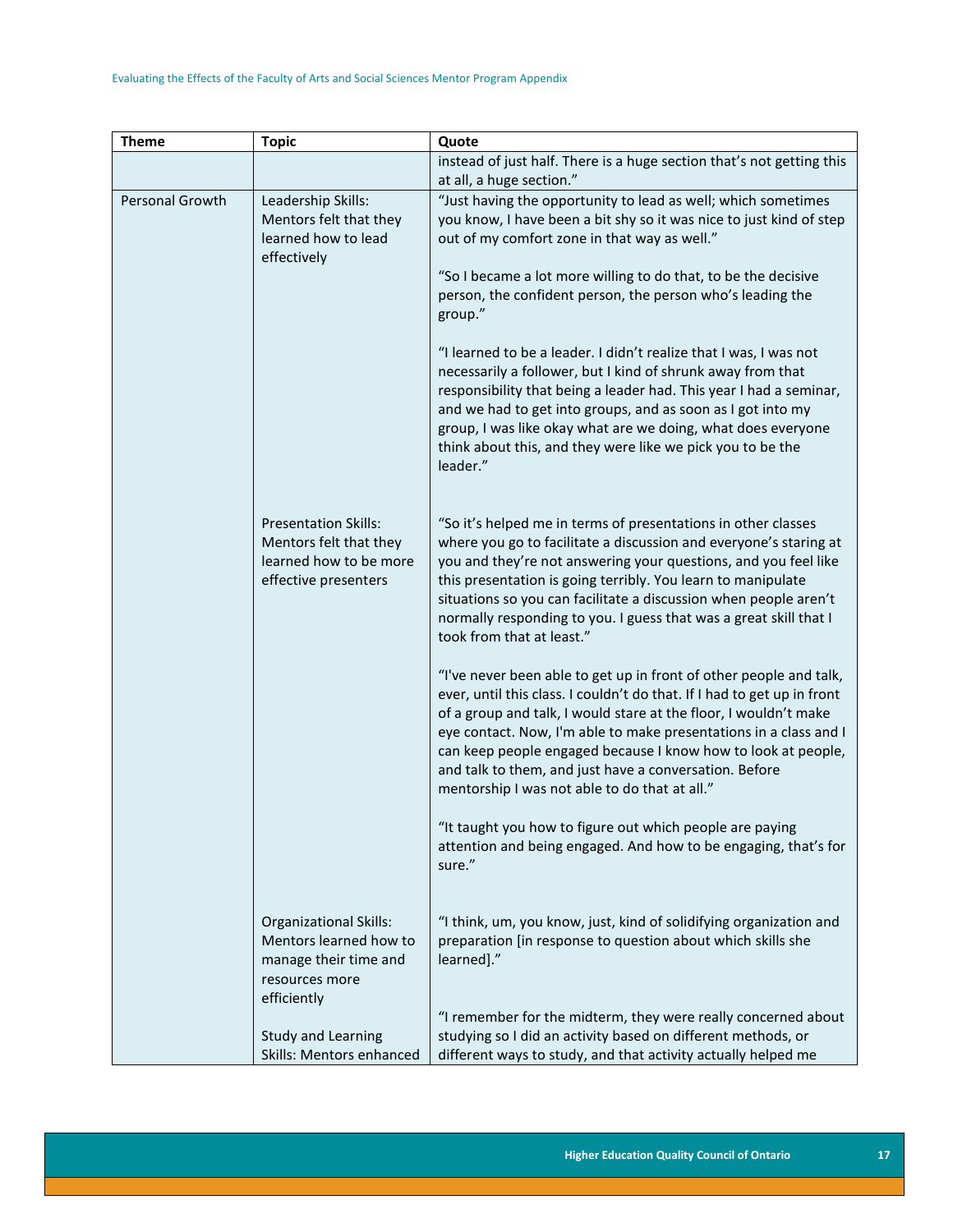| <b>Theme</b> | <b>Topic</b>                           | Quote                                                                                                                                     |
|--------------|----------------------------------------|-------------------------------------------------------------------------------------------------------------------------------------------|
|              | their own study skills                 | realize that there's not just one way to study. There's a different                                                                       |
|              | through the process of                 | way to do things, there's a different way to learn. There's so                                                                            |
|              | teaching others                        | many, you can create flashcards, you can highlight. And I think                                                                           |
|              |                                        | that my studying, I approach it differently now because I've                                                                              |
|              |                                        | realized that just sitting and reading a textbook, that's not as                                                                          |
|              |                                        | effective as writing stuff out, so I think that my studying habits                                                                        |
|              |                                        | have definitely improved because of the program."                                                                                         |
|              |                                        | "I find myself reading for school and my classes, I actually make                                                                         |
|              |                                        | sure that I'm understanding the material. I'm not just reading for                                                                        |
|              |                                        | the sake of getting it read. When I was planning my activities I                                                                          |
|              |                                        | wanted to make sure I understood the content, because I didn't                                                                            |
|              |                                        | want them asking me something and me not knowing a simple                                                                                 |
|              |                                        | answer. I don't like disappointing people in that way. So when                                                                            |
|              |                                        | I'm reading now I actually make sure I'm understanding it,                                                                                |
|              |                                        | whereas before it would be like read chapter 3, so I would read                                                                           |
|              |                                        | it just so I could say that I read it, but maybe I didn't actually get<br>anything out of it. So I definitely make sure I understand when |
|              |                                        | I'm studying it now."                                                                                                                     |
|              |                                        |                                                                                                                                           |
|              |                                        | "I had to take my own advice. I never went to my prof's office                                                                            |
|              |                                        | hours, and I think, one of my classes I'm there weekly now, and                                                                           |
|              |                                        | it really makes a difference. It makes a huge difference. If you                                                                          |
|              |                                        | don't understand something in class, going for the extra help<br>when its available to you and seeking out resources is huge."            |
|              |                                        |                                                                                                                                           |
|              |                                        | "And I also did better, did well in my other courses, not just that                                                                       |
|              |                                        | one, so that really helped compared to my other years. Because                                                                            |
|              |                                        | I was I guess, maybe, giving to the students, I felt like, oh,                                                                            |
|              |                                        | because I was saying it out loud, so I was like maybe I should                                                                            |
|              |                                        | take my own advice and do these things myself too sometimes,                                                                              |
|              |                                        | so that helped a lot."                                                                                                                    |
|              |                                        |                                                                                                                                           |
|              | <b>Critical Thinking Skills:</b>       | "The critical thinking activities we did in class, I think that helped                                                                    |
|              | Mentors learned how to                 | me the most. Because now when I read a textbook, I don't just                                                                             |
|              | reflect and think<br>differently about | read it like I used to, I try to understand it and look beyond to                                                                         |
|              | information                            | what it is actually saying. So that helped me the most out of<br>everything."                                                             |
|              |                                        |                                                                                                                                           |
|              |                                        | "And as I mentioned before, critical thinking. So now, I like to                                                                          |
|              |                                        | watch documentaries and I always look up who's the producer,                                                                              |
|              |                                        | what's the point, who are they working for. I wouldn't have                                                                               |
|              |                                        | done that if it wasn't for mentoring."                                                                                                    |
|              |                                        |                                                                                                                                           |
|              |                                        |                                                                                                                                           |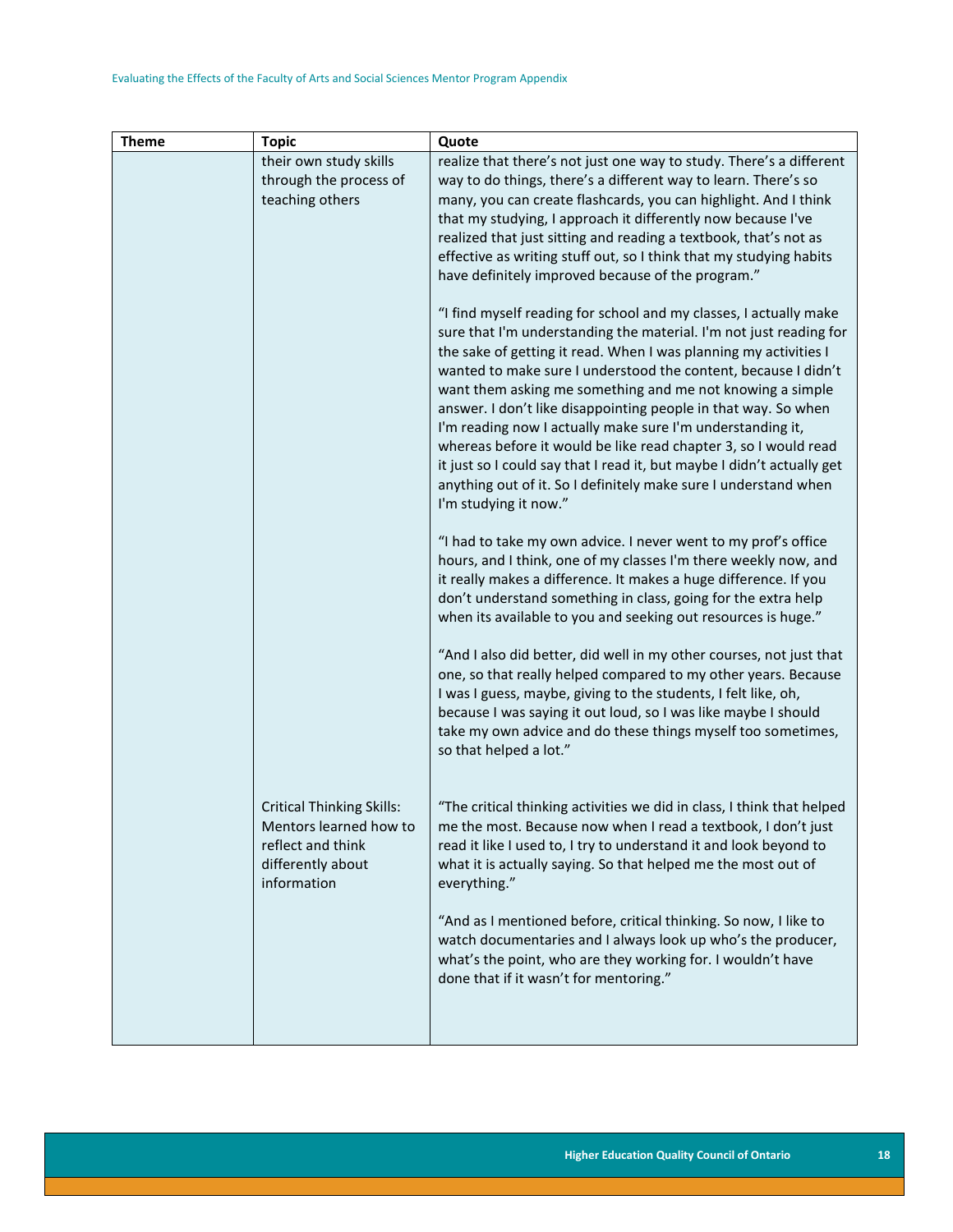| <b>Theme</b> | <b>Topic</b>                                       | Quote                                                                                                                               |
|--------------|----------------------------------------------------|-------------------------------------------------------------------------------------------------------------------------------------|
|              | Facilitation of Learning:                          | "But we learned through the mentorship class that you know, to                                                                      |
|              | Mentors learned how to<br>bring awareness to their | add layers and to  use different types of learning and<br>techniques and stuff like that, so our breakouts became [] not            |
|              | mentees about how to                               | just sitting there on the floor and stuff and they got to build on                                                                  |
|              | study and engage with                              | stuff, and stuff like that."                                                                                                        |
|              | their course material                              |                                                                                                                                     |
|              |                                                    | "And then we would just sort ofthe goal wasn't for me to                                                                            |
|              |                                                    | teach them, so much the, like, the tested material but more so<br>reviewing what the prof said. Like not, not trying to teach them, |
|              |                                                    | but ways to just sort of enhance their understanding."                                                                              |
|              |                                                    |                                                                                                                                     |
|              |                                                    | "A lot of times I feel like they were learning about the material                                                                   |
|              |                                                    | and not necessarily knowing that they were learning about it. It                                                                    |
|              |                                                    | was just presented in a different manner. They didn't feel like<br>they were studying or, or confined to the traditional academic   |
|              |                                                    | ways."                                                                                                                              |
|              |                                                    |                                                                                                                                     |
|              |                                                    |                                                                                                                                     |
|              | Self-esteem and Self-<br>confidence: Mentors felt  | "I became a lot more confident and a lot more assertive. I was<br>always passive and I didn't want to rock the boat or upset        |
|              | that being a part of the                           | anyone or make any major decisions, but with mentorship I had                                                                       |
|              | FASSMP boosted their                               | to do that."                                                                                                                        |
|              | overall confidence and                             |                                                                                                                                     |
|              | specifically in their own<br>abilities             | "We are so much more confident and more asserting and just,<br>obviously something happened. Like it did something that             |
|              |                                                    | worked within us. For somebody with an anxiety disorder to be                                                                       |
|              |                                                    | comfortable approaching people, and talking in public, and being                                                                    |
|              |                                                    | assertive, and being decisive, that's a huge thing."                                                                                |
|              |                                                    | "I've gained a lot of more confidence in my own abilities. A lot of                                                                 |
|              |                                                    | you were talking about how hard you find it to trust other                                                                          |
|              |                                                    | people, I had the opposite experience, I find it very difficult to                                                                  |
|              |                                                    | trust myself and my own abilities. I did while in school, but I had                                                                 |
|              |                                                    | this idea that it was just a fluke and I was just lucky I was good at                                                               |
|              |                                                    | writing essays and it had nothing to do with my own abilities.<br>Through mentorship I started seeing myself as a successful        |
|              |                                                    | person, as a good student, as somebody is capable, somebody                                                                         |
|              |                                                    | who had skills and talents. That really boosted my confidence in                                                                    |
|              |                                                    | my own abilities."                                                                                                                  |
|              |                                                    | "I didn't think I could do this at the beginning of the semester. I                                                                 |
|              |                                                    | was one of those people that I might have to drop out of it                                                                         |
|              |                                                    | because I didn't think I was capable of doing it. So I think people                                                                 |
|              |                                                    | who don't think they can do this, need to do it, because it makes                                                                   |
|              |                                                    | you realize what you can do."                                                                                                       |
|              |                                                    |                                                                                                                                     |
|              |                                                    |                                                                                                                                     |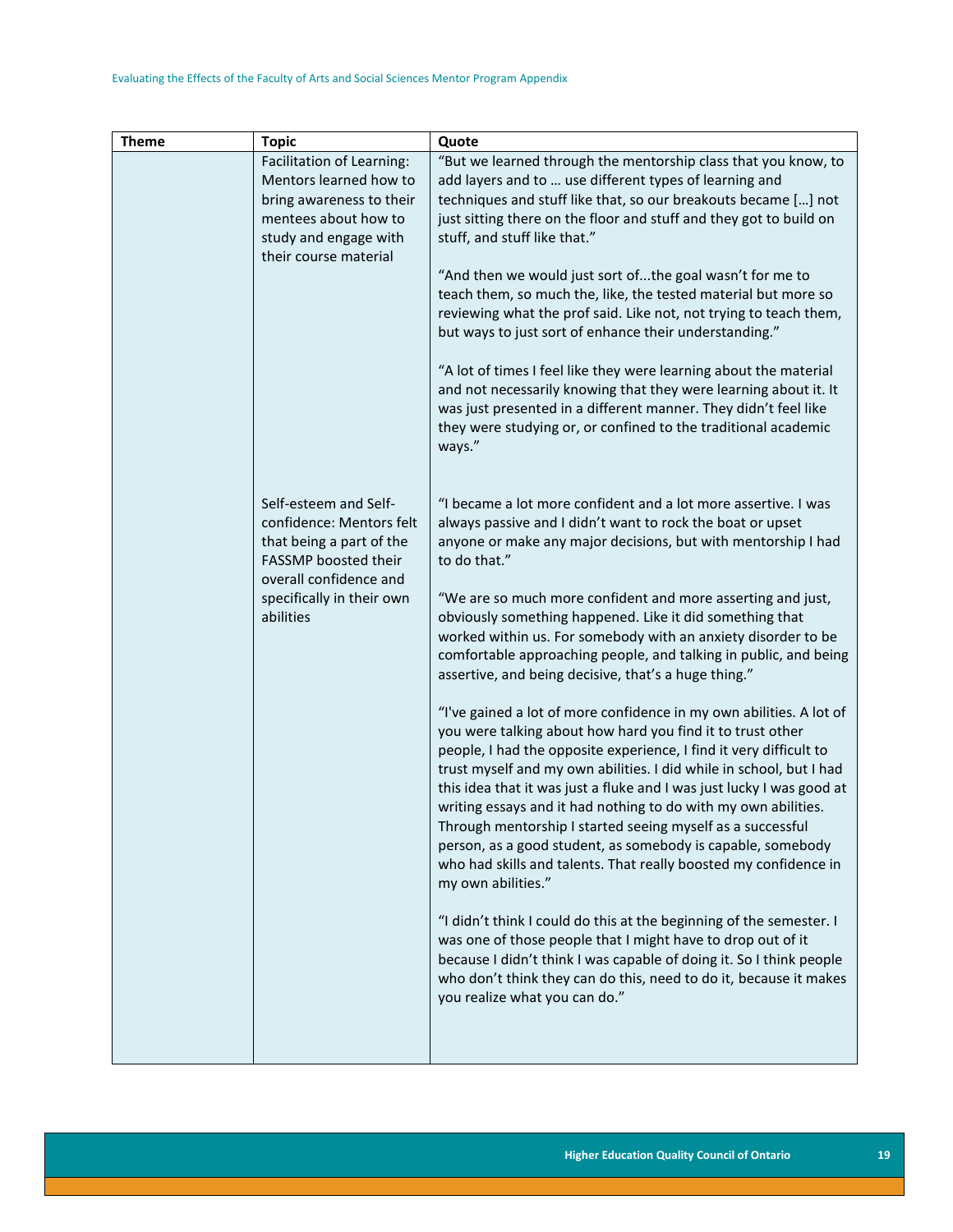| <b>Theme</b>                                  | <b>Topic</b>                                                                                                                                                                             | Quote                                                                                                                                                                                                                                                                                                                                                                                                                                                                                                                                                                                                                                                                                                                                                          |
|-----------------------------------------------|------------------------------------------------------------------------------------------------------------------------------------------------------------------------------------------|----------------------------------------------------------------------------------------------------------------------------------------------------------------------------------------------------------------------------------------------------------------------------------------------------------------------------------------------------------------------------------------------------------------------------------------------------------------------------------------------------------------------------------------------------------------------------------------------------------------------------------------------------------------------------------------------------------------------------------------------------------------|
|                                               | Transferrable Skills:<br>Mentors reported that<br>the skills they acquired<br>through the mentorship<br>program were<br>transferrable to other<br>academic and non-<br>academic settings | "I learned a lot, and I applied it to my own life in so many<br>different facets."<br>"I had always kind of, wanted to do my Masters, do my PhD and<br>teach at the University level and this kind of like really solidified<br>that for me.  I think I said to  my senior mentor, I'm so<br>pumped to go in classroom and teach people stuff. And you<br>know, like not lecture in a traditional way; like for me it was<br>really great. Like learning that there are alternative ways to learn<br>and to teach um, and that is something I really want to like try<br>and carry on."                                                                                                                                                                        |
|                                               | Community<br><b>Contribution: Mentors</b><br>felt that they made a<br>greater contribution to<br>contribution toward<br>their department, the<br>university, and<br>community            | "I guess kind of be more involved in the University and I think<br>that was kind of a cool thing to."<br>"I've already kinda said this but it makes me feel I'm doing more.<br>Like not just doing my classes and getting out but actually<br>getting involved"                                                                                                                                                                                                                                                                                                                                                                                                                                                                                                |
| Interpersonal<br>Skills/Social<br>Connections | Trusting Others:<br>Mentors reported having<br>to learn to trust their<br>colleagues in order to<br>work together and<br>successfully complete<br>the projects                           | "I can't trust people with anything, and I actually had to learn to<br>trust my partner to show up on time. That was a huge deal!"<br>"Well, I have issues trusting people, especially when it comes to<br>academics, and it forced me to do that."<br>"I actually [learned] the whole trusting too.  I can't trust people<br>for doing my work. So, that was really hard for me. If we planned<br>something, you do this part and I do this part, like it was really<br>hard for me. I don't like relying on people, I like doing things<br>because, I have always said if you want something done right do<br>it yourself. And I kind of live by that. For me to be able to say<br>okay, let's work together, let's do this together, it was really<br>hard. |
|                                               | <b>Working Collaboratively:</b><br>Mentors reported<br>learning how to work<br>together as a team.                                                                                       | "I mentored with 2 people and the one, me and this girl ended<br>up becoming really good friends. And the other one, we didn't<br>click at first at all, and I had to learn, you're always going to be<br>working with people that you might not click with and you've<br>got to learn strategies on how to get along and how to work<br>together and how to take each other's strengths and put them<br>together to make you a strong pair. And it wasn't something that<br>I would have done outside of this class at all. Like I wouldn't<br>have learned how to work with people who like, when you need<br>a partner, or you're in a class you automatically look to your                                                                                 |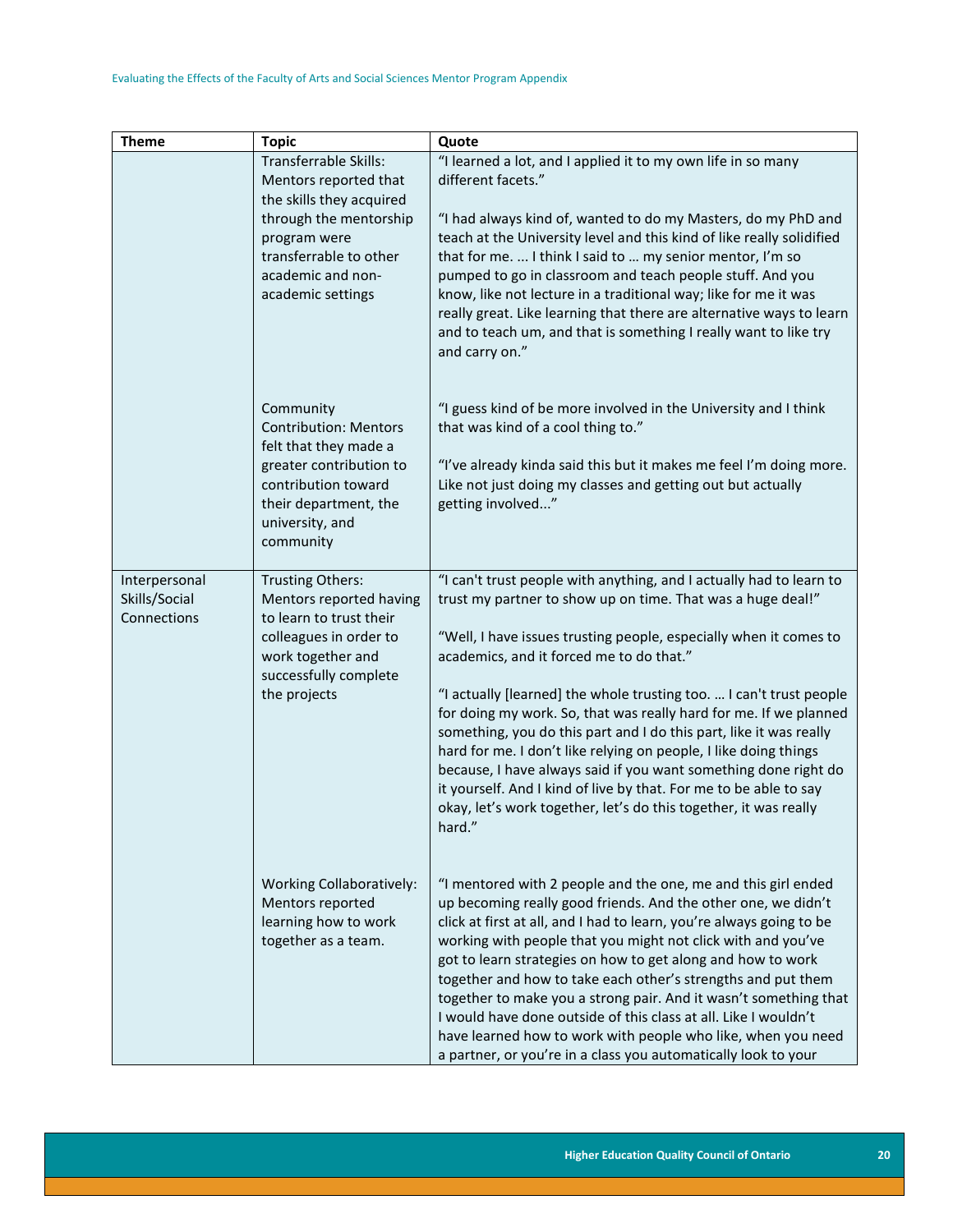| <b>Theme</b>                                             | <b>Topic</b>                                                                                                                                                                                                                                                                                                                | Quote                                                                                                                                                                                                                                                                                                                                                                                                                                                                                                                                                                                                                                                             |
|----------------------------------------------------------|-----------------------------------------------------------------------------------------------------------------------------------------------------------------------------------------------------------------------------------------------------------------------------------------------------------------------------|-------------------------------------------------------------------------------------------------------------------------------------------------------------------------------------------------------------------------------------------------------------------------------------------------------------------------------------------------------------------------------------------------------------------------------------------------------------------------------------------------------------------------------------------------------------------------------------------------------------------------------------------------------------------|
|                                                          |                                                                                                                                                                                                                                                                                                                             | friend and say let's be partners, you don't look at someone you<br>[did not] knew. That's something that I definitely learned."<br>"So I guess now I've learned to work better in a group."                                                                                                                                                                                                                                                                                                                                                                                                                                                                       |
|                                                          | Learning from Each<br><b>Other: Mentors shared</b><br>that one of the benefits<br>of the mentorship<br>program was interacting<br>with and learning from<br>each other                                                                                                                                                      | "I thought that was, it was a nice way to kind of establish a more<br>of a closer relationship with a few others and have the<br>opportunity to share a little bit more you know, specifically<br>about how things were going and um share a little bit about<br>suggestions; kind of a support network for one another."<br>"And we could give feedback off each other and working [] my<br>favourite part was when we all kind of lesson planned together.<br>We had like that that 20 minutes and we talked about- oh like<br>how can this relate to the quiz, how can this help them, how can<br>we make them less stressed. And like that I really enjoyed." |
|                                                          |                                                                                                                                                                                                                                                                                                                             | "It was great to hear from other mentors [during Friday class] in<br>different disciplines what they were doing, different concepts<br>that we can then, introduce into our breakouts. Um, so that was<br>really helpful."                                                                                                                                                                                                                                                                                                                                                                                                                                        |
|                                                          |                                                                                                                                                                                                                                                                                                                             | "We could come back each week and sort of discuss and learn<br>and you know, hearing other students and their successes and<br>their struggles too is helpful in our own, kind of development as<br>well so."                                                                                                                                                                                                                                                                                                                                                                                                                                                     |
|                                                          | Relating and Engaging<br>with Others: Mentors<br>identified one of the<br>skills learned was                                                                                                                                                                                                                                | "I just felt like it gave me a lot of valuable tools. You know, a lot<br>of different ideas and things that I, maybe hadn't thought about<br>before, about how I engage other people."                                                                                                                                                                                                                                                                                                                                                                                                                                                                            |
| relating to and engaging<br>with others (not<br>mentors) | "So, it was just a really good change for me because now I know<br>a bit better how to work with teenagers and stuff like that."<br>"I kind of learned to not to be offended when [laughs],<br>whenyou know, you are trying to engage a room full of people<br>and 80% of them are like, "I do [care] right now" [laughs]." |                                                                                                                                                                                                                                                                                                                                                                                                                                                                                                                                                                                                                                                                   |
|                                                          | <b>Social Connections:</b><br>Mentors bonded with<br>each other and to<br>mentees, and many of<br>these developed into<br>friendships                                                                                                                                                                                       | "I remember one activity was list your hope, fear and<br>expectation. You had to do that on the first day of class, you're<br>sitting with a bunch of strangers and you're sitting there saying a<br>hope, a fear, an expectation. You've already let these people<br>know more about you in one hour than you may have with<br>anybody else that you meet in university. And then throughout<br>the semester we are constantly doing these activities where we                                                                                                                                                                                                   |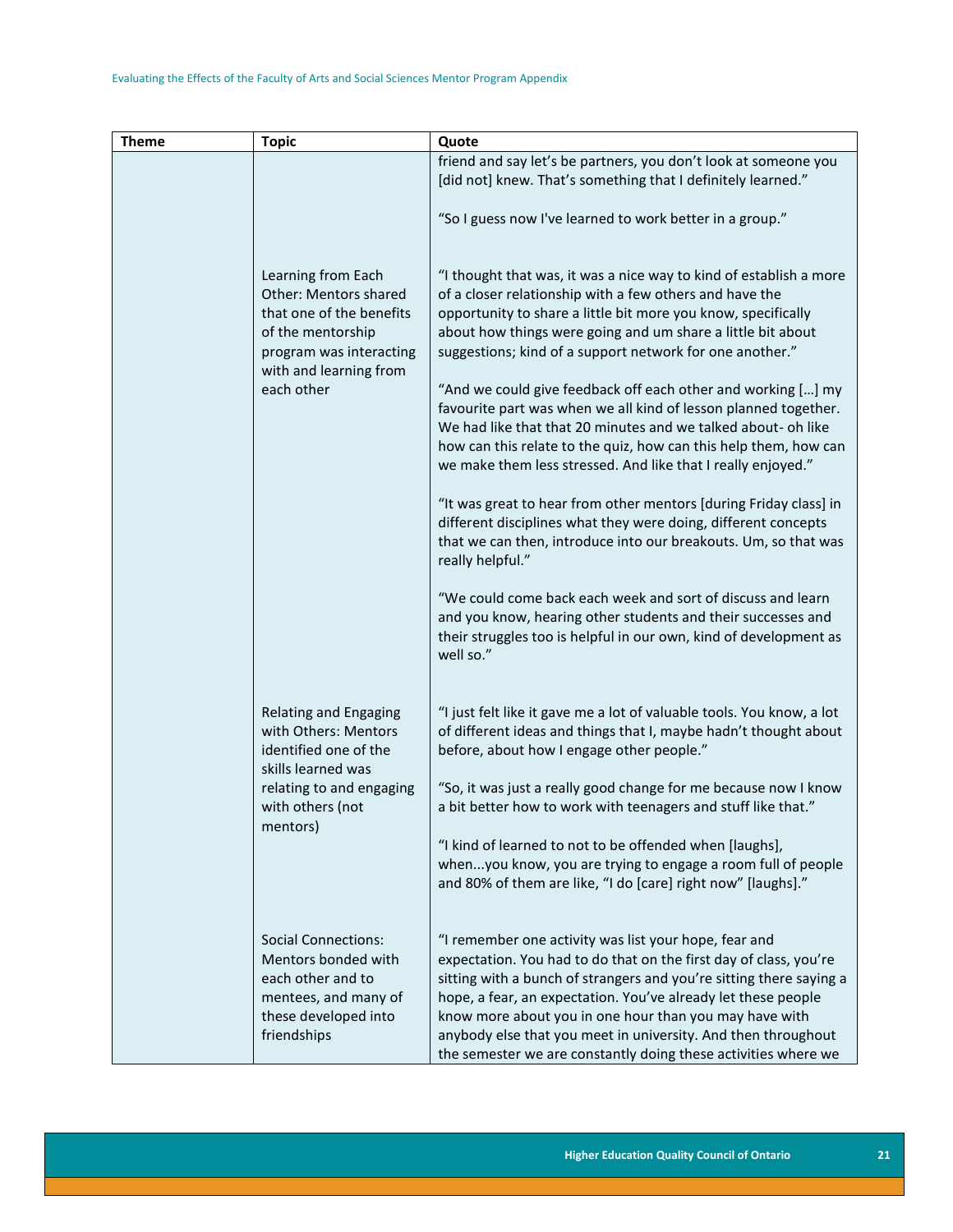| <b>Theme</b>                    | <b>Topic</b>                                                                                                                         | Quote                                                                                                                                                                                                                                                                                                                                                                                                                                                                                                                                                                                                                                                                                                                                                                                       |
|---------------------------------|--------------------------------------------------------------------------------------------------------------------------------------|---------------------------------------------------------------------------------------------------------------------------------------------------------------------------------------------------------------------------------------------------------------------------------------------------------------------------------------------------------------------------------------------------------------------------------------------------------------------------------------------------------------------------------------------------------------------------------------------------------------------------------------------------------------------------------------------------------------------------------------------------------------------------------------------|
|                                 |                                                                                                                                      | have to say how we feel, or express how something went, so I<br>think that's why the bond is so different between mentors.<br>Because you see somebody that you know from another class,<br>and you're talking about the midterm or you're talking about the<br>paper. But when we see each other, we're talking about<br>personal things."                                                                                                                                                                                                                                                                                                                                                                                                                                                 |
|                                 |                                                                                                                                      | "When I first came to the mentorship class, I sat down and I<br>recognized so many faces from sociology. I recognized their<br>faces, and I never spoke to them before so it was kind of cool to<br>be able to finally speak to these people you've been with for the<br>last three years but have never had the chance to get to know."                                                                                                                                                                                                                                                                                                                                                                                                                                                    |
|                                 |                                                                                                                                      | "I think mentorship gives everyone this weird bond. It's not like<br>a bond that you make with other people you meet in class, it's a<br>specific one. I was just walking done the hall, and I saw someone<br>from mentorship and we were really good friends. We just<br>grabbed each other's hand and like I can't see you, have to get<br>to class. But it's not something that I would do with anyone else<br>that I met in a class. I think there's something very specific about<br>being in that class."                                                                                                                                                                                                                                                                             |
|                                 |                                                                                                                                      | "There's like a sense of community almost that got created<br>through mentorship."                                                                                                                                                                                                                                                                                                                                                                                                                                                                                                                                                                                                                                                                                                          |
| FASSMP Structure/<br>Curriculum | <b>Efficacy of Current</b><br><b>Structure: Mentors</b><br>suggested that the<br>current format works<br>and should be<br>maintained | "Well I think the structure of it, like the structure of the<br>program, you know, we have a class and we learn new things<br>and the next week we could kind of incorporate all that. I like<br>that was kind of concurrent like that. I think that was a benefit.<br>Especially because we could come back each week and sort of<br>discuss and learn and you know, hearing other students and<br>their successes and their struggles too is helpful in our own, kind<br>of development as well so, I liked that part of it for sure."<br>"The breakouts [on Friday] were definitely helpful. Um, the ones<br>with our senior mentors and with the mixture of discipline<br>mentors, as well as our specific discipline, breakouts that we had<br>after. Um, I found those both helpful." |
|                                 |                                                                                                                                      | "The breakouts with your senior mentors. I really like that<br>because you learned as a whole group, then you kind of<br>discussed as a small group. In those breakouts, those small<br>breakouts that was when we planned for our breakouts and that<br>was the best time."                                                                                                                                                                                                                                                                                                                                                                                                                                                                                                                |
|                                 |                                                                                                                                      | "We just had our breakouts with our senior mentors and having<br>the discipline breakouts, obviously is beneficial so that we can all<br>talk about everything that is related to us, because we were all                                                                                                                                                                                                                                                                                                                                                                                                                                                                                                                                                                                   |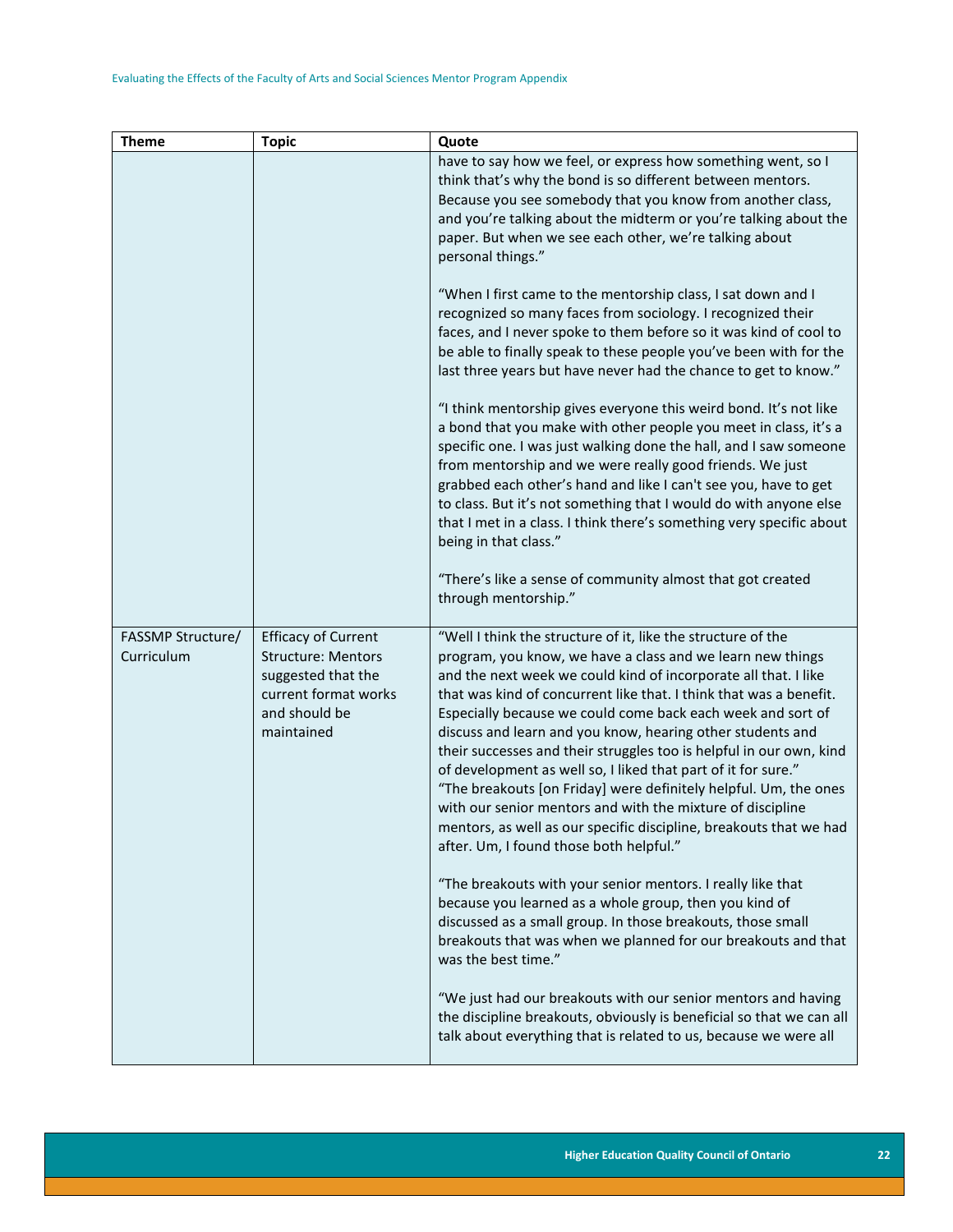| <b>Theme</b>              | <b>Topic</b>                                                                                     | Quote                                                                                                                                                                                                                                                                                                                                                                                                                                                                                                                                                                                                                                                                                                                                                                                                                                                                                                                                                                                                                                                                                                                                                                                                                                                                                                                                                                                                                                                                                                                                                                                                                                                |
|---------------------------|--------------------------------------------------------------------------------------------------|------------------------------------------------------------------------------------------------------------------------------------------------------------------------------------------------------------------------------------------------------------------------------------------------------------------------------------------------------------------------------------------------------------------------------------------------------------------------------------------------------------------------------------------------------------------------------------------------------------------------------------------------------------------------------------------------------------------------------------------------------------------------------------------------------------------------------------------------------------------------------------------------------------------------------------------------------------------------------------------------------------------------------------------------------------------------------------------------------------------------------------------------------------------------------------------------------------------------------------------------------------------------------------------------------------------------------------------------------------------------------------------------------------------------------------------------------------------------------------------------------------------------------------------------------------------------------------------------------------------------------------------------------|
|                           | Increase in Classroom<br>Engagement: Mentors<br>engaged within the<br>program                    | going through the exact same stuff. Umm and I don't think I<br>would really change anything."<br>"At least this way it was fresh, we did a theory and then we did a<br>lab, theory and then lab. Whereas before [prior years] had tons<br>of theory and then let's just apply it all after we haven't looked<br>at it for three months."<br>"I've learned to open up and I'm more aware of how I'm<br>participating and how I'm engaging within the class. So I'm not<br>necessarily on Facebook in my history class now, okay, put that<br>down and just focus on the work, and more so be there. Same<br>with the drama, I'm more putting myself out there now, and just<br>opening up to different possibilities of that as well."                                                                                                                                                                                                                                                                                                                                                                                                                                                                                                                                                                                                                                                                                                                                                                                                                                                                                                                |
|                           |                                                                                                  |                                                                                                                                                                                                                                                                                                                                                                                                                                                                                                                                                                                                                                                                                                                                                                                                                                                                                                                                                                                                                                                                                                                                                                                                                                                                                                                                                                                                                                                                                                                                                                                                                                                      |
| <b>Breakout Structure</b> | Time Constraints:<br>Mentors felt that there<br>wasn't sufficient time to<br>execute their goals | "I had my topic every week that I was supposed to talk about<br>and I only had 15 mins to do that. There was never any time to<br>share anything, like to share anything that I had learned in the<br>lectures with them. All I could do was be like, "this is break out,<br>this is what we are doing in the time."<br>"I'd have to give them a really quick run-down. Like "oh well, this<br>is what we are doing" because we would kind of try to plan it<br>online, over Facebook so it would often seem like a rush. I just<br>feel like, a little bit more time for preparation."<br>"It teaches you to be extremely flexible in what you have to do. I<br>know for me, my prof she did her best to give us time, but it<br>would fluctuate, which means that we would get anywhere from<br>5 minutes to half an hour and you had to plan. Like I literally had<br>to plan every activity to the minute of what I could do and how I<br>could cut it out. Because you never knew. And I guess you can<br>apply that to anything, like depending on what time you have.<br>Like if all of a sudden someone tells you hey, I need you to stay<br>here for an hour, not half an hour, you need to be able to think<br>on the spot what am I going to do now for an hour."<br>"The way it was structured. Where, we don't go to the lectures,<br>we go to the tutorials and we only have 15 minutes. Like that,<br>like we either need more time, to do our like, mentor stuff, or<br>we need to be in the lectures, like kind of like how they do in<br>history so you can have all the mentors together so that there<br>can be smaller groups." |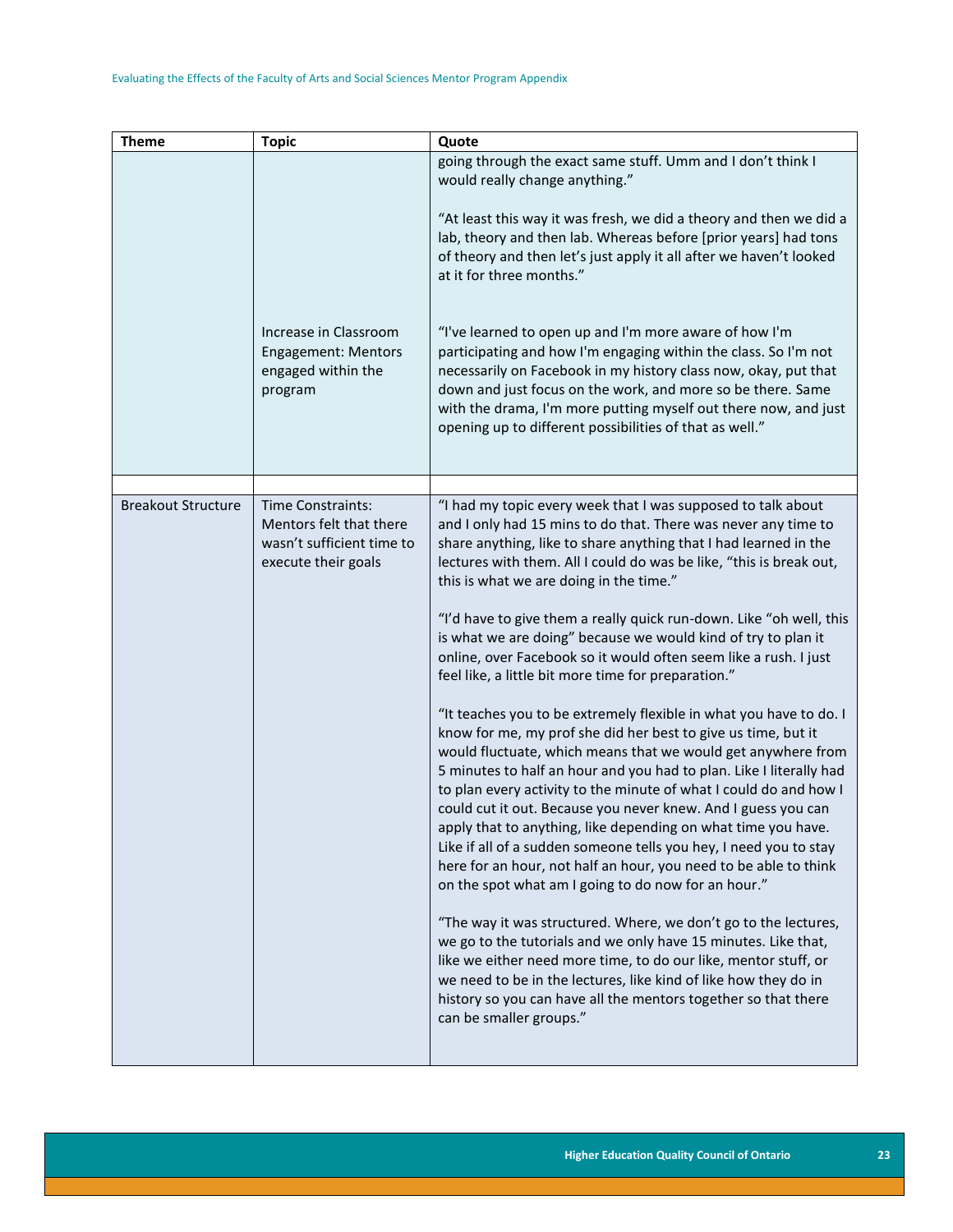| <b>Theme</b>                                  | <b>Topic</b>                                                                                                       | Quote                                                                                                                                                                                                                                                                                                                                                                                                                                                                                                                                                                                                                                                                                                                                                                                                                                                                             |
|-----------------------------------------------|--------------------------------------------------------------------------------------------------------------------|-----------------------------------------------------------------------------------------------------------------------------------------------------------------------------------------------------------------------------------------------------------------------------------------------------------------------------------------------------------------------------------------------------------------------------------------------------------------------------------------------------------------------------------------------------------------------------------------------------------------------------------------------------------------------------------------------------------------------------------------------------------------------------------------------------------------------------------------------------------------------------------|
|                                               | <b>Breakout Group Size:</b><br>Mentors with bigger<br>groups expressed desire<br>for smaller number of<br>students | "So I found it a lot more difficult to kind of apply the stuff that<br>we were learning in mentorship with regards to like exercise and<br>things cause I couldn't really have like 30-50 students getting up<br>and wandering around this room."<br>"Either having more mentors in the labs because there are so<br>many students. And having an opportunity that we could leave<br>the classroom because we all were in one classroom and it was<br>quite small."                                                                                                                                                                                                                                                                                                                                                                                                               |
| Academic<br>Connections                       | Disengagement:<br>Mentees (students) were<br>not as engaged as<br>mentors expected                                 | "I was often going over things that they hadn't gone over yet in<br>class and I got the impression that a lot of them, like, if they did<br>the readings at all, they did them after they had the lecture. So<br>like, I could never get them to do the readings before class. So if<br>they didn't understand something they couldn't come and ask<br>me about it because, in lab, because they had not done that<br>reading yet."<br>"They [the students] would not do the readings."<br>"It was also a lot easier for them not to participate because<br>there were so many of them. So I found it really like, so every<br>week I found myself like "C'mon guys like let's get into this a<br>little bit more."<br>"I don't even know a lot of my students' names cause there<br>were just so many of them and a lot of them were so resistant to<br>participating."          |
| Understanding of<br>Program/Role<br>Confusion | Misunderstanding Role:<br>Mentors were not<br>certain about their roles<br>within the program                      | "Because when people were like what's your role, I'm like I don't<br>know. What should we do here? I don't know, I haven't learned<br>that yet. I just felt like we could have been a little more<br>prepared."<br>"But a lot of the students they are like, I don't even know my<br>mentors and they don't even realize that they don't have<br>mentors, they have TA's [teaching assistants]."<br>"I would be like "my lab is before the lecture, the students don't<br>do their readings and they have no idea of what I am talking<br>about  you know". And they would be like, "try and come up<br>with an activity that anybody can participate in, even if they<br>were a lay person" and I was like, but I am supposed to go over<br>sociological theory with them, so I can't do it as if they were a<br>lay person, because lay people don't know sociological theory." |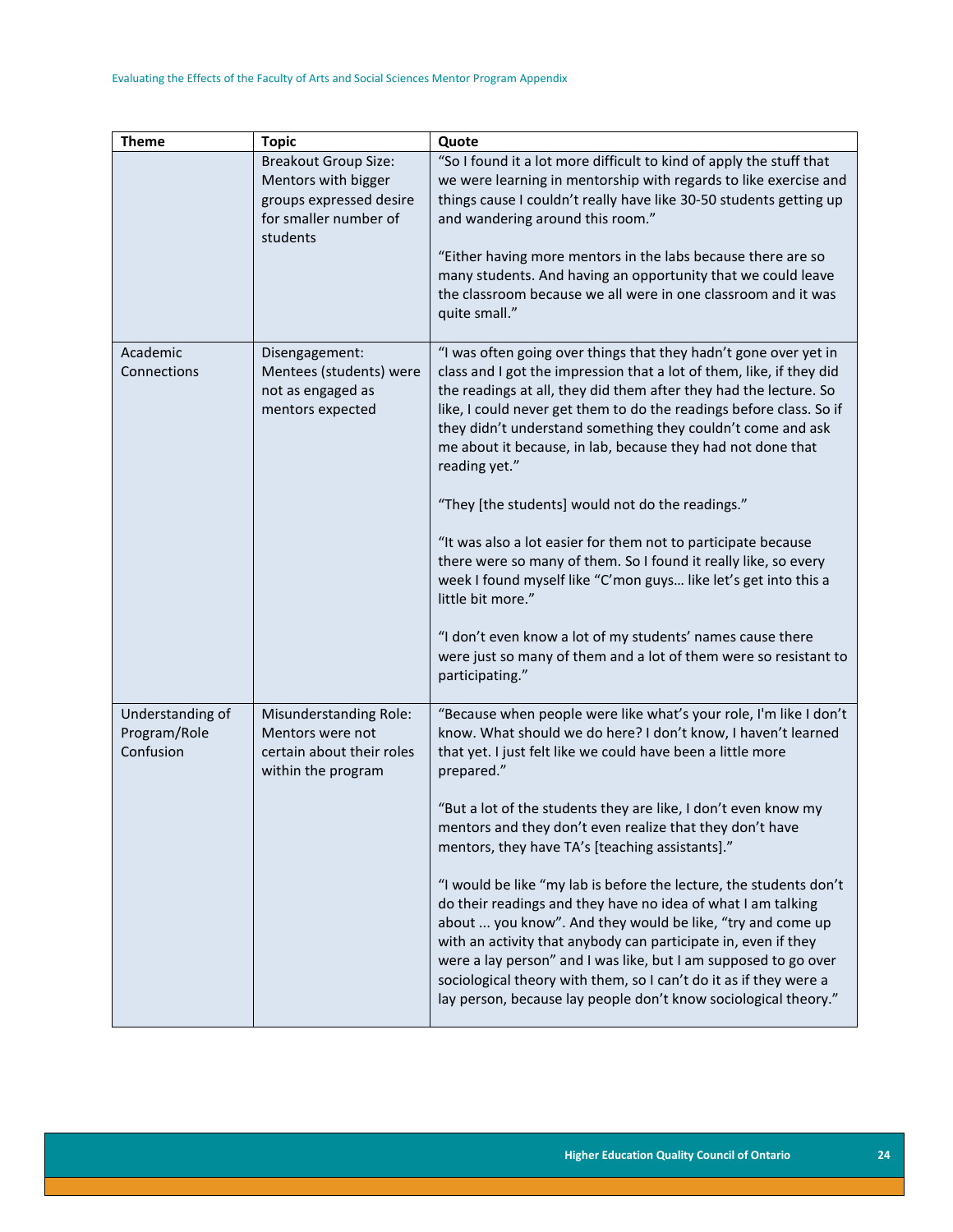| <b>Theme</b>      | <b>Topic</b>                                | Quote                                                                                                                        |
|-------------------|---------------------------------------------|------------------------------------------------------------------------------------------------------------------------------|
| FASSMP Structure/ | Curriculum: Mentor                          | "I was gonna say about just our final practicum portfolio that we                                                            |
| Curriculum        | expressed confusion and                     | had to do. I think, I was a little bit, I think we all were a just little                                                    |
|                   | made suggestions for to                     | bit unclear about exactly what the requirements were for that."                                                              |
|                   | adjust assignments and                      |                                                                                                                              |
|                   | the current grading                         | "There was no mark towards it.  I think there should be some                                                                 |
|                   | system                                      | type of journal system. If there was a journal each week and                                                                 |
|                   |                                             | some kind of marks going towards it, it would make me feel that                                                              |
|                   |                                             | I was important for being there. But I didn't feel important being                                                           |
|                   |                                             | there, like if I didn't put good effort in or I didn't bring                                                                 |
|                   |                                             | enthusiasm, it didn't matter because I wasn't getting any grades<br>for it."                                                 |
|                   |                                             |                                                                                                                              |
|                   |                                             | "We had to do a mentorship research paper but then again it                                                                  |
|                   |                                             | didn't have anything to do with what I was doing in the                                                                      |
|                   |                                             | classroom. So, I felt like more just more marks, something                                                                   |
|                   |                                             | needed to be put toward the placement to make it feel like I was                                                             |
|                   |                                             | doing something."                                                                                                            |
|                   |                                             | "Give us two credits. [laughter] Because we literally did two                                                                |
|                   |                                             | course loads, that what I would say."                                                                                        |
|                   |                                             |                                                                                                                              |
|                   |                                             |                                                                                                                              |
|                   | Discipline Specific<br>Concerns: Mentors in | "Either having more mentors in the labs because there are so<br>many students. And having an opportunity that we could leave |
|                   | two disciplines                             | the classroom because we all were in one classroom and it was                                                                |
|                   | experienced challenges                      | quite small."                                                                                                                |
|                   |                                             |                                                                                                                              |
|                   |                                             | "Some of the other programs they were jealous of our situation                                                               |
|                   |                                             | because [discipline] really had it rough. Because it was the                                                                 |
|                   |                                             | same kids for me, we had every week. I shouldn't say kids                                                                    |
|                   |                                             | because some of them were in their 20's but it was the same                                                                  |
|                   |                                             | students every week, not rotating, which was  fantastic."                                                                    |
|                   |                                             | "The way [course instructor] like had set it up, where like the                                                              |
|                   |                                             | mentors had one topic and the GAs had another topic and there                                                                |
|                   |                                             | was no interconnection between them, was really confusing for                                                                |
|                   |                                             | the students."                                                                                                               |
|                   |                                             | "I think in [discipline] even if they didn't scrap the tutorials, like                                                       |
|                   |                                             | maybe having the mentors go into the lectures would also kind                                                                |
|                   |                                             | of help separate them in the students' minds from the GAs.                                                                   |
|                   |                                             | Cause I feel like a lot of the time, they didn't really understand                                                           |
|                   |                                             | the difference. Um, so it might kind of helped them recognize                                                                |
|                   |                                             | that we are students, like we are undergraduate students too.                                                                |
|                   |                                             | And we kind of, you know, it might help them kind of identify                                                                |
|                   |                                             | with us more."                                                                                                               |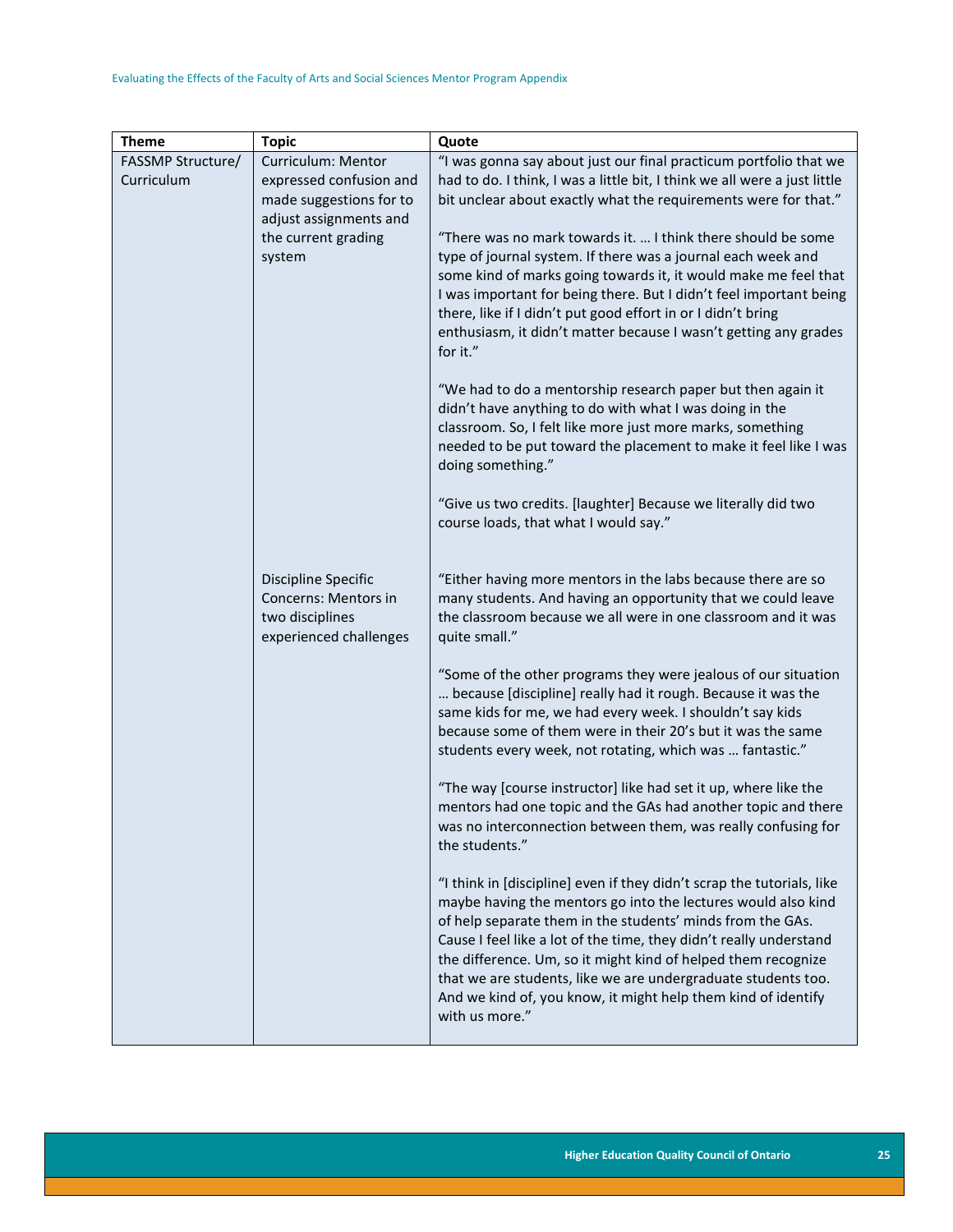<span id="page-26-0"></span>

| <b>Theme</b> | Topic | Quote                                                                                                                                                                                                                                                                                                                    |
|--------------|-------|--------------------------------------------------------------------------------------------------------------------------------------------------------------------------------------------------------------------------------------------------------------------------------------------------------------------------|
|              |       | "I don't even know a lot of my students' names cause there<br>were just so many of them and a lot of them were so resistant to<br>participating."                                                                                                                                                                        |
|              |       | "First of all, they like were like what was it? [referring to<br>students not understanding introductory course] There was a<br>course that had never done it before and they had to go do<br>these breakouts and I felt really bad for them. So if they had that<br>prior training, I think it would have been better." |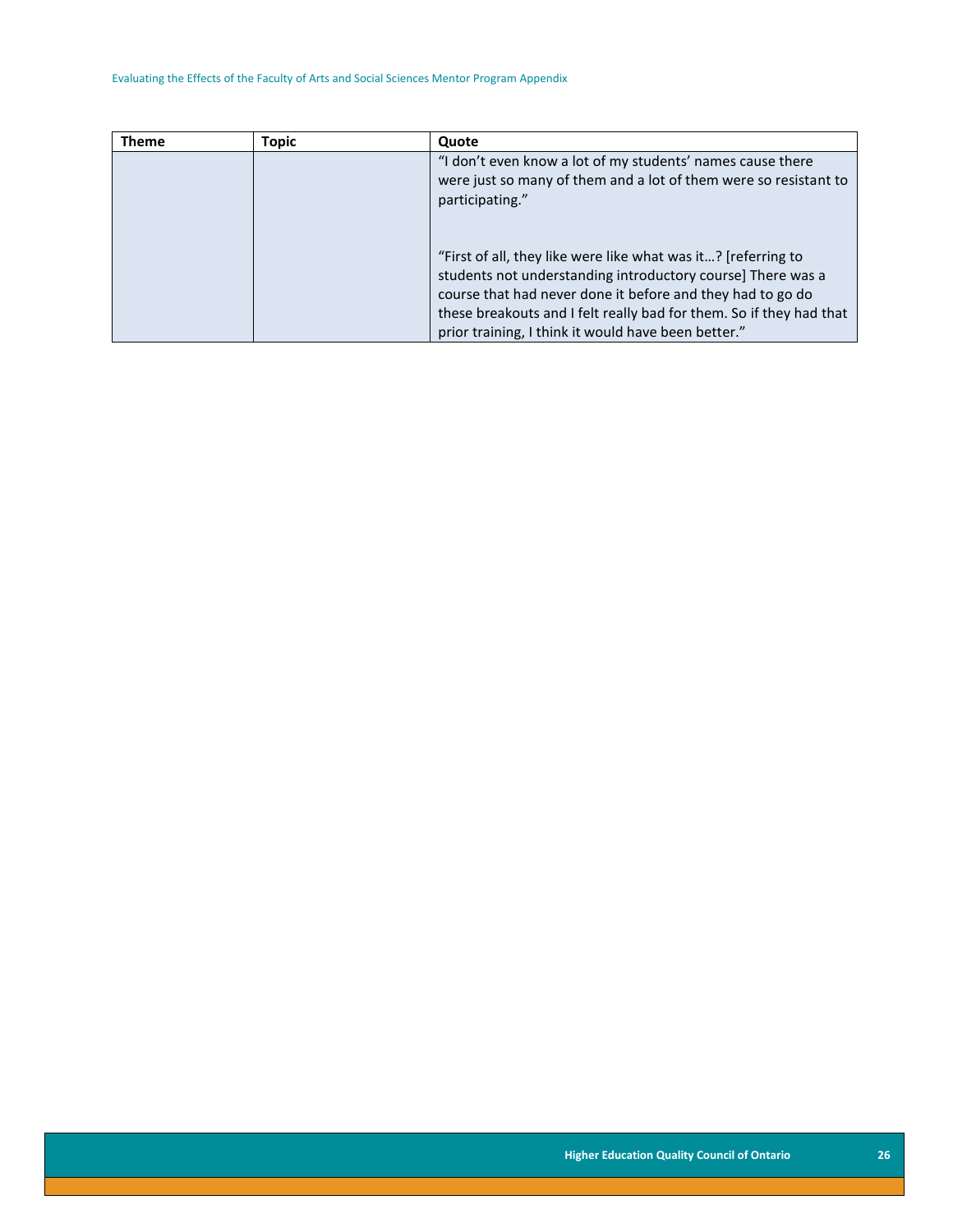#### **Table 3: Instructor Interview Responses**

| Theme         | Topic                                    | Quotes                                                                                                                                                                                                                                                                                                                               |
|---------------|------------------------------------------|--------------------------------------------------------------------------------------------------------------------------------------------------------------------------------------------------------------------------------------------------------------------------------------------------------------------------------------|
| Interpersonal | Interpersonal Relations-                 | "The first way that's most tangible is that they have the ability to                                                                                                                                                                                                                                                                 |
| Skills/Social | First-Year Students:                     | break out in that small group with other people in their department                                                                                                                                                                                                                                                                  |
| Connections   | Professors observed                      | and they get to know those folks. And they develop a network of                                                                                                                                                                                                                                                                      |
|               | FASSMP providing first                   | communicating with them because the debate project that I make                                                                                                                                                                                                                                                                       |
|               | year students with the                   | them do, we set up a chat room on CLEW that is monitored by the                                                                                                                                                                                                                                                                      |
|               | opportunity to develop                   | mentor. And so they are already in contact with the chat and I                                                                                                                                                                                                                                                                       |
|               | group work skills                        | monitor the chat for participation reasons so they are encouraged                                                                                                                                                                                                                                                                    |
|               |                                          | to use it. Whether or not they share email after they usually do,                                                                                                                                                                                                                                                                    |
|               |                                          | they set up meetings to meet afterward, so their exposure to their                                                                                                                                                                                                                                                                   |
|               |                                          | group is at a level, much deeper than what, you know, obviously                                                                                                                                                                                                                                                                      |
|               |                                          | just sitting beside another student in class."                                                                                                                                                                                                                                                                                       |
|               |                                          | "I loved the ways the mentors were interacting in a very different                                                                                                                                                                                                                                                                   |
|               |                                          | levels with first year students than I was or GAs ever did. So I liked                                                                                                                                                                                                                                                               |
|               |                                          | the interaction."                                                                                                                                                                                                                                                                                                                    |
|               |                                          | "Seeing this as kind of forced working together. I like that a lot. The                                                                                                                                                                                                                                                              |
|               |                                          | idea that you're really going to make connections that first year in a                                                                                                                                                                                                                                                               |
|               |                                          | way I never did."                                                                                                                                                                                                                                                                                                                    |
|               |                                          |                                                                                                                                                                                                                                                                                                                                      |
|               | Interpersonal Relations-                 | "working with each other, working with the students, working                                                                                                                                                                                                                                                                         |
|               | <b>Mentors: Professors</b>               | with the professors, the outlets it gives them for collaboration and                                                                                                                                                                                                                                                                 |
|               | observed that FASSMP                     | corroboration is just huge. Oh not corroboration that would be a                                                                                                                                                                                                                                                                     |
|               | provided mentors with                    | criminal case, so collaboration, that type of thing. You can go                                                                                                                                                                                                                                                                      |
|               | opportunities to develop                 | through your entire university experience and never have that level                                                                                                                                                                                                                                                                  |
|               | interpersonal                            | of interaction with other students and instructors, you can't."                                                                                                                                                                                                                                                                      |
|               | communication and                        |                                                                                                                                                                                                                                                                                                                                      |
|               | group work skills                        | "I think it also provides them amazing skills  working with each                                                                                                                                                                                                                                                                     |
|               |                                          | other, working with the students, working with the professors."                                                                                                                                                                                                                                                                      |
|               |                                          |                                                                                                                                                                                                                                                                                                                                      |
|               | Promotes the                             | "The structure of using the mentors for breakouts, the structure of                                                                                                                                                                                                                                                                  |
|               | development of                           | using mentors and breakout groups for semester long group                                                                                                                                                                                                                                                                            |
|               | friendships:<br>Professors observed that | projects, to make connections, to make first year students make<br>friends."                                                                                                                                                                                                                                                         |
|               | the FASSMP model                         |                                                                                                                                                                                                                                                                                                                                      |
|               | promoted the                             | "Another thing, his experience of meeting the other mentors, they                                                                                                                                                                                                                                                                    |
|               | development of                           | were now still friends of his, he also now speaks to and has                                                                                                                                                                                                                                                                         |
|               |                                          |                                                                                                                                                                                                                                                                                                                                      |
|               |                                          |                                                                                                                                                                                                                                                                                                                                      |
|               |                                          |                                                                                                                                                                                                                                                                                                                                      |
|               |                                          |                                                                                                                                                                                                                                                                                                                                      |
|               |                                          |                                                                                                                                                                                                                                                                                                                                      |
|               |                                          |                                                                                                                                                                                                                                                                                                                                      |
|               | friendships                              | interactions with his mentees, even as an MA [student]."<br>"Then more generally in terms of forming a cohort in the class.<br>There are friendships and a collegial atmosphere being built in<br>those breakout groups which really helps. I mean you feel a very<br>different sense of community in my first year mentorship class |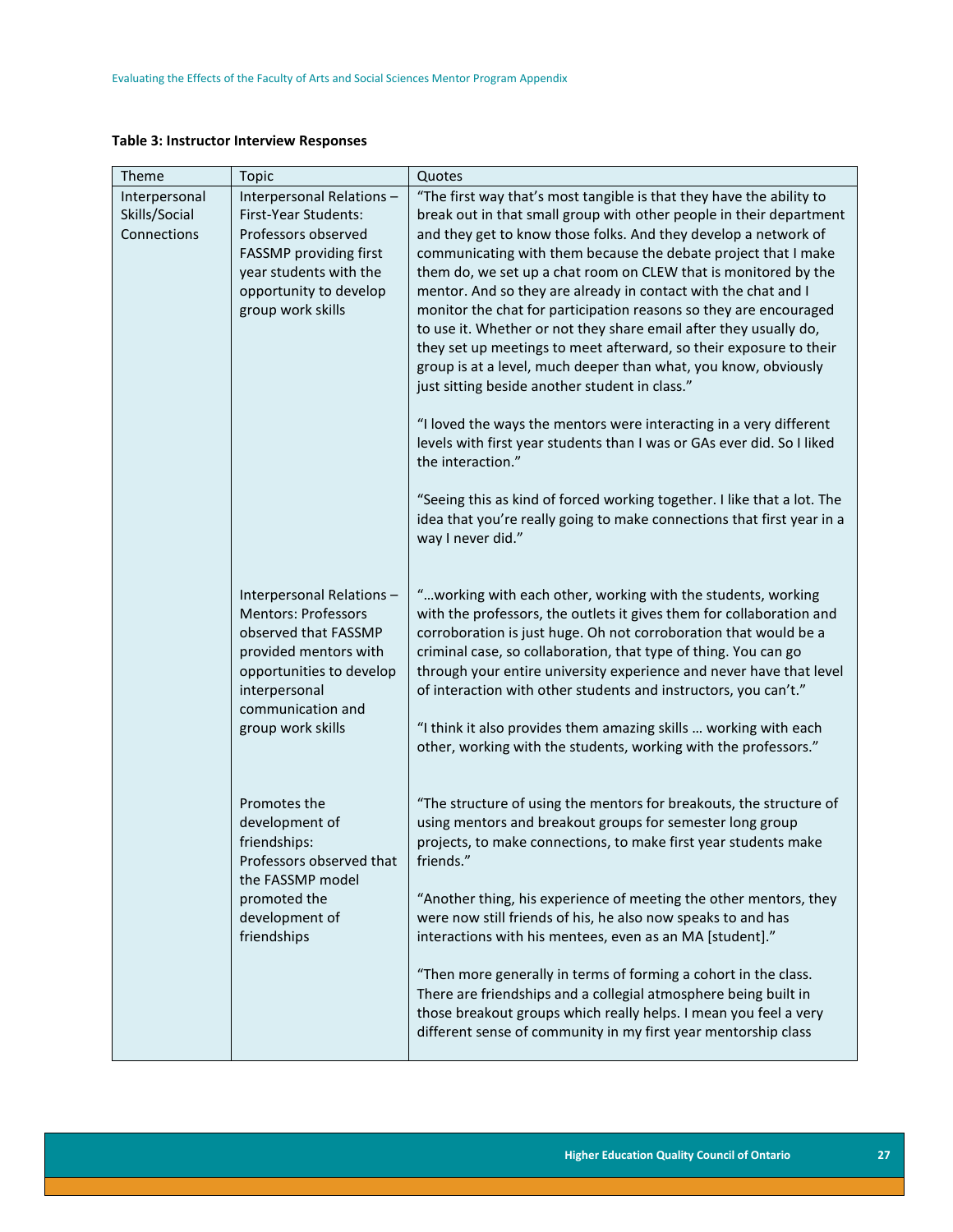|                    |                                                                                                                                                                                  | compared to other large first year [] classes that I teach that don't<br>have mentorship and have other majors mixed in, etc."<br>"They [students] come in feeling nervous and isolated and<br>immediately feel that their own point of view is given some respect<br>and it gives them a sense of being a part of a bigger group."<br>"I think the whole key, it's all about connection, connection,<br>connection and that's what mentors do, they bridge that weird gap,<br>students come to campus and they can be here, they can wander<br>around for months and never know anybody, and then they are at<br>risk for all kinds of things, academic failure, dropping out and all<br>kinds of issues."                                                                                                                                                                                                                                                                                                                                                     |
|--------------------|----------------------------------------------------------------------------------------------------------------------------------------------------------------------------------|-----------------------------------------------------------------------------------------------------------------------------------------------------------------------------------------------------------------------------------------------------------------------------------------------------------------------------------------------------------------------------------------------------------------------------------------------------------------------------------------------------------------------------------------------------------------------------------------------------------------------------------------------------------------------------------------------------------------------------------------------------------------------------------------------------------------------------------------------------------------------------------------------------------------------------------------------------------------------------------------------------------------------------------------------------------------|
| Academic<br>Impact | <b>Student Engagement:</b><br>Professors suggested<br>that the open<br>atmosphere created by<br>mentorship breakout<br>groups encouraged<br>student engagement                   | "So they create an atmosphere with the students with the<br>icebreakers. Also the smaller group where I think they are far less<br>afraid to speak. They are not going to be judged as much as they<br>might be by a professor or a student."<br>"There is no way that I can know what that discussion is like but I<br>have a feeling that it's a much more open, free-form discussion of<br>ideas where people aren't as afraid of throwing out their ideas of<br>what is going on in course."<br>"It's the sense of community and I think that that just makes it<br>easier for the not talkers. I mean more than 50 percent of these<br>students would never speak in large groups. I think they're just<br>much more likely to speak because of the community that is<br>created."                                                                                                                                                                                                                                                                         |
|                    | Approachability of<br><b>Mentors: Professors</b><br>observed mentors being<br>creating less intimidating<br>environment by breaking<br>down barriers for first-<br>year students | "The icebreakers, the way they sit down with the group and create<br>a rapport that you could never have as a professor or a graduate<br>assistant because of marking. Because you mark them. So this way<br>in which you are able to be somewhat of a figure of authority but<br>you are not marking them. That is the huge thing that which I think<br>really has to be maintained with mentorship is that never in anyway<br>have to mark these student."<br>"So they create an atmosphere, so much so that I really don't even<br>like to walk around when the breakouts are going around. I just feel<br>the tension and atmosphere of the breakout group change when I<br>am within earshot. They are conscious that I may hear what they<br>will say and I may judge them. So I really try to, I mean barely make<br>a presence at all when that is going on because I think it is just an<br>important moment that they have talking to each other each other<br>and talk about what is going on in class in this very different kind of<br>discourse." |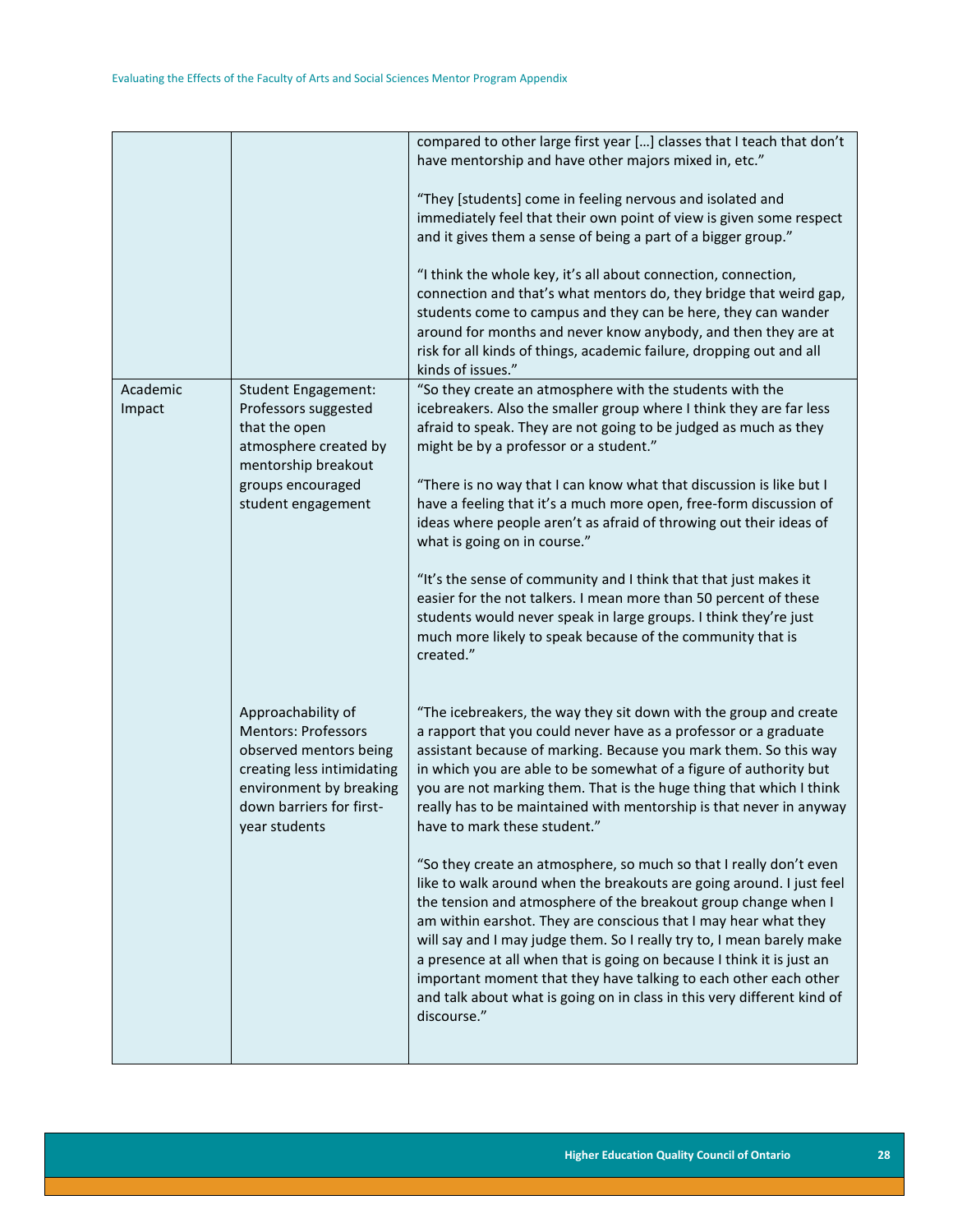|                                                                                                                                        | "I found that more first-year students were using the [discipline]<br>office more than anybody else because they were incorporated into<br>it because mentors were involved. Because the mentors were there,<br>it was a non scary space. If I had just set up [discipline office] and it<br>was these people, these upper year students, no one would know<br>who they are except maybe they floated through their class to ask<br>for their vote and they wouldn't feel comfortable around those<br>people."                                                                                                                                                                                                                                                                                                                              |
|----------------------------------------------------------------------------------------------------------------------------------------|---------------------------------------------------------------------------------------------------------------------------------------------------------------------------------------------------------------------------------------------------------------------------------------------------------------------------------------------------------------------------------------------------------------------------------------------------------------------------------------------------------------------------------------------------------------------------------------------------------------------------------------------------------------------------------------------------------------------------------------------------------------------------------------------------------------------------------------------|
|                                                                                                                                        | "I do think it is one of the best, what word do I want to use,<br>weapons, we have against apathy and retention issues and people<br>failing when they don't need to because nobody is there to really<br>notice, things like that. It just personalizes the experience, no<br>matter how you do it, it is something, it may not be perfect,<br>sometimes it's better than others, depending on how big of a group<br>you are working with, like what's your ratio of mentor to student,<br>and how big is the course and that type of thing but any effort to<br>make the educational experience, personal, warm, accessible, non-<br>threatening, all of that, is very beneficial for the first year student."                                                                                                                            |
| Increased Connection to<br><b>Students: Professors</b><br>reported that mentors<br>were valuable sources of<br>feedback for professors | "In a first year 200 person classes that I was used to teaching<br>originally I had no idea what the pulse of the room was. So none of<br>my decisions were made-- no pedagogical decision were made<br>based on the mood of the class because I had no idea. They showed<br>up and seemed to like the lecture. Now that I am in so in touch with<br>the students I can't say in what ways I am really aware of it and I<br>am sure on a subconscious level that does help me decide. It may<br>very well directly do is affect the way I write an exam. Knowing how<br>they reacted to a certain guest speaker; how they reacted to a<br>certain reading; what their interests were over the course of the<br>semester. I can only imagine that directly affects how I write the<br>final exam and what questions go into the final exam." |
|                                                                                                                                        | "I found out a lot of things that were happening in the labs because<br>the mentors were there to say, "this is what the students are doing"<br>and "this is what they like" and "this works and this doesn't", so it<br>was like they were really able to provide some really meaningful<br>feedback, I don't mean like they were spies but just we were talking<br>about what we can do and how we can make it better, we got to<br>talk about things that worked and things that don't in the lab in<br>general regardless of what they were trying to do, so I think it can<br>really help improve practice and if you are an instructor and you<br>listen to the feedback they give you because they are there."                                                                                                                       |
|                                                                                                                                        | "The students get more comfortable with them, right and so<br>they might tell them things that really amount to sort of formative<br>feedback in a way, to what you are doing and that you can help<br>make a difference in the class."                                                                                                                                                                                                                                                                                                                                                                                                                                                                                                                                                                                                     |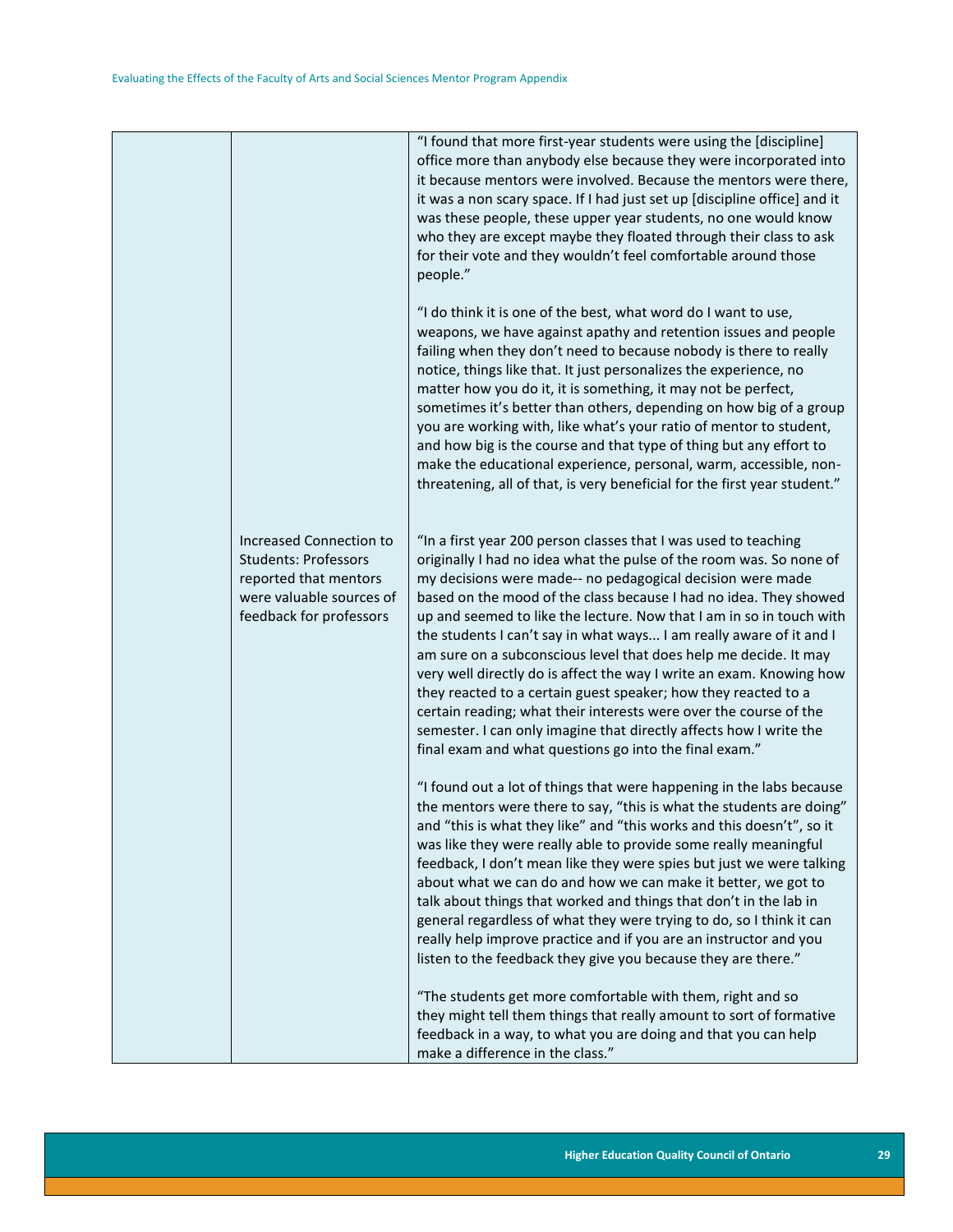| <b>Connections: Professors</b><br>observed that the<br>inclusion of mentors<br>enhanced the learning<br>environment for first-<br>year students | explore those through my mentees, my mentors that are better<br>trained than I am, to be honest, in different pedagogical learning<br>techniques and when I see, you know, my mentors actually, you<br>know, applying some of these, I can understand the connections<br>that are being made for the students, I am hoping that helps them<br>at least get through at least my material. It would be nice if they<br>could see it in other classes as well, I think it's not, it shouldn't be a<br>one-off but for me, as a teacher, I think it helps me get my<br>messages across."<br>"I can only say for me, it is amplified in my goals and make my<br>pedagogy more efficient, that sounds self-centered, but it's not<br>meant to be."<br>"They are hitting it in different ways pedagogically and I know this<br>just intuitively, the more different ways you hit something, the<br>better it is retained. So, you know that's just in any class, having<br>somebody else teach a similar thing in a different way is going to<br>make your retention just much higher."<br>"I teach, I have a whole lesson I've earmarked on how to write an<br>essay but even that, I've got 50 minutes to talk to students about it,<br>that's not enough. Ideally, we got, maybe that's something we do in<br>the future is offer a class where we pick apart what they write, it<br>would have to be small but at least the mentors allow the students<br>to explore components of writing in ways that I can't."<br>"I thought it was useful because in mind at least undergraduate<br>students can learn from undergraduate students as well. So they<br>have a shared experience that they could use that shared<br>experience for the purpose of improving their learning process."<br>"I went and sat it on the class [Ways of Knowing] and I was really<br>blown away at how well it worked, it seemed to work and what the<br>mentors were doing in the class because it was just so night and day<br>different than the way in which we normally approach the material,<br>you know they were throwing the ball right  and people would<br>have to catch the ball and talk. But I wasn't really listening to what<br>they were saying but I was looking at the pedagogical tools that the<br>mentors were using. And I thought well, this is pretty exciting<br>because, it's just, like I said, it is just so different, in the way in<br>which we normally, here read this book, which no one reads. Here<br>listen to my lecture which no one really hears, they basically take<br>down your lecture slide notes and look kind of lost." |
|-------------------------------------------------------------------------------------------------------------------------------------------------|--------------------------------------------------------------------------------------------------------------------------------------------------------------------------------------------------------------------------------------------------------------------------------------------------------------------------------------------------------------------------------------------------------------------------------------------------------------------------------------------------------------------------------------------------------------------------------------------------------------------------------------------------------------------------------------------------------------------------------------------------------------------------------------------------------------------------------------------------------------------------------------------------------------------------------------------------------------------------------------------------------------------------------------------------------------------------------------------------------------------------------------------------------------------------------------------------------------------------------------------------------------------------------------------------------------------------------------------------------------------------------------------------------------------------------------------------------------------------------------------------------------------------------------------------------------------------------------------------------------------------------------------------------------------------------------------------------------------------------------------------------------------------------------------------------------------------------------------------------------------------------------------------------------------------------------------------------------------------------------------------------------------------------------------------------------------------------------------------------------------------------------------------------------------------------------------------------------------------------------------------------------------------------------------------------------------------------------------------------------------------------------------------------------------------------------------------------------------------------------------------------------------------------------------------------------------------------------------------------------------------------------------------|
|-------------------------------------------------------------------------------------------------------------------------------------------------|--------------------------------------------------------------------------------------------------------------------------------------------------------------------------------------------------------------------------------------------------------------------------------------------------------------------------------------------------------------------------------------------------------------------------------------------------------------------------------------------------------------------------------------------------------------------------------------------------------------------------------------------------------------------------------------------------------------------------------------------------------------------------------------------------------------------------------------------------------------------------------------------------------------------------------------------------------------------------------------------------------------------------------------------------------------------------------------------------------------------------------------------------------------------------------------------------------------------------------------------------------------------------------------------------------------------------------------------------------------------------------------------------------------------------------------------------------------------------------------------------------------------------------------------------------------------------------------------------------------------------------------------------------------------------------------------------------------------------------------------------------------------------------------------------------------------------------------------------------------------------------------------------------------------------------------------------------------------------------------------------------------------------------------------------------------------------------------------------------------------------------------------------------------------------------------------------------------------------------------------------------------------------------------------------------------------------------------------------------------------------------------------------------------------------------------------------------------------------------------------------------------------------------------------------------------------------------------------------------------------------------------------------|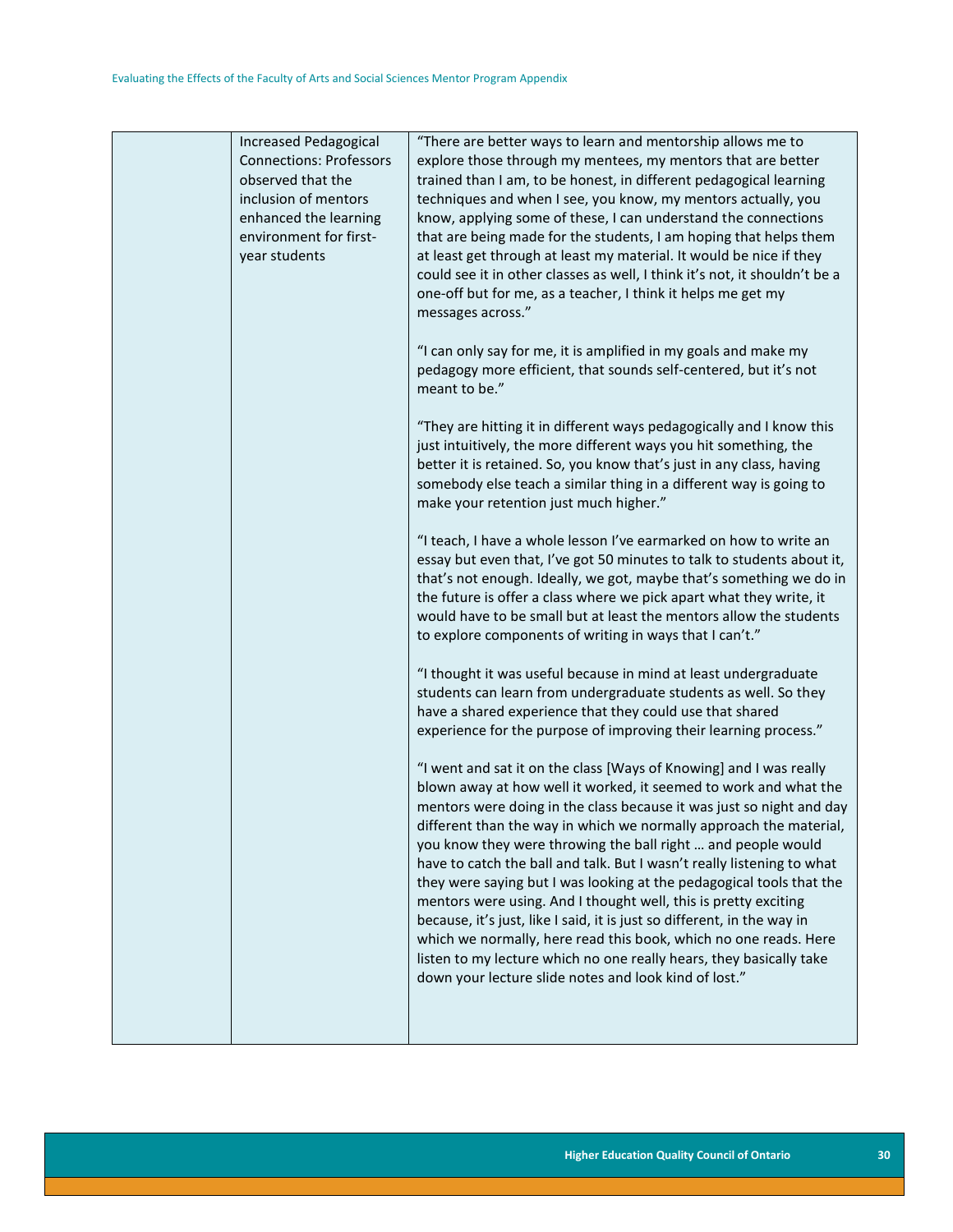|                         | Assessment: Inclusion of<br>mentors led several<br>professors to<br>adjust/change their<br>assessment techniques                                                            | "I've been more fluid in the way I test. I've had to add more<br>assignments in. So there is a component now for participation that I<br>wouldn't have had, there is a component for the group mark, which<br>is a little bit more organizationally a challenge to fit in you know, I<br>lose those two days although what I gain for overarching learning is<br>useful."<br>"It's nicer too that I can break up the amount of testing,<br>pedagogically across a number of different skill sets, so people may<br>excel at a group maybe they don't but at least the group usually will<br>pull them up as long as they do the work inside the group, the only<br>time it is detrimental is if they don't do the work and then they will<br>fail that component and that's normal."                                                                                                                                                                                                                                                                                                                                                                                                                                                                   |
|-------------------------|-----------------------------------------------------------------------------------------------------------------------------------------------------------------------------|--------------------------------------------------------------------------------------------------------------------------------------------------------------------------------------------------------------------------------------------------------------------------------------------------------------------------------------------------------------------------------------------------------------------------------------------------------------------------------------------------------------------------------------------------------------------------------------------------------------------------------------------------------------------------------------------------------------------------------------------------------------------------------------------------------------------------------------------------------------------------------------------------------------------------------------------------------------------------------------------------------------------------------------------------------------------------------------------------------------------------------------------------------------------------------------------------------------------------------------------------------|
| Institutional<br>Impact | Engagement with<br>University Community:<br><b>FASSMP</b> increased<br>mentors' engagement in<br>the university<br>community                                                | "I think it just personalizes their whole university experience and<br>makes them feel a part of the university community in a way that<br>people who aren't mentors don't have that. Unfortunately they<br>don't have that experience to feel a part of this thing, like an<br>identification process almost right, and if you are in this mentorship<br>and learning thing and you are an ambassador in a way with these<br>first year students, then that, you are really affiliated with the<br>university, like you feel affiliation, you feel pride, you feel<br>ownership, you feel all sorts of things about the University of<br>Windsor, that a person not in that role wouldn't have. I think that's<br>big."                                                                                                                                                                                                                                                                                                                                                                                                                                                                                                                               |
|                         | Mentor as Resource for<br>First-Year students:<br>Mentors acted as key<br>resources for first-year<br>students, providing them<br>with learning and<br>transitional support | "It also allows them to have that support network, for sharing<br>notes, studying for the exam, asking questions of the mentors,<br>many of whom have taken class with me before so they know what<br>kind of exams I ask and how I mark those, so there's that intangible<br>impact on their mark, I'm not sure how that's measured but, you<br>know, it's likely there but, I can't say definitely."<br>"It has to do with drama, it means that people, who find first year<br>difficult, immediately have a student peer mentor who cares about<br>their success. I care, but I am one, you know, rapidly aging woman<br>with  [laughs] 18, 19, 20 and then older students and returning<br>students, it's mostly first years, but we can then maximize through<br>student peers, the use of resources."<br>"I bring in people to talk about student resources so a part of this<br>class is used just as an intro or transition from high school to<br>university and this is where the mentorships makes a huge<br>difference. I don't have, you never have statistics on the students<br>you lost but I believe and anecdotally I have been told that students<br>who were thinking of leaving, stayed on because of the help that<br>they got." |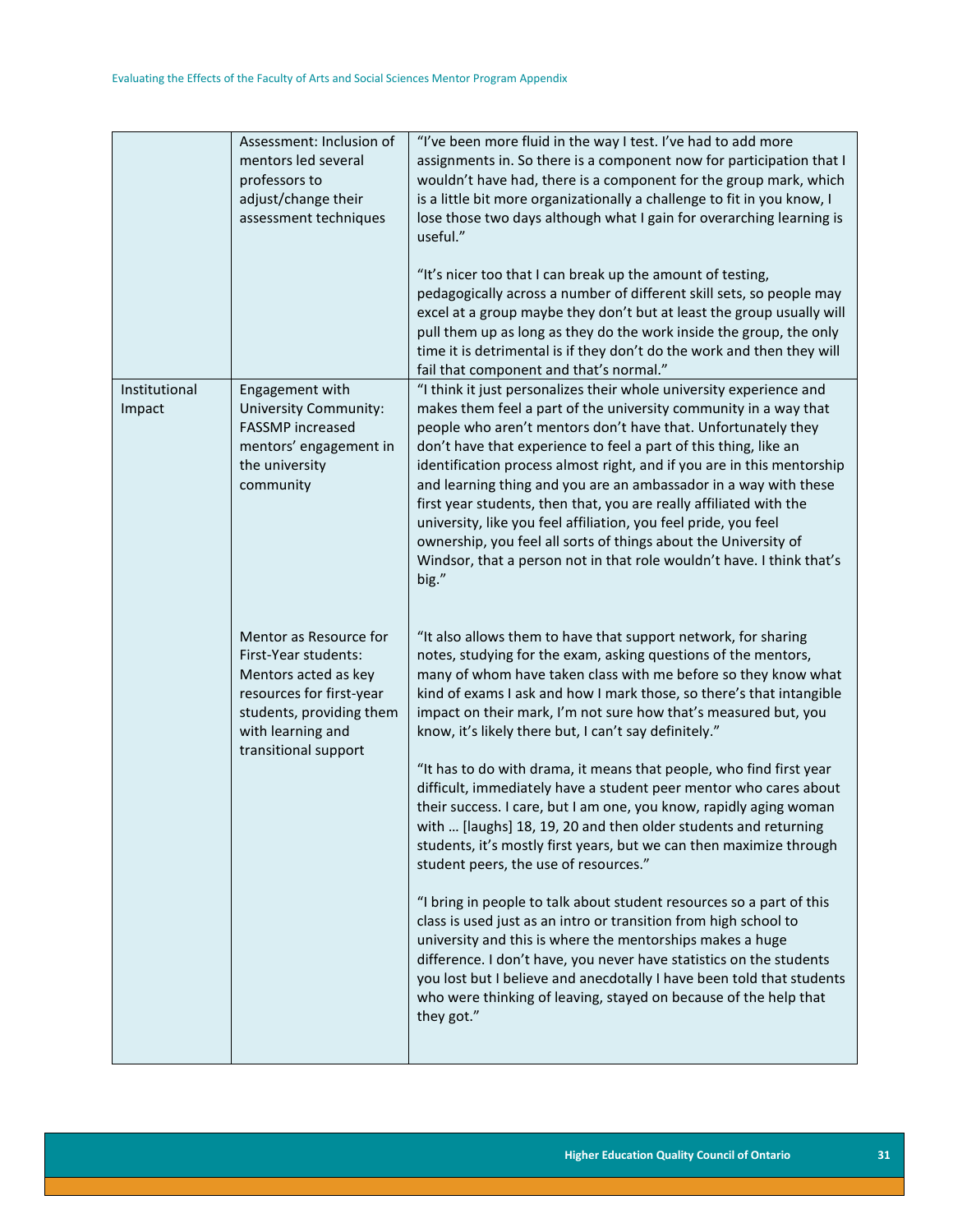|                                                                                                                                                                 | "It gives them, I believe a person who is still peer-like but much<br>more experienced and savvy, a successful role model of a peer who<br>is successful and savvy, an older peer. So, it's not the same age<br>person, someone who has been here a couple years longer, maybe<br>three years longer, and it gives them this person, it gives them a<br>resource, it gives them a contact, of somebody who is the same<br>age-ish, not exactly the same age and I think that provides an<br>avenue for that student to access to a resource that's academic and<br>social and transitional, I don't mean social as in they go out<br>together, but like social things on campus."                                                                                           |
|-----------------------------------------------------------------------------------------------------------------------------------------------------------------|-----------------------------------------------------------------------------------------------------------------------------------------------------------------------------------------------------------------------------------------------------------------------------------------------------------------------------------------------------------------------------------------------------------------------------------------------------------------------------------------------------------------------------------------------------------------------------------------------------------------------------------------------------------------------------------------------------------------------------------------------------------------------------|
|                                                                                                                                                                 | "They need somebody they are comfortable enough to ask these<br>kinds of things otherwise they might, I don't know, they might just<br>wonder around, they might not ask, they might think university is<br>too much, too hard because they feel too isolated or like they don't<br>have anyone. I think it provides a great bridge between the student<br>and the whole university experience, academic and otherwise."                                                                                                                                                                                                                                                                                                                                                    |
| <b>Increased Mentor</b><br>Visibility and<br>Involvement: Professor<br>observed that the<br>visibility and<br>involvement of mentors<br>created a more cohesive | "They know these are all the first year history students and they see<br>the ten red t-shirts and they know the ten red t-shirts are. They<br>know what they represent. They have them in the third and fourth<br>year classes and they reference this during their guest lecture.<br>They'll point at one of the mentors and ask so and so who I know<br>because I teach them in my [other discipline] class."                                                                                                                                                                                                                                                                                                                                                             |
| department                                                                                                                                                      | "They [other professors] know that there is this atmosphere that<br>they see the mentors around. They just see them around. They see<br>them on council. They see them a history club. They see them at the<br>events."                                                                                                                                                                                                                                                                                                                                                                                                                                                                                                                                                     |
|                                                                                                                                                                 | "[T]hey really lend a lot to the atmosphere of the history<br>department. They are much more likely to volunteer to be in<br>involved in various activities we have in the history department.<br>They are very eager to take part in the high school days when we<br>have lots of people come to campus. They are very active in terms<br>of being at the history booth. They appear suddenly-- I mean I<br>would say now for several years the undergrad rep or reps on the<br>departmental council in [departmental] have only been mentors.<br>The only people going forward, the only undergrad students going<br>forward to be student reps on [departmental] council, are mentors.<br>I mean it definitely makes them feel like they are part of the<br>department." |
|                                                                                                                                                                 | "One of my first mentors in 2010,  he [became] one of our MA<br>students  he was in the 4 <sup>th</sup> year of the program when he did that<br>mentorship experience. He knew nobody personally in his year,<br>didn't know anybody at all, this is a guy who is really smart, that's                                                                                                                                                                                                                                                                                                                                                                                                                                                                                      |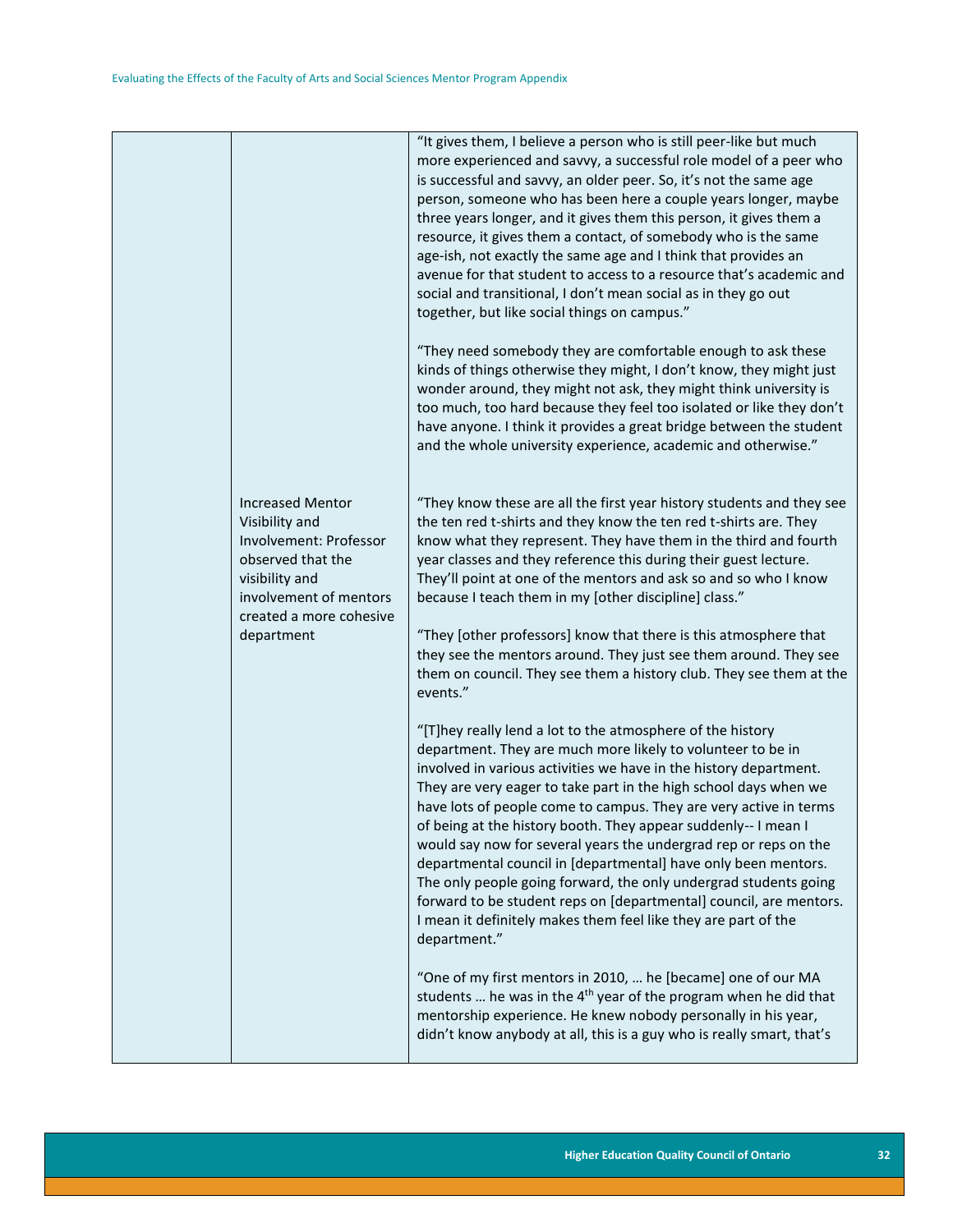|                                                                                                        | involved, tried to be involved in the department. There was really<br>nothing for him to be involved with, I guess to put it bluntly."                                                                                                                                                                                                                                                                                                                                                                                                                                                                                                                                                                                                                                                                                                                                |
|--------------------------------------------------------------------------------------------------------|-----------------------------------------------------------------------------------------------------------------------------------------------------------------------------------------------------------------------------------------------------------------------------------------------------------------------------------------------------------------------------------------------------------------------------------------------------------------------------------------------------------------------------------------------------------------------------------------------------------------------------------------------------------------------------------------------------------------------------------------------------------------------------------------------------------------------------------------------------------------------|
|                                                                                                        | "[Departmental club] has a very high involvement of mentors, so<br>the mentors are in the office so if the first years are coming in, even<br>if they didn't get elected to the one first year position and I've<br>always had more voting from first years and more participation<br>from first years because of the mentors talking about and running<br>for positions so they feel like they know the person who they are<br>voting for; they feel comfortable running themselves So it's<br>another kind of way to foster and create collegiality. So we have<br>that going on with the mentors, so the mentors are there and the<br>mentors are also in the classroom, so even after mentorship ends in<br>the first term, it doesn't end is what I would argue. Because those<br>students are still there helping, if they are in class, they sit<br>together." |
|                                                                                                        | "Again it's that connection - getting involved at that departmental<br>level, like the student societies and things like that. And our<br>mentors were able to help with the whole welcome week, they<br>would get involved in things like that, that's big for the department,<br>that's a huge benefit for the department for sure, to have mentors<br>who come and participate in those activities that are meant to help<br>facilitate students' entrance to the campus in the fall."                                                                                                                                                                                                                                                                                                                                                                             |
|                                                                                                        | "Then mentorship is an absolutely crucial part of it. I see it going<br>from orientation through mentorship to that notion of<br>[departmental] advocacy; so it's been a through line for me that's<br>helped me reconfigure what I do in very practical terms."                                                                                                                                                                                                                                                                                                                                                                                                                                                                                                                                                                                                      |
|                                                                                                        | "My staff and faculty colleagues seems happy with the results of the<br>mentorship program - a better esprit du corps with first year<br>students, a stronger connection to the professional ethics and<br>research ethos we articulate in our various programs in the<br>Undergraduate Program Review, etc."                                                                                                                                                                                                                                                                                                                                                                                                                                                                                                                                                         |
|                                                                                                        | "I think it just makes the department as a whole if they have<br>mentors in the classroom, look more invested in the overall learning<br>and personal experience of their students."                                                                                                                                                                                                                                                                                                                                                                                                                                                                                                                                                                                                                                                                                  |
| Increased Engagement<br>between Professors and<br><b>Mentors: Professors</b><br>demonstrated different | "Then it also puts them in close contact with professors and the<br>instructors so they can see, the other side of teaching and learning<br>and instruction in the university."                                                                                                                                                                                                                                                                                                                                                                                                                                                                                                                                                                                                                                                                                       |
| levels of engagement/<br>interaction with mentors                                                      | "I think they take away skills they will use in their future career, like<br>all sorts of enriching things happen that way. But if it doesn't, they<br>still have the mentorship and learning course where they learn so<br>many amazing things that they are taught with the students and it's                                                                                                                                                                                                                                                                                                                                                                                                                                                                                                                                                                       |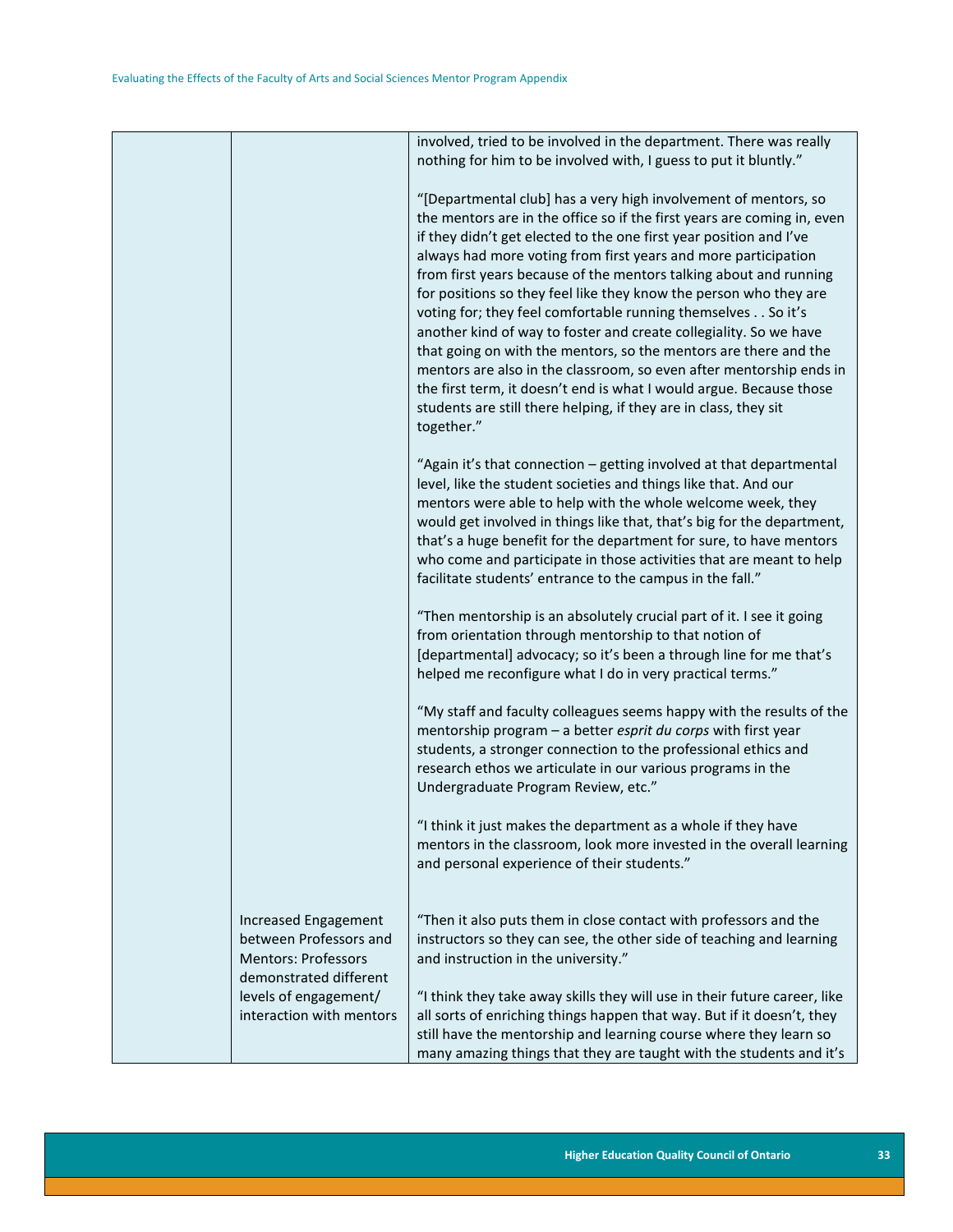|                     |                                                                                                                                                               | still really good, it's just better if you also get that relationship with<br>your course instructor."                                                                                                                                                                                                                                                                                                                                                                                                                                                                                        |
|---------------------|---------------------------------------------------------------------------------------------------------------------------------------------------------------|-----------------------------------------------------------------------------------------------------------------------------------------------------------------------------------------------------------------------------------------------------------------------------------------------------------------------------------------------------------------------------------------------------------------------------------------------------------------------------------------------------------------------------------------------------------------------------------------------|
|                     |                                                                                                                                                               | "They [debrief sessions] have taken place after the 2 <sup>nd</sup> class of the<br>week in the 10 minutes or 20 minutes between classes, if nobody<br>has another class to go to. We are also in Toldo, so we are right by a<br>coffee shop, so we usually sit there, debrief on any issues, clerical<br>issues."                                                                                                                                                                                                                                                                            |
| <b>FASSMP Model</b> | <b>Mentor Recruitment</b><br>Process: Professors<br>expressed that a<br>strategic mentor<br>recruitment process as<br>being vital to the success<br>of FASSMP | "We directly ask certain students to apply for mentorship and then<br>the more general call goes out. Then we look at the list of the<br>students who applied and think about what we know about them<br>and whether or not they would be good for being mentors."<br>"But perhaps for other disciplines, they need to perhaps actively go<br>to third and fourth year classes to recruit mentors. We didn't have<br>enough bodies in sociology and that probably was another reason<br>were a problem emerged."                                                                              |
|                     |                                                                                                                                                               | "The other challenge is identifying students."                                                                                                                                                                                                                                                                                                                                                                                                                                                                                                                                                |
|                     |                                                                                                                                                               | "I think it's hard, it's easier the first time and then knowing whose<br>really stands out as a good student. Our numbers are going to go up<br>next year too, so I may be in this bad position of having less<br>mentors next year and more students to mentor and that might put<br>us in whole other kind of like larger groups, so these things may be<br>challenging."                                                                                                                                                                                                                   |
| Personal<br>Growth  | Self-esteem and Self-<br>confidence: Professors<br>reported on how<br>involvement in                                                                          | "I've personally seen a transformation of, you know people who<br>started off as mentors who are now extraordinary educators and<br>leaders."                                                                                                                                                                                                                                                                                                                                                                                                                                                 |
|                     | mentorship led to the<br>personal growth of many<br>mentors (i.e. building<br>leadership skills,<br>responsibility)                                           | "First of all you can tell that they have much more self-esteem<br>coming out of it. They are much more I mean some of them go in<br>with lots of self-esteem and they are going to be great mentors and<br>they just get some great experience out of it. But a lot of them go in<br>as a risk. They are making a risk. They are taking a risk. And virtually<br>all of them make it and are really shocked with themselves as to<br>how well they did and really satisfied and I think that really changes<br>who they are in terms of their ability to teach and interact with<br>crowds." |
|                     |                                                                                                                                                               | "They definitely see themselves as a certain kind of elite. The other<br>professors know who they are. Students know who they are. And I<br>think it gives them a lot of self-esteem and it makes them feel really<br>connected."                                                                                                                                                                                                                                                                                                                                                             |
|                     |                                                                                                                                                               | "They change. They change in how comfortable they are. I have had<br>students who I saw what they were like when they were mentees in<br>first year. They didn't speak at all. And then I see them become<br>mentors. And then I have them in a fourth year seminar and they                                                                                                                                                                                                                                                                                                                  |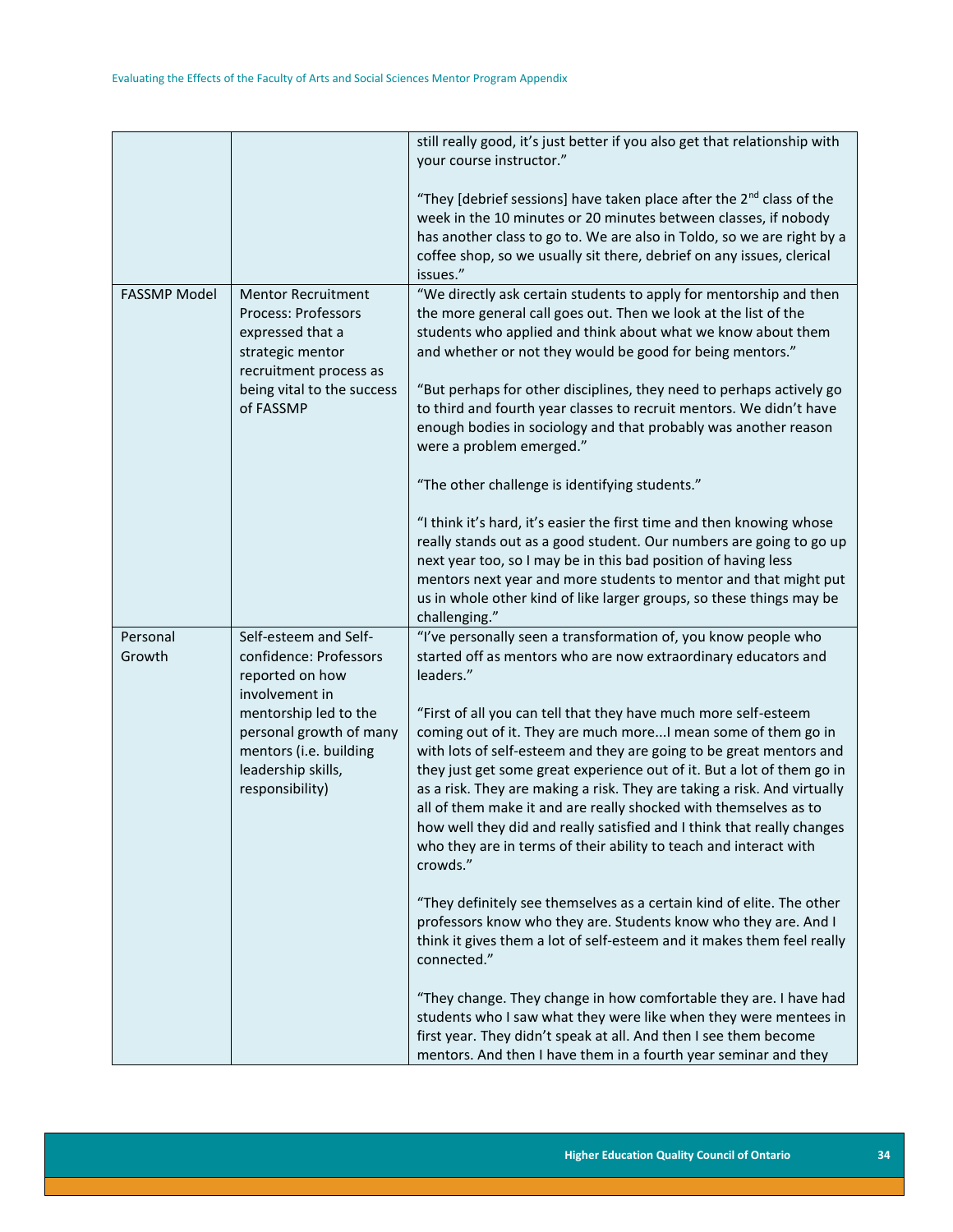|                              |                                                                                                                                                                                                     | are the biggest talkers in class. So I am sure it is all wrapped up<br>together."                                                                                                                                                                                                                                                                                                                                                                                                                                                                                                                                                                                                                                                                                                                                                                                                                                                                                                   |
|------------------------------|-----------------------------------------------------------------------------------------------------------------------------------------------------------------------------------------------------|-------------------------------------------------------------------------------------------------------------------------------------------------------------------------------------------------------------------------------------------------------------------------------------------------------------------------------------------------------------------------------------------------------------------------------------------------------------------------------------------------------------------------------------------------------------------------------------------------------------------------------------------------------------------------------------------------------------------------------------------------------------------------------------------------------------------------------------------------------------------------------------------------------------------------------------------------------------------------------------|
|                              |                                                                                                                                                                                                     | "It allows them, I think, to step back and really evaluate their own<br>progress, their own goals, that they are doing in university<br>themselves, because suddenly, I think, they find themselves in a<br>little bit fish bowled, suddenly they are being, they are supposed to<br>be this model, this ideal, this role so then you really have to stop<br>and look at yourself and say am 'I living up to that?""                                                                                                                                                                                                                                                                                                                                                                                                                                                                                                                                                                |
|                              |                                                                                                                                                                                                     | "All of them have said, they were very cautious at first and scared or<br>uncertain, but after the mentorship training that they have with<br>[the instructors], the experience with me and I hope some of the<br>debriefing and some of the other sessions that we have, because<br>we have a few sessions, not off campus, but off site,  they found<br>themselves really feeling centered and able to put into practice<br>some of the different things, they feel empowered to fail, to go<br>forward, to interact, to show leadership, to try out different<br>techniques and by the time they are actually applying for career<br>positions, internships and other things, graduate school<br>opportunities, which require knowing what they want to do and<br>having some leadership skills, they've already not just developed<br>but put them into practice."<br>"It puts them in a role and responsibility that very few people ever<br>get to experience in university." |
|                              |                                                                                                                                                                                                     | "It cast that mentor in this role as a model and as a responsible<br>party and exposes them to so many different aspects of, you know,<br>this back stage view of what's really going on in education, it<br>enhances their experience too."                                                                                                                                                                                                                                                                                                                                                                                                                                                                                                                                                                                                                                                                                                                                        |
|                              |                                                                                                                                                                                                     |                                                                                                                                                                                                                                                                                                                                                                                                                                                                                                                                                                                                                                                                                                                                                                                                                                                                                                                                                                                     |
| <b>Breakout</b><br>Structure | Time Constraints and<br>Management: Professors<br>identified a challenge to<br>find a balance between<br>time used to cover<br>content material and<br><b>FASSMP</b> breakouts<br>during class time | "To allow for the space to allow the mentors to do what they do<br>and for consistently allowing that, is a challenge. So say you are<br>giving a lecture and people are asking questions during the lecture<br>or there is a really good illustrative example that comes up in the<br>news, that I won't ignore, that I have to speak to in the class that<br>will eat into, always, the mentor's time."<br>"Especially at first the mentors did not seem to have enough time<br>for their breakout-sessions. This is more about lack of experience<br>and time management than amount of time for the breakout<br>sessions, I believe."                                                                                                                                                                                                                                                                                                                                           |
|                              |                                                                                                                                                                                                     | "But they usually have more than they can do in 20 minutes and<br>even if I give them more time, I have experimented with this,<br>believe me, more time does not make it better, it's something that                                                                                                                                                                                                                                                                                                                                                                                                                                                                                                                                                                                                                                                                                                                                                                               |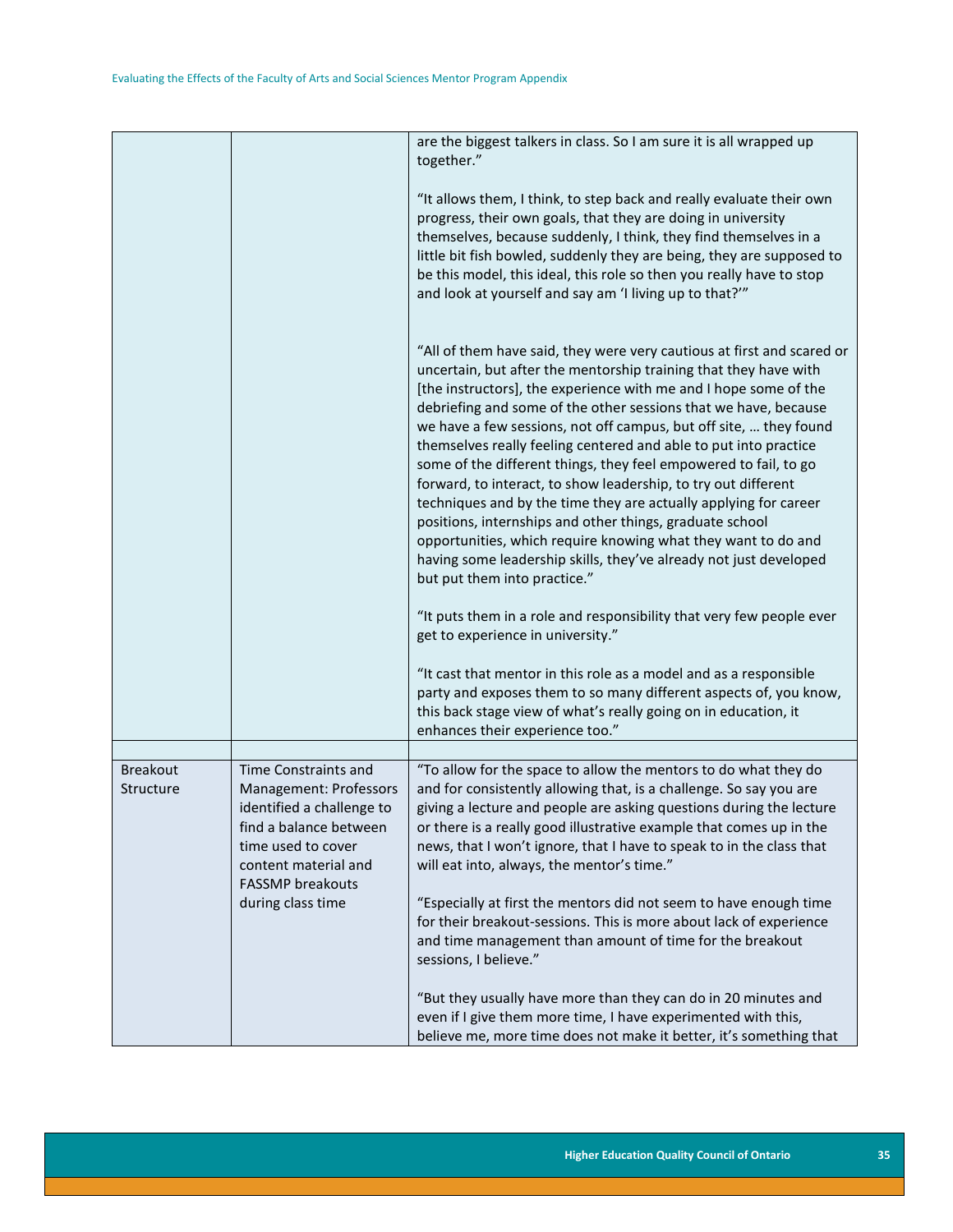|                         |                                                                                                                                                    | they have to learn performatively, how to make it work and that's<br>always for the first couple weeks a big challenge for them."                                                                                                                                                                                                                                                                                                                                                                                                                                                                                                                                                                                                                                                                                                                                                                                                                                                                                                                                                                                                                                                                                                          |
|-------------------------|----------------------------------------------------------------------------------------------------------------------------------------------------|--------------------------------------------------------------------------------------------------------------------------------------------------------------------------------------------------------------------------------------------------------------------------------------------------------------------------------------------------------------------------------------------------------------------------------------------------------------------------------------------------------------------------------------------------------------------------------------------------------------------------------------------------------------------------------------------------------------------------------------------------------------------------------------------------------------------------------------------------------------------------------------------------------------------------------------------------------------------------------------------------------------------------------------------------------------------------------------------------------------------------------------------------------------------------------------------------------------------------------------------|
| Academic<br>Connections | Non-engagement/Non-<br>participation: Professors<br>identified non-<br>participation of first year<br>students was as major<br>challenge to FASSMP | "One [of the challenges to the mentorship program creates for<br>students] is the students who even in a small group don't want to<br>participate and think that breakout exercises are totally flaky and<br>they are either incredibly  no the ones who are just incredibly shy<br>it is really good for them. I think they feel more comfortable. It is<br>the too cool for school types that will not throw a ball back and<br>forth for an icebreaker and just never want to be a part of that. But<br>I don't know how on earth one gets through. That student just<br>wants to sit alone and the back of the lecture hall and not interact<br>with other students."                                                                                                                                                                                                                                                                                                                                                                                                                                                                                                                                                                  |
|                         |                                                                                                                                                    | "There is a strong cadre of what I call the existentialist, outsider<br>people, they are drawn to theatre because they are not sure where<br>they want to go because they know they want something that is<br>outside of the mainstream that they are searching for something<br>and I don't want to undermine that individualism and that kind of<br>"down with you-ism" that the outsider position takes. There is<br>always, there is a special gift that comes from those people who<br>often have not defined their studies right away and seek in drama a<br>place for inter-disciplinary work and an outsider view. This is very<br>near and dear to my heart but they are always the one sticking out<br>the group. You can always tell when you see people sit around, the<br>Kumbaya-moment is not working for the guy whose wearing black<br>with the skull and bones on his t-shirt, I don't want that person to<br>think "this is like high school, I hate it I am not here to be in a youth<br>camp." I'd say one of the biggest challenges we have is to deal with<br>not just the different modalities, the different issues, and the<br>different cliques, because they start really fast but to honour that<br>student." |
|                         |                                                                                                                                                    | "Well the biggest challenges [faced by mentors] have been just<br>really difficult students, like real problem students."                                                                                                                                                                                                                                                                                                                                                                                                                                                                                                                                                                                                                                                                                                                                                                                                                                                                                                                                                                                                                                                                                                                  |
| <b>Mentor Role</b>      | Lack of Preparation:<br>Professors reported that<br>some mentors were<br>unprepared for breakout<br>sessions                                       | "Obviously not being prepared enough is a problem. There is always<br>a few who just don't prepare enough and run out of things to talk<br>about and just sit there looking really bored and the group looks<br>really bored. Every year there is a couple mentors who just don't<br>prepare enough and run out of things to talk about and you know<br>look bad. The students see that their group isn't doing anything<br>anymore and the other groups are still heavily engaged and it<br>becomes noticeable. I think that those would be the main."                                                                                                                                                                                                                                                                                                                                                                                                                                                                                                                                                                                                                                                                                    |
|                         |                                                                                                                                                    | "My understanding was that in the first couple of weeks they did<br>not show up, some did not show up, those who showed up they<br>were late and whatnot or they were not prepared."                                                                                                                                                                                                                                                                                                                                                                                                                                                                                                                                                                                                                                                                                                                                                                                                                                                                                                                                                                                                                                                       |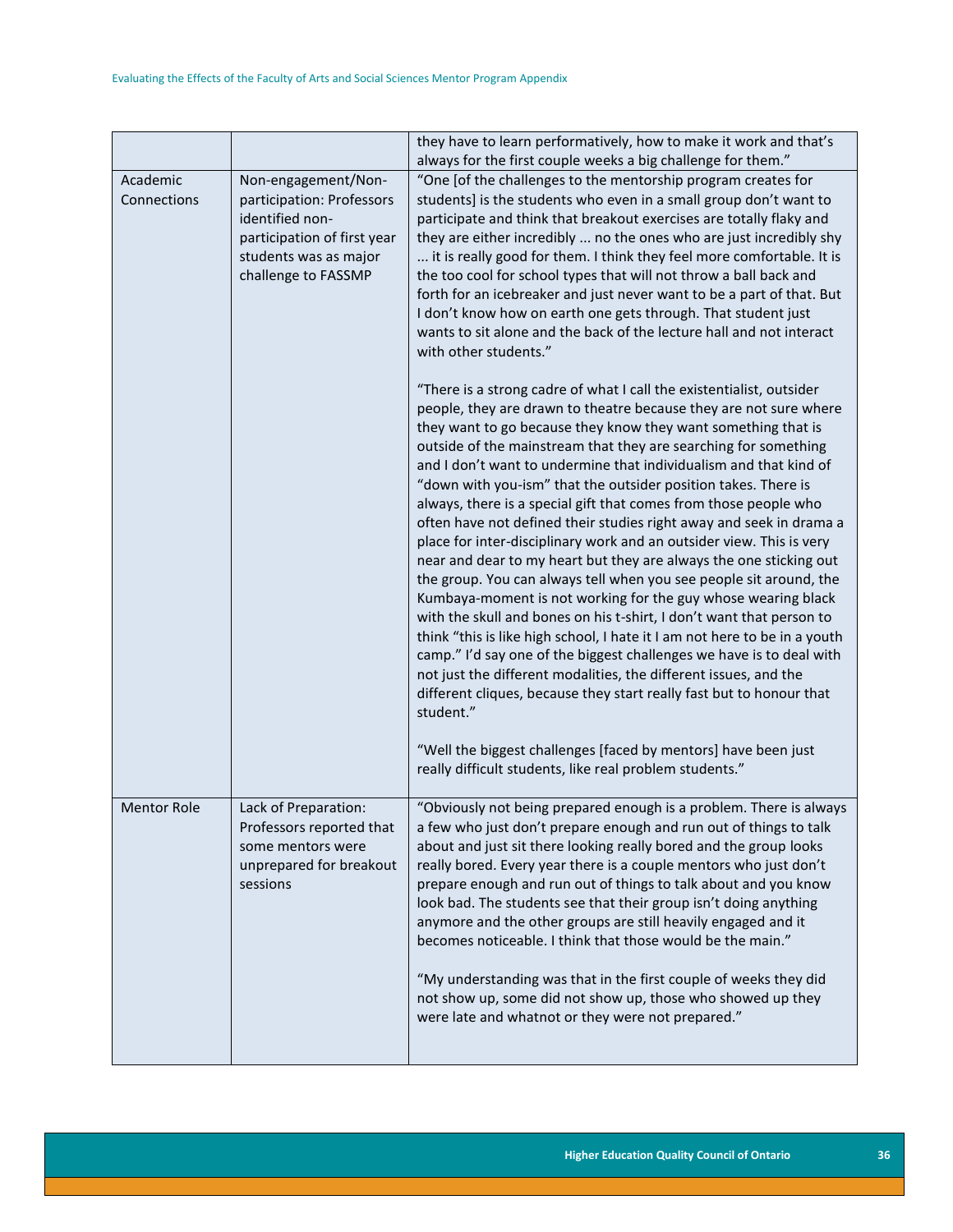|                                                                                                                                                     | "I'm not saying they didn't do really well, it's just, the adjustment<br>period was just so much quicker and because of that there was<br>more sharing I think, between myself and the mentors, more kind<br>of questions on "how would you like us to approach this" as<br>opposed to "I'm having troubles with my mentors on this", I had a<br>lot more problems come to me this year: "my mentors aren't doing<br>this, should I be worried", "how do I get this set up?", "how do I do<br>this" there were more of those questions that came to me this year<br>than there were the first year." |
|-----------------------------------------------------------------------------------------------------------------------------------------------------|------------------------------------------------------------------------------------------------------------------------------------------------------------------------------------------------------------------------------------------------------------------------------------------------------------------------------------------------------------------------------------------------------------------------------------------------------------------------------------------------------------------------------------------------------------------------------------------------------|
|                                                                                                                                                     | "I found the mentors used each other as a group, of information<br>better first cohort than the second cohort. I had to actually get<br>them, so for instance, setting up the chat group, I didn't actually<br>know how to do that, because I hadn't done that before but the<br>mentors were, some of them knew and some of them didn't, and<br>then they weren't communicating to each other."                                                                                                                                                                                                     |
| Misunderstanding of<br><b>Mentor Role</b>                                                                                                           | "In our situation with the students not quite understanding the<br>difference between their GA and their mentor, so we had to do<br>some role defining for sure, so that could be a little bit of a<br>problem, I think the students feel a little bit confused. The students<br>also having to understand this mentors role, I'm not marking you,<br>not evaluating you, I'm also not here to do your work, I'm not a<br>tutor, I think for me, that's the biggest challenge for the student is<br>to really understand what this person is there to do for them."                                  |
|                                                                                                                                                     | "Students are used to, everyone evaluating them so they encounter<br>someone in their lab or classroom, and they wonder, what do you<br>have to do with my grade, and so, they have a lot to do with their<br>grade but from a more informal way because I am not evaluating<br>you so I think that took a while to smooth out at the beginning of<br>this fall."                                                                                                                                                                                                                                    |
| Degree of Help: The<br>issue of how much help a<br>mentor should provide<br>to mentees was<br>mentioned as a major<br>challenge faced by<br>mentors | "How much the mentor helps and doesn't help and just needs to<br>know those  there has been no crisis. I have had no scandal or<br>crisis around this. I know that some groups have had a mentor that<br>helps the group a lot more than he or she should. But maybe other<br>groups didn't find out about it. There has been no complaining but I<br>know that that is an issue of mentors knowing when they are<br>supposed to just be a bit of a guide and when they are supposed to<br>be helping, etc. That's an issue."                                                                        |
|                                                                                                                                                     | "That's the main difficulty, is just participation and then how that<br>happens when the group is working their butts off and one person<br>is not doing anything. And he is going to get the same mark as<br>everybody else. The mentor knows he is not doing anything.<br>Everyone knows he's not doing anything. What does the mentor                                                                                                                                                                                                                                                             |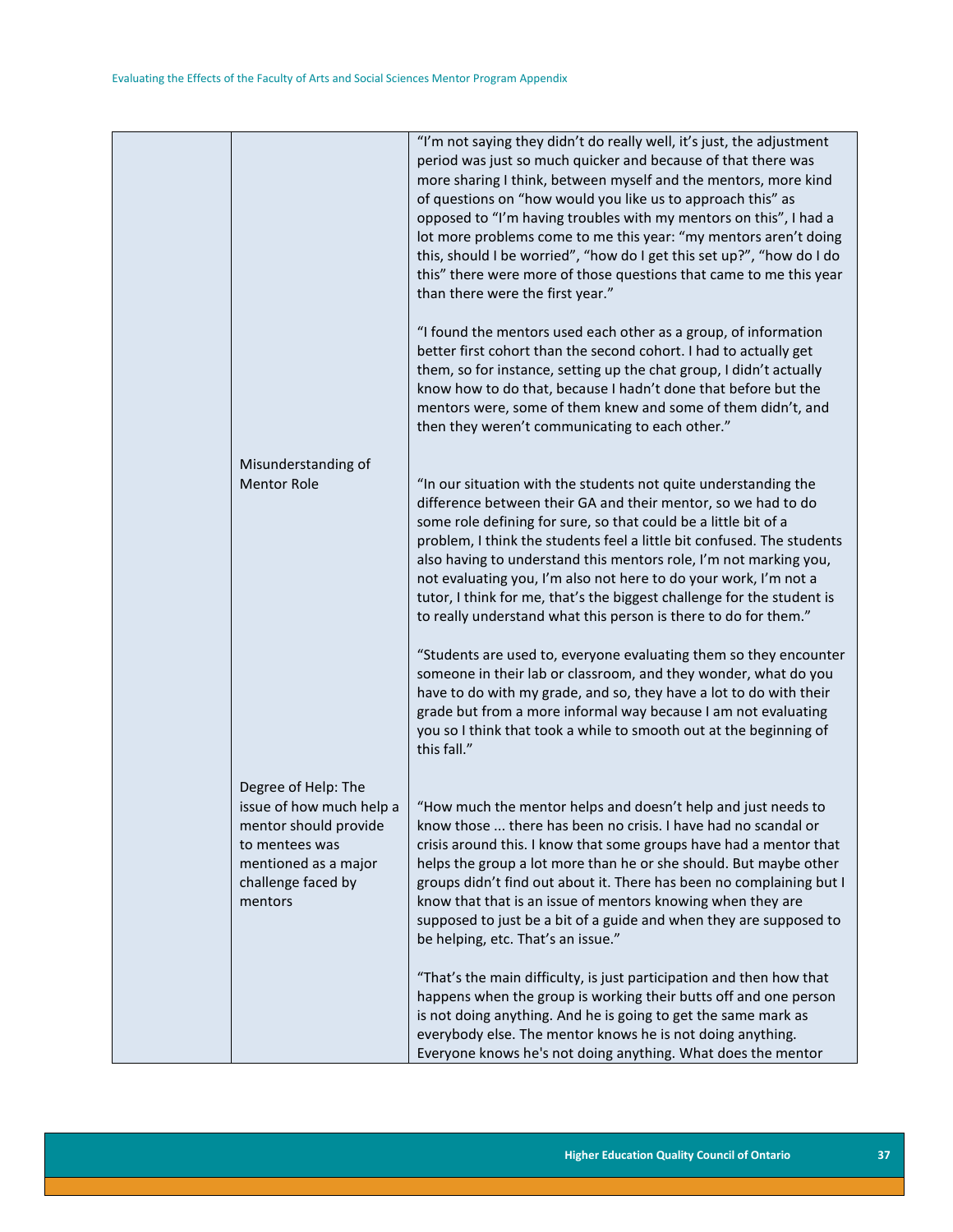|                            |                                                                                                                                                                           | do? What is the role of the mentor in that situation? Because the<br>students want the mentor to be "tough guy." I think they want the<br>mentor to be tough with this person. And you know what is the role<br>of the mentor in that situation?"                                                                                                                                                                                                                                                                                                                                                                                                                                                                                                                                                                                                                                                                                                                                                                                                                                                                                                                                  |
|----------------------------|---------------------------------------------------------------------------------------------------------------------------------------------------------------------------|------------------------------------------------------------------------------------------------------------------------------------------------------------------------------------------------------------------------------------------------------------------------------------------------------------------------------------------------------------------------------------------------------------------------------------------------------------------------------------------------------------------------------------------------------------------------------------------------------------------------------------------------------------------------------------------------------------------------------------------------------------------------------------------------------------------------------------------------------------------------------------------------------------------------------------------------------------------------------------------------------------------------------------------------------------------------------------------------------------------------------------------------------------------------------------|
| <b>FASSMP</b><br>Structure | Need for Structured<br>Connection between<br>Professors and Mentors:<br><b>Establishing more</b><br>professor-mentor talk-<br>time was suggested by<br>several professors | "But I think if this was to continue the challenge would be that extra<br>time the instructors need to allocate for discussion the issues with<br>mentors. I think as it is standing it won't work. The instructor needs<br>to spend time with mentor at least once a week or every other<br>week, discussing the key terms and concepts so they know and<br>share those with the students consistently and accurately. Although<br>perhaps after a couple of times of meetings, if time arises, not<br>necessarily all the time, but to see if there is a problem that the<br>mentors themselves perceive that need to be addressed."<br>"But that is something that I would improve on is creating a more                                                                                                                                                                                                                                                                                                                                                                                                                                                                        |
|                            |                                                                                                                                                                           | fixed time to talk to the mentors. It is something I would be<br>interested in making more formal."                                                                                                                                                                                                                                                                                                                                                                                                                                                                                                                                                                                                                                                                                                                                                                                                                                                                                                                                                                                                                                                                                |
|                            |                                                                                                                                                                           | "That's a good question because you would think it wouldn't be<br>insurmountable, but that would require more investment of time<br>on everyone's part. I mean, if the instructor of the course was<br>willing to go, to meet with the mentors every week and do more<br>collaborative planning on the mentor activities then yes, that would<br>do it. But now you are asking the instructor to go every Friday - do<br>you have an hour to meet with your mentors and discuss, kind of<br>debrief on what happened last time and talk about what next week<br>but I don't know how realistic that is but I don't see anyway else to<br>do it without getting into the same room and make eye contact at<br>least weekly. Otherwise, you over here right, take a satellite thing,<br>you are over here and all these things are going on in these 12 labs.<br>So you know that 12 times a week this is happening and even if you<br>tried to run around to each lab session, it would just be erratic, like<br>it wouldn't feel, it wouldn't have enough continuity for you to make<br>that connection, it would have to be a directly scheduled<br>engagement with the mentors." |
|                            | Succession of First-Year<br>Classes within FASSMP:<br>Concerns over 'program<br>continuation were<br>expressed by several                                                 | "And we are really committed to it, it's such a core part of what we<br>do now in this department  although one time I'm going to go on<br>sabbatical, I don't know which one of my colleagues will happily<br>love to take this on. I really don't know, I'm being honest."                                                                                                                                                                                                                                                                                                                                                                                                                                                                                                                                                                                                                                                                                                                                                                                                                                                                                                       |
|                            | professors                                                                                                                                                                | "My department heads, the both of them, neither of them teach<br>[introductory class] so normally, maybe they'd step in because they<br>see the value for the department, not everybody does. I can say<br>that, you know, it is a bit more work to do class a different way than<br>you have done it before, whether or not a senior person wants to<br>take that on, is a problem."                                                                                                                                                                                                                                                                                                                                                                                                                                                                                                                                                                                                                                                                                                                                                                                              |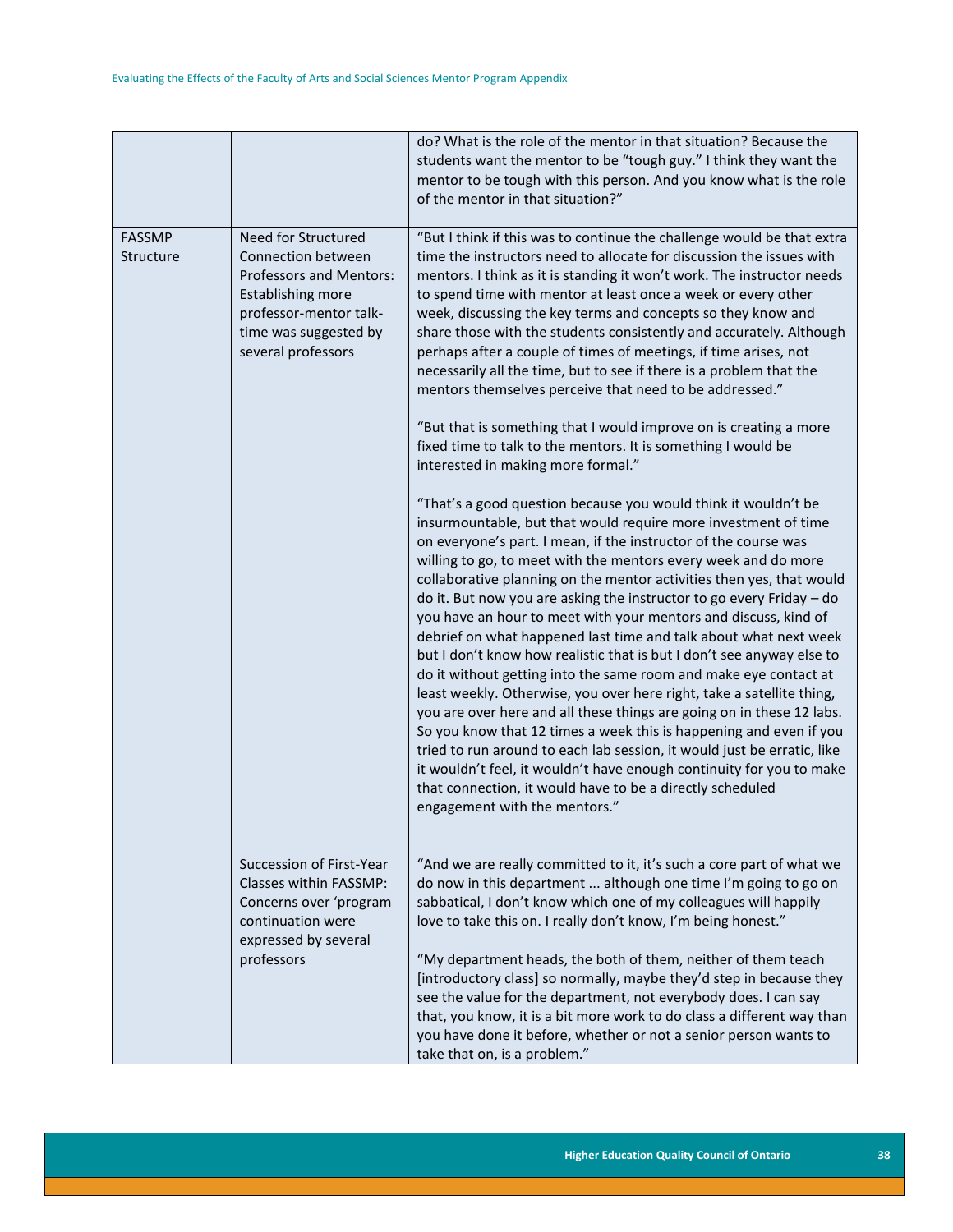|                                                                                              | "I worry that outside of [FASSMP Instructor] and myself [and<br>sessional colleague  who teaches first-year students in other<br>courses], faculty members without direct contact with mentors and<br>mentorship do not fully understand this program. If I were to take a<br>sabbatical, or could not teach this class, would the support for the<br>mentorship program continue as strongly?"                                                                                                                                                                                                                                                                                                |
|----------------------------------------------------------------------------------------------|------------------------------------------------------------------------------------------------------------------------------------------------------------------------------------------------------------------------------------------------------------------------------------------------------------------------------------------------------------------------------------------------------------------------------------------------------------------------------------------------------------------------------------------------------------------------------------------------------------------------------------------------------------------------------------------------|
|                                                                                              | "Obviously, other faculty members will be able to develop their own<br>approach to the integration of a mentorship program into our<br>foundational course in future - no course should be personality<br>specific! - but I worry about the process of continual faculty<br>development as well as student development in this regard, in a<br>time of administrative change, limited human-power and limited<br>funding. This is an important part of our ongoing efforts to create a<br>successful First-Year experience, and maximize retention and<br>academic success for all students in the School of Dramatic Art."                                                                    |
|                                                                                              | "I'm sure a challenge for any department and I know how important<br>faculty buy-in is for this to work but to get every faculty to buy-in, is,<br>you know, I don't know how to do that."                                                                                                                                                                                                                                                                                                                                                                                                                                                                                                     |
| Discipline-Specific<br>Concerns: Instructors in<br>two disciplines<br>experienced challenges | "When I was the professor who had mentors in the normal class,<br>when I used to do it in [previous class], I did interact with the<br>mentors a lot. However, the model we had to use with Intro<br>[course], no, [co-instructor] did not and I did not get a great deal<br>[interact with students]. I would go to their mentor meetings<br>sometimes and so I got to talk to them, we had some email<br>exchanges, I felt like I stayed in touch with them to know what was<br>going on but it is different than when they come to your classroom<br>and do breakout sessions and things right there."                                                                                      |
|                                                                                              | "Sure I went to a few of their Friday meeting times, so I knew who<br>they were, so I felt like moderately connected, not nearly as<br>connected as like I said, when I did it in the past and they were in<br>my classroom, that's the best model, it just is. Which I think<br>everyone agrees that the Intro [discipline course], Intro [discipline<br>course] model, we tried it, it just wasn't the best configuration. So I<br>would have to say just moderately connected because it's going on<br>out there and you know it's going on out there and you manage it<br>and you go to their meetings and it's not the same as when they<br>come in with you and it's just not the same." |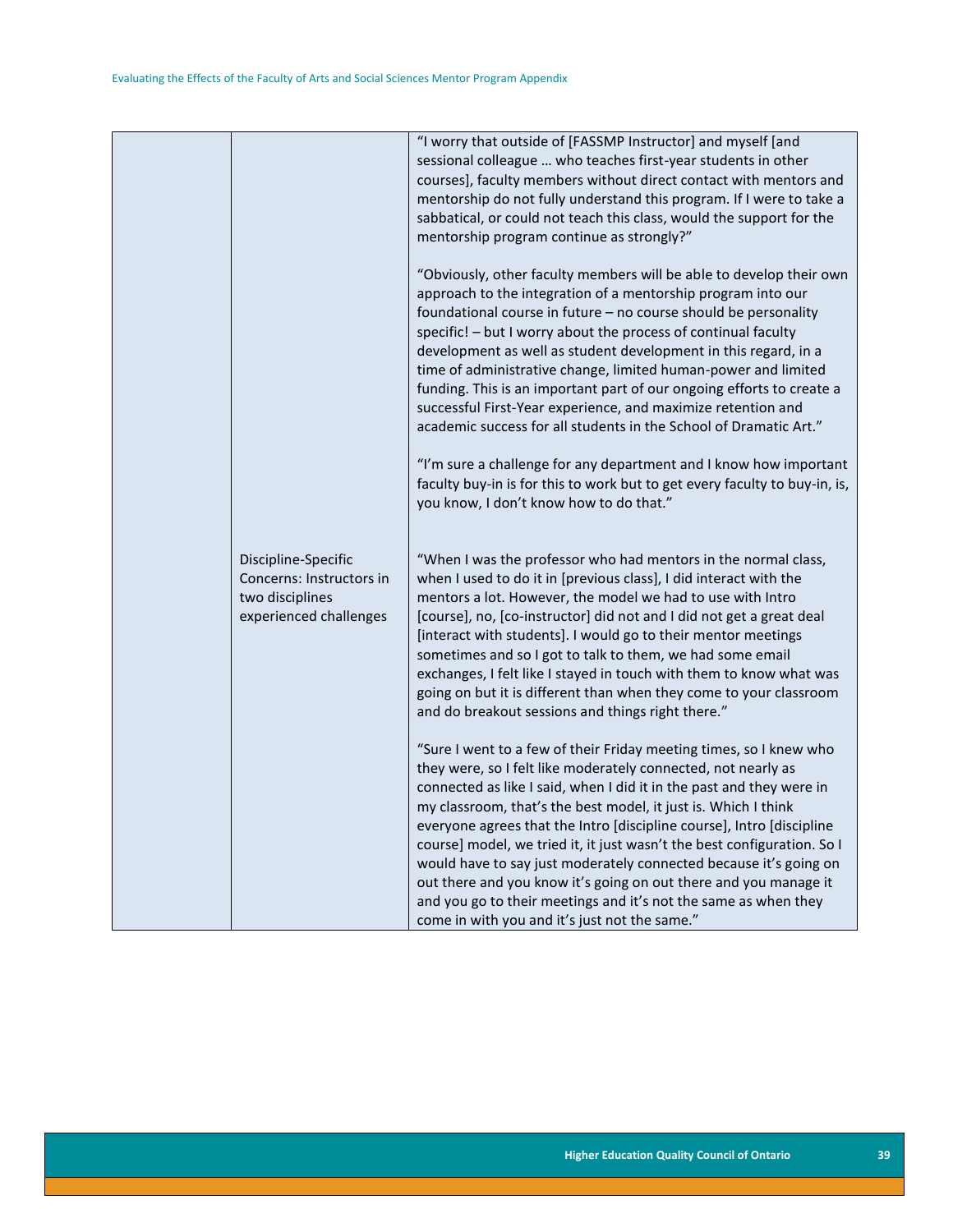Evaluating the Effects of the Faculty of Arts and Social Sciences Mentor Program Appendix

### <span id="page-40-0"></span>**Appendix E: Past Mentors**

#### <span id="page-40-1"></span>**Figure 3: Past Mentor Survey Participants by Year**

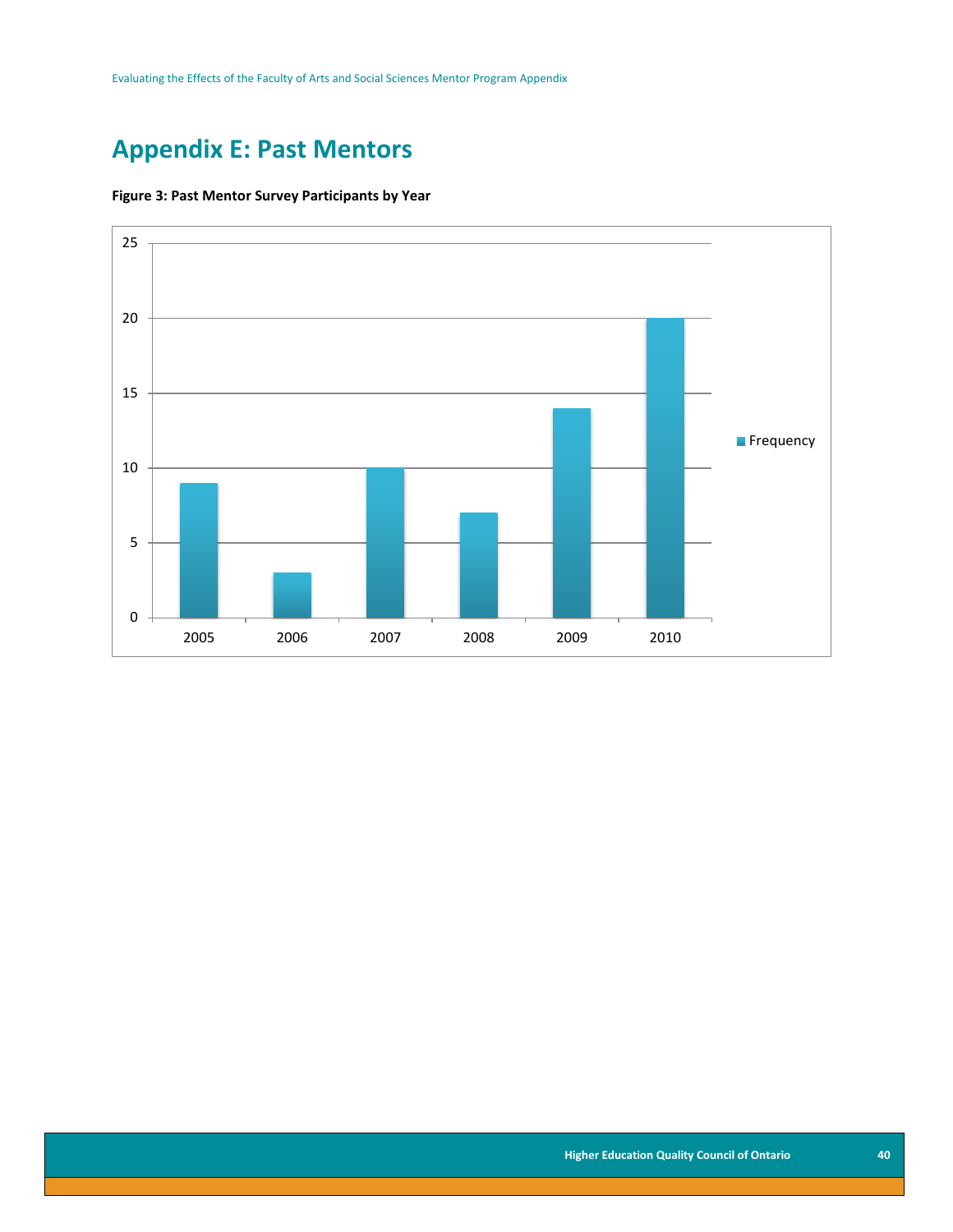#### **Past Mentor Survey**

#### 1) To what extent did this class encourage you to engage with other classmates?

|             | <b>Frequency</b> | %    |
|-------------|------------------|------|
| Some        |                  | 7.9  |
| Quite a bit | 21               | 33.3 |
| Very much   | 36               | 57.1 |

2) Since completing your experience in Mentorship & Learning: To what extent did this class help you develop professional relationships?

|             | <b>Frequency</b> | %    |
|-------------|------------------|------|
| Very little | 13               | 20.6 |
| Some        | 15               | 23.8 |
| Quite a bit | 14               | 22.2 |
| Very much   | 20               | 31.7 |

3) Since completing your experience in Mentorship & Learning: To what extent did this class help you develop social relationships?

|             | <b>Frequency</b> | %    |
|-------------|------------------|------|
| Some        | 16               | 25.4 |
| Quite a bit | 24               | 38.1 |
| Very much   | 71               | 33.3 |

4) Since completing your experience in Mentorship & Learning: To what extent did the mentor experience help you to be a better student?

|             | <b>Frequency</b> | %    |
|-------------|------------------|------|
| Very little |                  | 4.8  |
| Some        | 12               | 19   |
| Quite a bit | 25               | 39.7 |
| Very much   | 22               | 34.9 |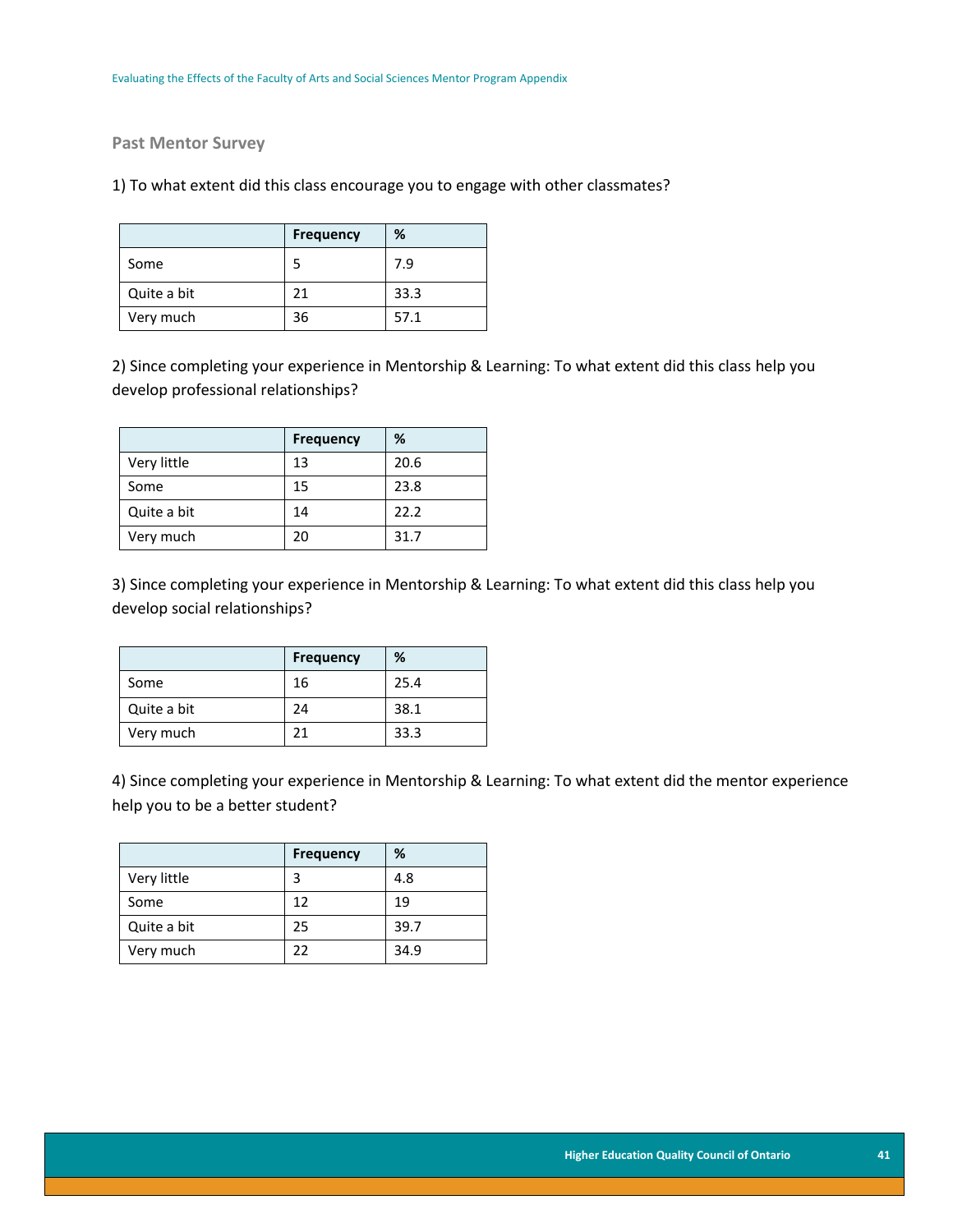5) Since completing your experience in Mentorship & Learning: To what extent did the Mentor experience motivate you as a student?

|             | <b>Frequency</b> | %    |
|-------------|------------------|------|
| Very little | 6                | 9.5  |
| Some        | 11               | 17.5 |
| Quite a bit | 17               | 27   |
| Very much   | 28               | 44.4 |

6) Since completing your experience in Mentorship & Learning: To what extent did you noticed a change in your academic achievements through this experience?

|             | <b>Frequency</b> | %    |
|-------------|------------------|------|
| Very little | 13               | 20.6 |
| Some        | 15               | 23.8 |
| Quite a bit | 19               | 30.2 |
| Very much   | 15               | 23.8 |

7) Since completing your experience in Mentorship & Learning: How often have you had the opportunity to practice and apply the skills/strategies presented through this class?

|              | <b>Frequency</b> | %    |
|--------------|------------------|------|
| Never/Rarely |                  | 4.8  |
| Sometimes    | 11               | 17.5 |
| Often        | 23               | 36.5 |
| Very often   | 26               | 41.3 |